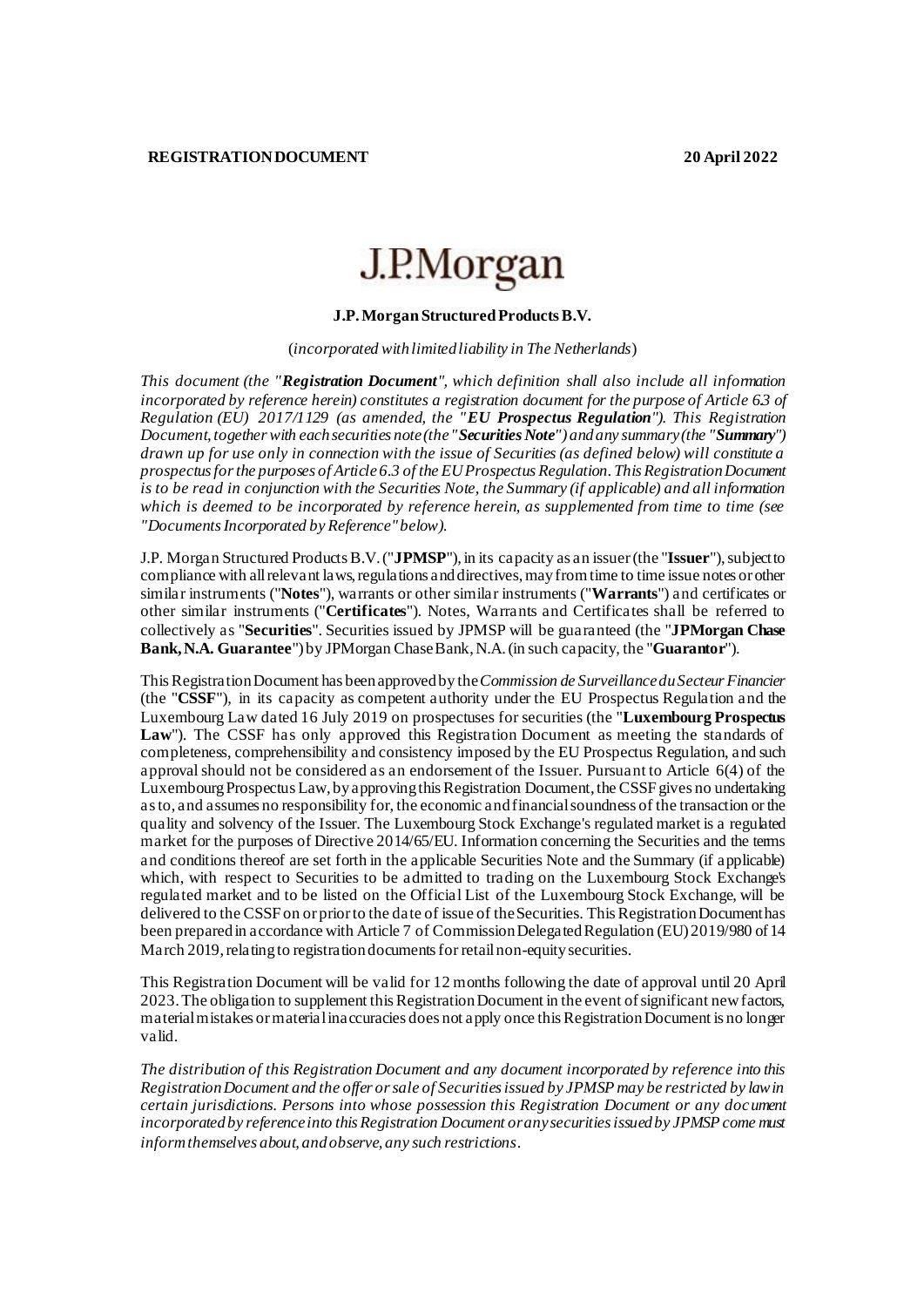## **TABLE OF CONTENTS**

# Page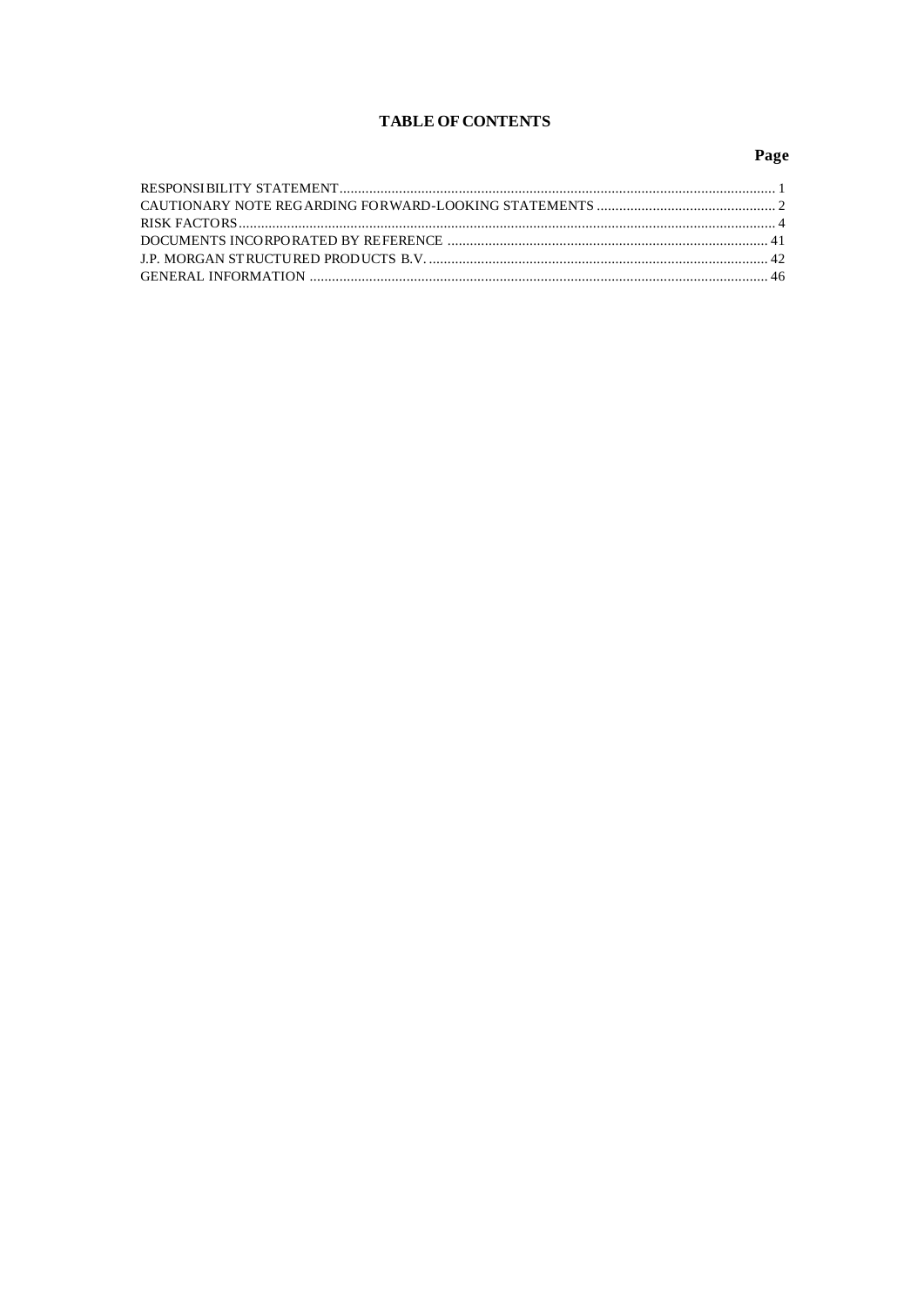## **RESPONSIBILITY STATEMENT**

JPMSP accepts responsibility for the information given in this Registration Document and confirms that the information contained in this Registration Document is, to the best of its knowledge, in accordance with the facts and that the Registration Document makes no omission likely to affect its import.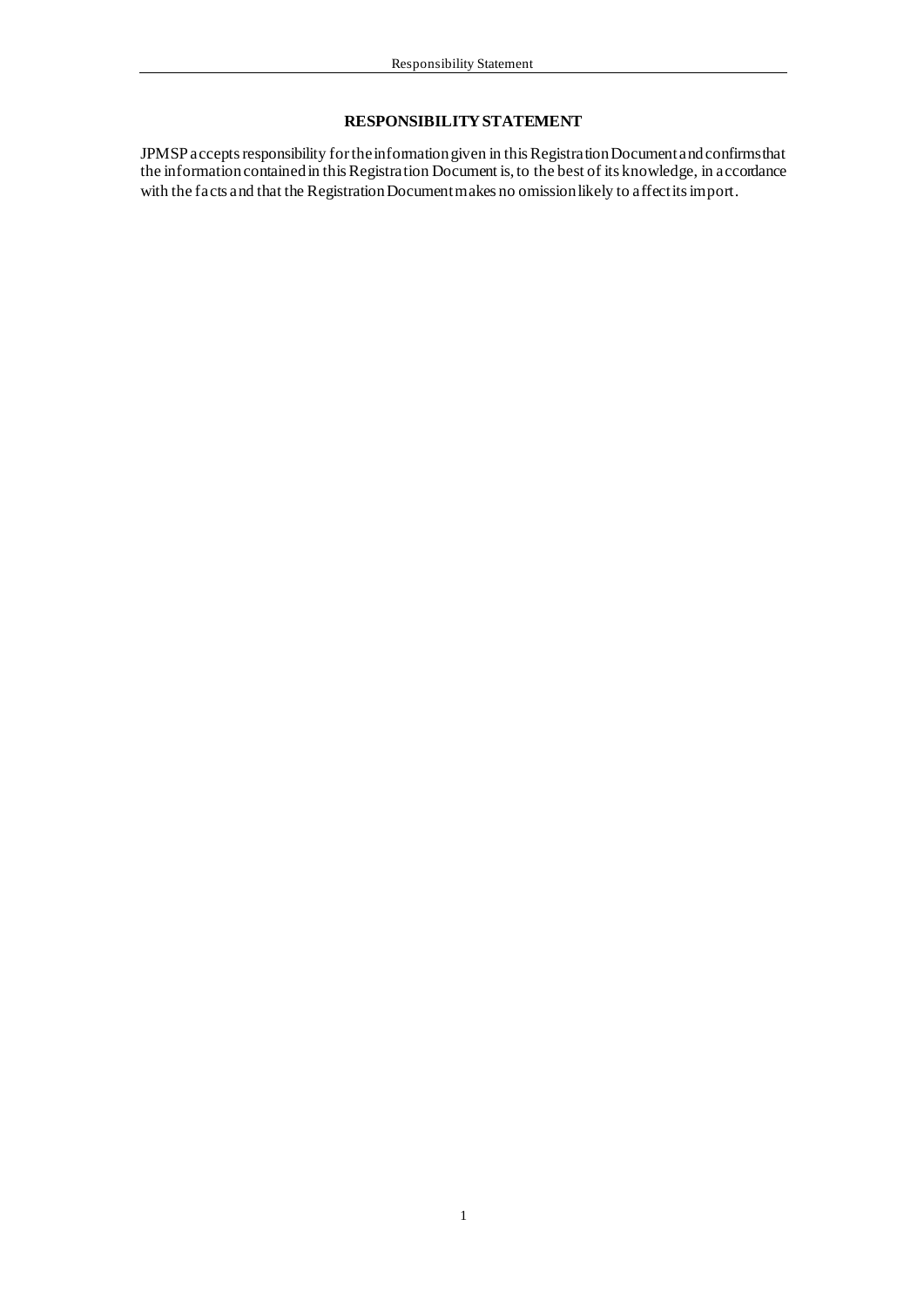## **CAUTIONARY NOTE REGARDING FORWARD-LOOKING STATEMENTS**

Certain statements in this Registration Document, including the documents incorporated by reference herein, are forward-looking statements. These statements can be identified by the fact that they do not relate strictly to historical or current facts. Forward-looking statements often use words such as "anticipate", "target", "expect", "estimate", "intend", "plan", "goal", "believe", or other words of similar meaning. Forward-looking statements provide JPMorgan Chase's ("**JPMorgan Chase**" being JPMorgan Chase & Co. together with its consolidated subsidiaries) current expectations or forecasts of future events, circumstances, results or aspirations. JPMorgan Chase also may make forward-looking statements in its other documents filed or furnished with the SEC. In addition, JPMorgan Chase's senior management may make forward-looking statements orally to investors, analysts, representatives of the media and others.

All forward-looking statements are, by their nature, subject to risks and uncertainties, many of which are beyond JPMorgan Chase's control. JPMorgan Chase's actual future results may differ materially from those set forth in its forward-looking statements. While there is no assurance that any list of risks and uncertainties or risk factors is complete, below are certain factors which could cause actual results to differ from those in the forward-looking statements:

- economic, financial, reputational and other impacts of the COVID-19 pandemic;
- local, regional and global business, economic and political conditions and geopolitical events;
- changes in laws, rules and regulatory requirements, including capital and liquidity requirements affecting the businesses of JPMorgan Chase, and the ability of JPMorgan Chase to address those requirements;
- heightened regulatory and governmental oversight a nd scrutiny of JPMorgan Chase's business practices, including dealings with retail customers;
- changes in trade, monetary and fiscal policies and laws;
- changes in income tax laws, rules and regulations;
- securities and capital markets behaviour, including changes in market liquidity and volatility;
- changes in investor sentiment or consumer spending or savings behaviour;
- ability of JPMorgan Chase to manage effectively its capital and liquidity;
- changes in credit ratings assigned to JPMorgan Chase & Co. or its subsidiaries;
- damage to JPMorgan Chase's reputation;
- ability of JPMorgan Chase to appropriately address social, environmental and sustainability concerns that may arise, includingfrom its business activities
- ability of JPMorgan Chase to deal effectively with an economic slowdown or other economic or market disruption, including, but not limited to, in the interest rate environment;
- technology changes instituted by JPMorgan Chase, its counterparties or competitors;
- the effectiveness of JPMorgan Chase's control agenda;
- ability of JPMorgan Chase to develop or discontinue products and services, and the extent to which products or services previously sold by JPMorgan Chase require JPMorgan Chase to incur liabilities or absorb losses not contemplated at their initiation or origination;
- acceptance of JPMorgan Chase's new and existing products and services by the marketplace and the ability of JPMorgan Chase to innovate and to increase market share;
- ability of JPMorgan Chase to attract and retain qualified and diverse employees;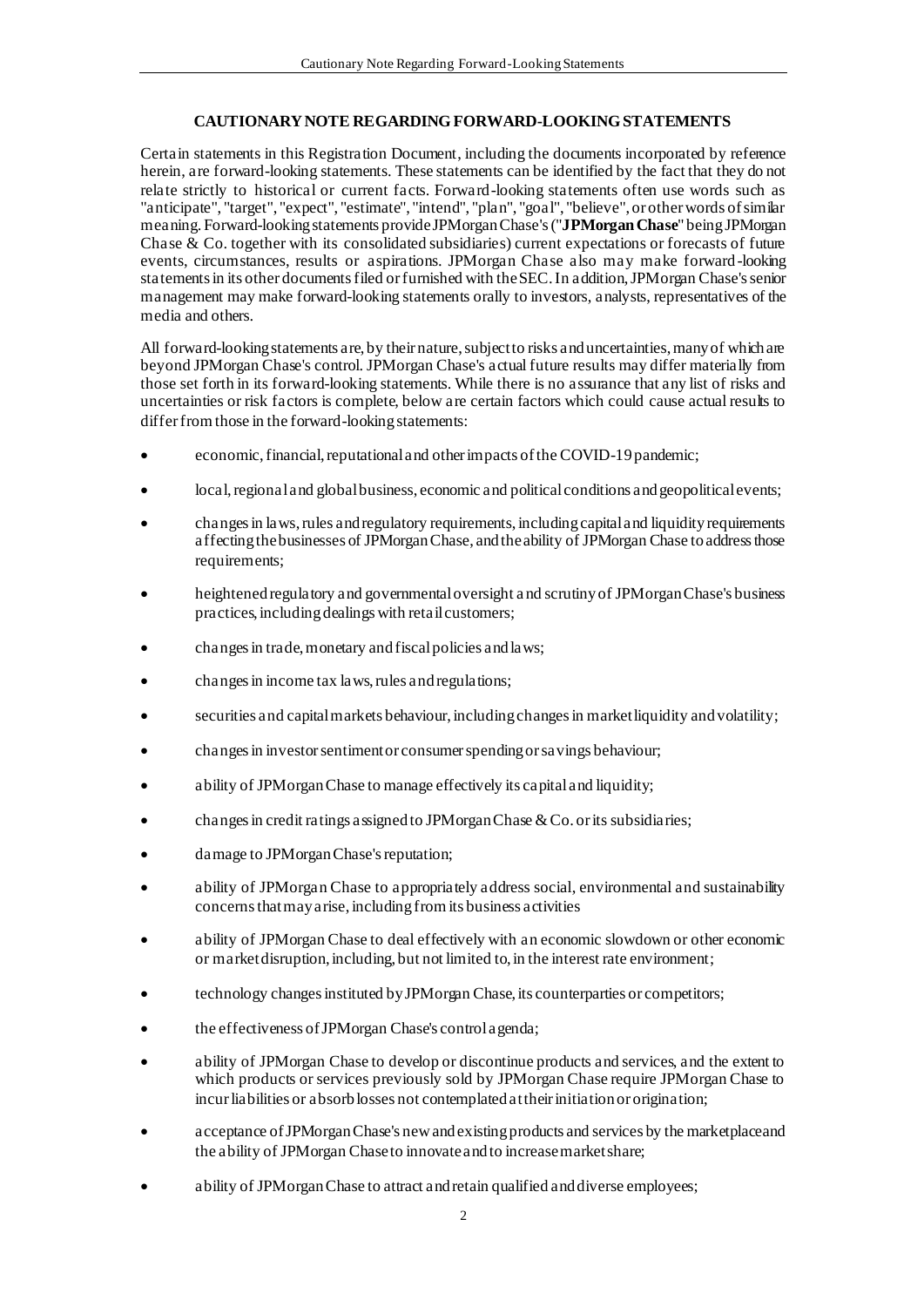- ability of JPMorgan Chase to control expenses;
- competitive pressures;
- changes in the credit quality of JPMorgan Chase's clients, customers and counterparties;
- adequacy of JPMorgan Chase's risk management framework, disclosure controls and procedures and internal control over financial reporting;
- adverse judicial or regulatory proceedings;
- changes in applicable accounting policies, including the introduction of new accounting standards;
- ability of JPMorgan Chase to determine accurate values of certain assets and liabilities;
- occurrence of natural or man-made disasters or calamities, including health emergencies, the spread of infectious diseases, epidemics or pandemics, an outbreak or escalation of hostilities or other geopolitical instabilities, the effects of climate change or extraordinary events beyond the JPMorgan Chase's control, and the JPMorgan Chase's ability to deal effectively with disruptions caused by the foregoing;
- ability of JPMorgan Chase to maintain the security of its financial, accounting, technology, data processing and other operational systems and facilities;
- ability of JPMorgan Chase to withstand disruptions that may be caused by any failure of its operational systems or those of third parties;
- ability of JPMorgan Chase to effectively defend itself against cyber attacks and other attempts by unauthorised parties to access information of JPMorgan Chase or its customers or to disrupt JPMorgan Chase's systems; and
- the other risks and uncertainties detailed in the section entitled "Risk Factors" of this Registration Document.

Any forward-looking statements made by or on behalf of JPMorgan Chase & Co. speak only as of the date they are made and JPMorgan Chase & Co. does not undertake to update forward-looking statements to reflect the impact of circumstances or events that arise after the date the forward-looking statements were made. Investors should, however, consult any further disclosures of a forward-looking nature which JPMorgan Chase & Co. may make in any subsequent Annual Reports on Form 10-K, Quarterly Reports on Form 10-Q, or Current Reports on Form 8-K filed with the SEC.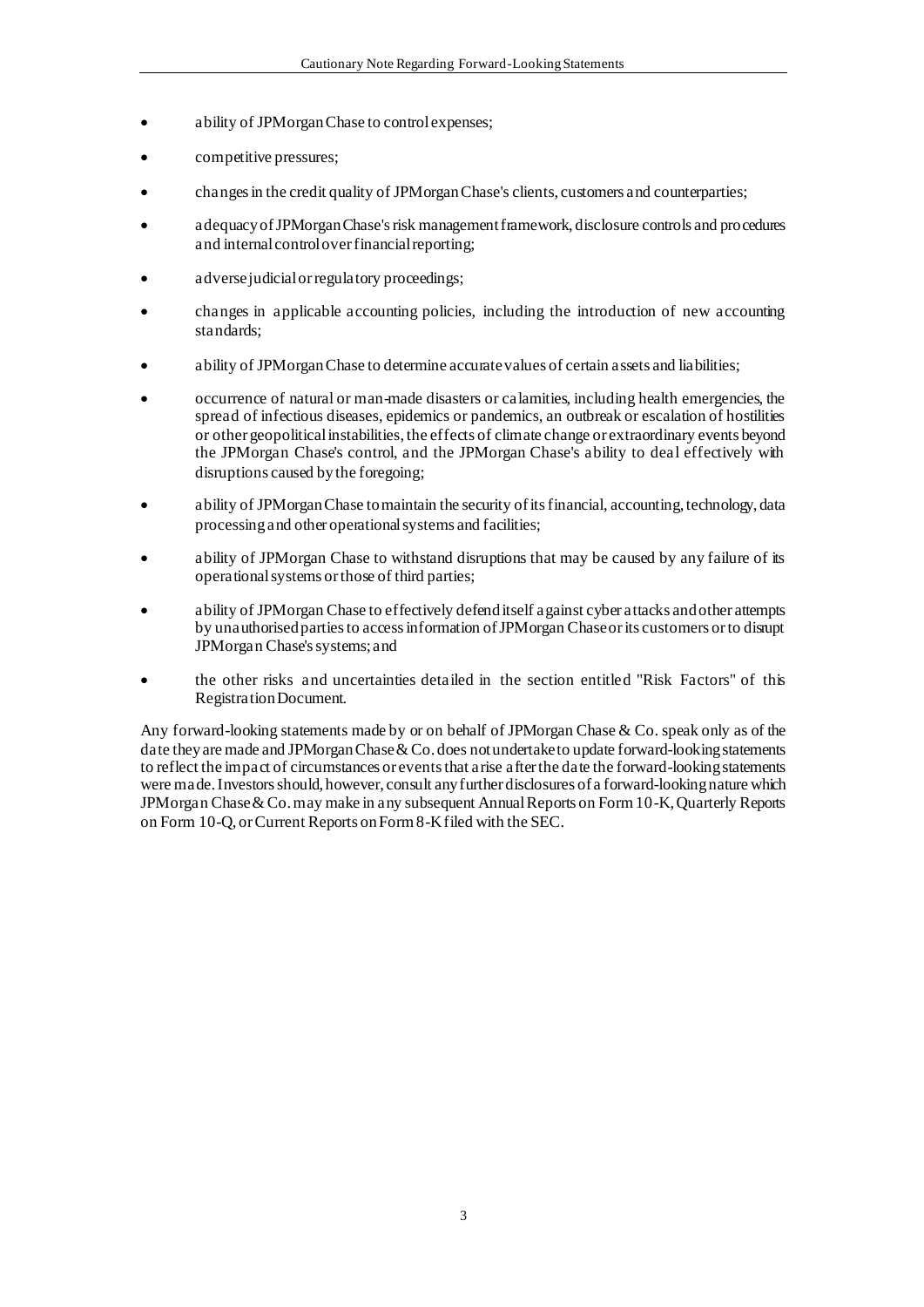#### **RISK FACTORS**

Investors in the Securities are exposed to the creditworthiness of JPMSP as an issuer of Securities and JPMorgan Chase Bank, N.A. as Guarantor of Securities issued by JPMSP.

JPMorgan Chase is a major, global financial services group and, as such, faces a variety of risks that are substantial and inherent in its businesses. The parent company of the group, JPMorgan Chase  $& Co.,$  is a bank holding company and a financial holding company under U.S. federal law.

JPMSP is an indirect, wholly-owned subsidiary of JPMorgan Chase Bank, N.A. JPMorgan Chase Bank, N.A. is one of the principal bank subsidiaries of JPMorgan Chase & Co. It is anticipated that, in respect of each issuance of Securities by it, JPMSP will enter into hedging arrangements with one or more affiliates within the JPMorgan Chase group in order to hedge its market risk for such issuance. The ability of JPMSP to perform its respective obligations under the Securities may be affected by any inability or failure to perform, pursuant to its respective hedging arrangements, by such other J.P. Morgan affiliate. Accordingly, JPMSP is subject to the risk applicable to the JPMorgan Chase group.

*The following factors could materially adversely affect the business of JPMorgan Chase and consequently the ability of JPMSP to fulfil its obligations under the Securities. Each of the risks described below could adversely affect the trading value (if any) of the Securities. Investors could lose some or all of their investment.*

**Contents of the Risk Factors**

- 1. **Regulatory, Legal and Reputation Risks**
- 2. **Political and Country Risks**
- 3. **Market and Credit Risks**
- 4. **Liquidity and Capital Risks**
- 5. **Operational, Strategic, Conduct and People Risks**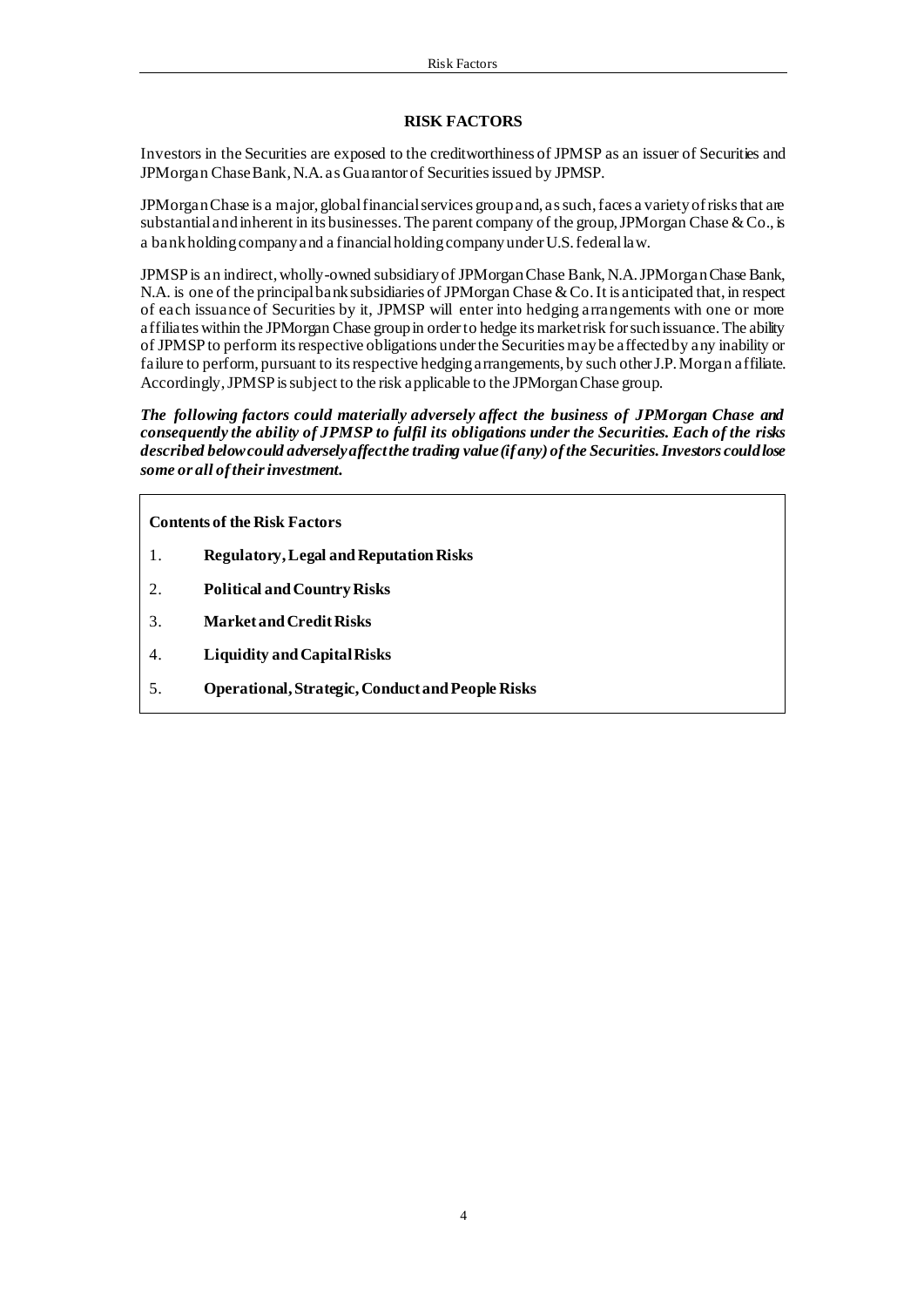## 1. **Regulatory, Legal and Reputation Risks**

## *JPMorgan Chase's businesses are highly regulated, and the laws, rules and regulations that apply to JPMorgan Chase have a significant impact on its business and operations.*

JPMorgan Chase is a financial services firm with operations worldwide. JPMorgan Chase must comply with the laws, rules and regulations that apply to its operations in all of the jurisdictions around the world in which it does business. Regulation of the financial services industry is extensive.

The regulation and supervision of financial services firms has expanded significantly over an extended period of time. The increased regulation and supervision of JPMorgan Chase has affected the way that it conducts its business and structures its operations. JPMorgan Chase could be required to make further changes to its business and operations in response to expanded supervision or to new or changed laws, rules and regulations. These types of developments could result in JPMorgan Chase incurring additional costs in connection with complying with applicable laws, rules and regulations, which could reduce its profitability. Furthermore, JPMorgan Chase's entry into or acquisition of a new business or an increase in its principal investments may require JPMorgan Chase to comply with additional laws, rules, and regulations.

In response to new and existing laws, rules and regulations and expanded supervision, JPMorgan Chase has in the past been and could in the future be, required to:

- limit the products and services that it offers;
- reduce the liquidity that it can provide through its market-making activities;
- refrain from engaging in business opportunities that it might otherwise pursue;
- pay higher taxes, assessments, levies or other governmental charges, including in connection with the resolution of tax examinations;
- incur losses with respect to fraudulent transactions perpetrated against its customers;
- dispose of certain assets, and do so at times or prices that are disadvantageous;
- impose restrictions on certain business activities; or
- increase the prices that it charges for products and services, which could reduce the demand for them.

In particular, JPMorgan Chase's businesses and results of operations could be adversely impacted by changes in laws, rules and regulations, or changes in the application, interpretation or enforcement of laws, rules and regulations, that:

- proscribe or institute more stringent restrictions on certain financial services activities
- impose new requirements relating to the impact of business activities on environmental, social and governance ("**ESG**") concerns, the management of risks associated with those concerns and the offering of products intended to achieve ESG-related objectives; or
- introduce changes to antitrust or anti-competition laws, rules and regulations that adversely affect the business activities of JPMorgan Chase.

## *Differences in financial services regulation can be disadvantageous for JPMorgan Chase's businesses.*

The content and application of laws, rules and regulations affecting financial services firms sometimes vary according to factors such as the size of the firm, the jurisdiction in which it is organised or operates, and other criteria. For example: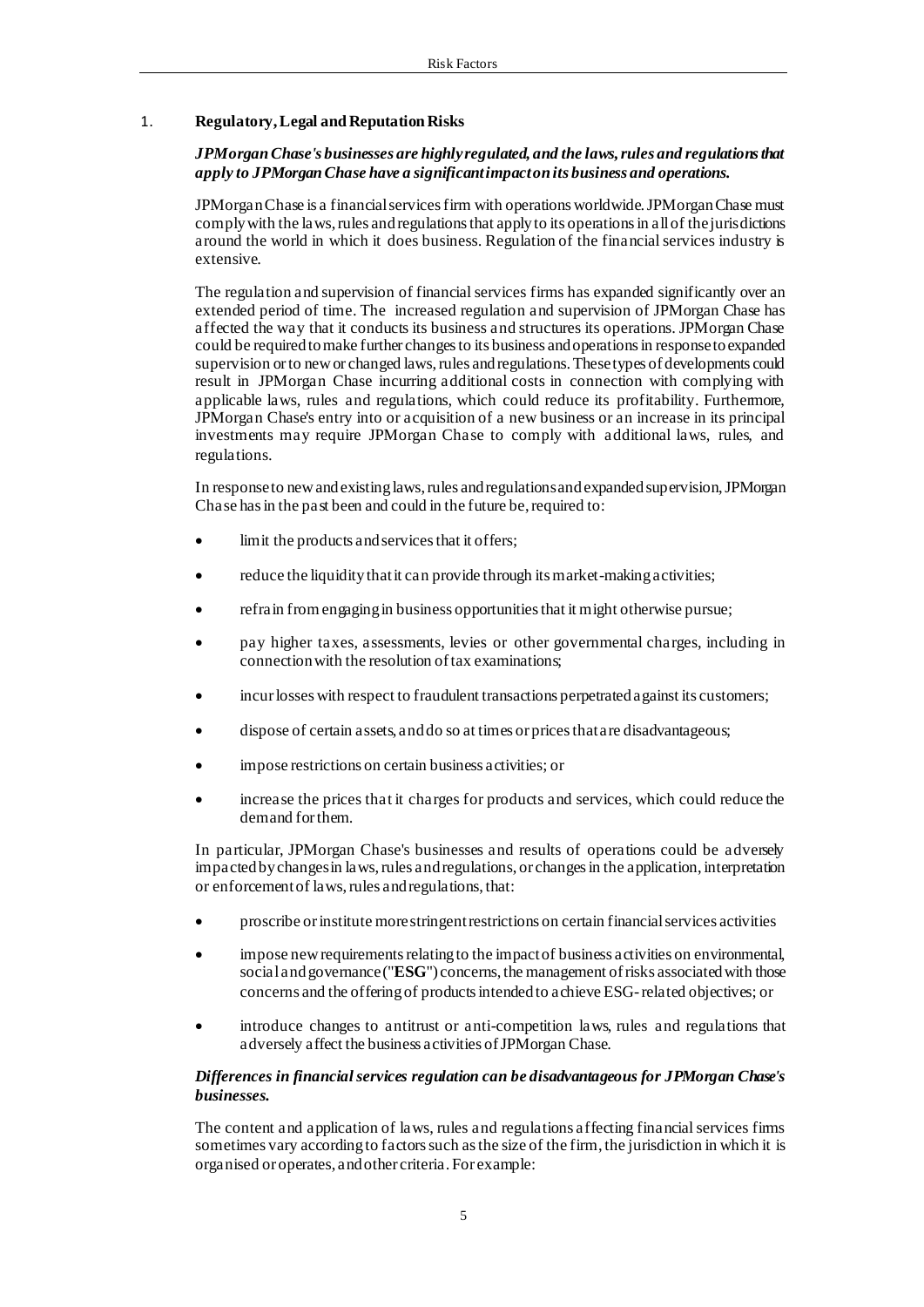- larger firms such as JPMorgan Chase are often subject to more stringent supervision and regulation;
- financial technology companies and other non-traditional competitors may not be subject to banking regulation, or may be supervised by a national or state regulatory agency that does not have the same resources or regulatory priorities as the regulatory agencies which supervise more diversified financial services firms; or
- the financial services regulatory framework in a particular jurisdiction may favour financial institutions that are based in that jurisdiction.

These types of differences in the regulatory framework can result in JPMorgan Chase losing market share to competitors that are less regula ted or not subject to regulation, especially with respect to unregulated financial products.

There can also be significant differences in the ways that similar regulatory initiatives affecting the financial services industry are implemented in the U.S. and in other countries and regions in which JPMorgan Chase does business. For example, when adopting rules that are intended to implement a global regulatory standard, a national regulator may introduce additional or more restrictive requirements, which can create competitive disadvantages for financial services firms, such as JPMorgan Chase, that may be subject to those enhanced regulations.

Legislative and regulatory initiatives outside the U.S. could require JPMorgan Chase to make significant modifications to its operations and legal entity structure in the relevant countries or regions in order to comply with those requirements. These include laws, rules and regulations that have been adopted or proposed relating to:

- the establishment of locally-based intermediate holding companies or operating subsidiaries;
- requirements to maintain minimum amounts of capital or liquidity in locally-based subsidiaries;
- the separation (or "ring fencing") of core banking products and services from markets activities;
- the resolution of financial institutions;
- requirements for executing or settling transactions on exchanges or through central counterparties ("**CCPs**");
- position limits and reporting rules for derivatives;
- governance and accountability regimes;
- conduct of business and control requirements; and
- restrictions on compensation.

These types of differences, inconsistencies and conflicts in financial services regulation have required and could in the future require JPMorgan Chase to:

- divest assets or restructure its operations;
- absorb increased operational, capital and liquidity costs;
- change the prices that it charges for its products and services;
- curtail the products and services that it offers to its customers and clients;
- curtail other business opportunities, including acquisitions or principal investments, that it otherwise would have pursued; or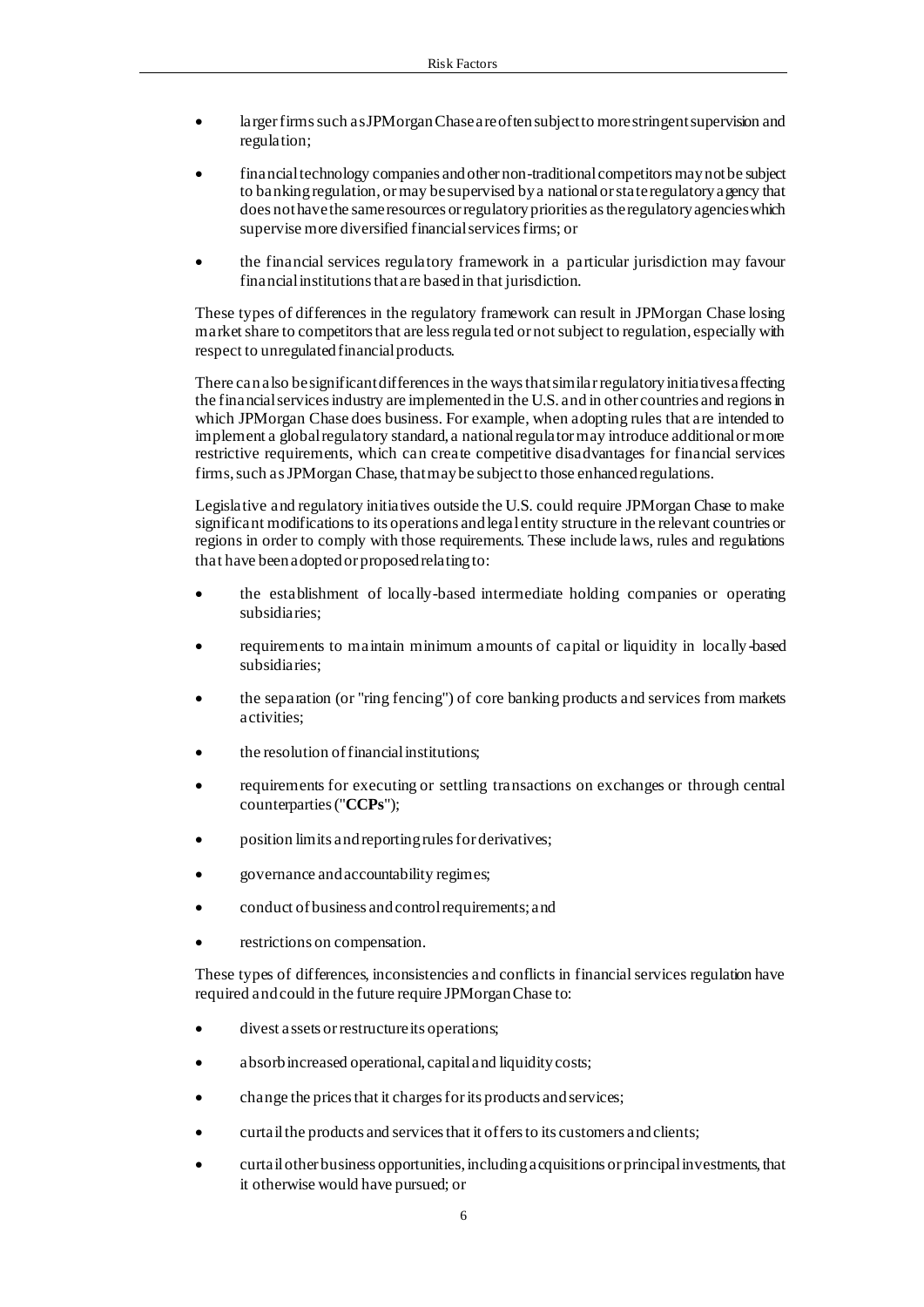• incur higher costs for complying with different legal and regulatory frameworks.

Any or all of these factors could harm JPMorgan Chase's ability to compete against other firms that are not subject to the same laws, rules and regulations or supervisory oversight, or harm JPMorgan Chase's businesses, results of operations and profitability.

## *Resolving regulatory investigations can subject JPMorgan Chase to significant penalties and collateral consequences, and could result in higher compliance costs or restrictions on its operations.*

JPMorgan Chase's operations are subject to heightened oversight and scrutiny from regulatory authorities in many jurisdictions. JPMorgan Chase has paid significant fines, provided other monetary relief, incurred other penalties and experienced other repercussions in connection with resolving investigations and enforcement actions by governmental agencies. JPMorgan Chase could become subject to similar regulatory resolutions or other actions in the future, and addressing the requirements of any such resolutions or actions could result in JPMorgan Chase incurring higher operational and compliance costs, including devoting substantial resources to the required remediation, or needing to comply with other restrictions.

In connection with resolving specific regulatory investigations or enforcement actions, certain regulators have required JPMorgan Chase and other financial institutions to admit wrongdoing with respect to the activities that gave rise to the resolution. These types of admissions can lead to:

- greater exposure in litigation;
- damage to reputation;
- disqualification from doing business with certain clients or customers, or in specific jurisdictions; or
- other direct and indirect adverse effects.

Furthermore, U.S. government officials have demonstrated a willingness to bring criminal actions against financial institutions and have required that institutions plead guilty to criminal offences or admit other wrongdoing in connection with resolving regulatory investigations or enforcement actions. Resolutions of this type can have significant collateral consequences for the subject financial institution, including:

- loss of clients, customers and business;
- restrictions on offering certain products or services; and
- losing permission to operate certain businesses, either temporarily or permanently.

JPMorgan Chase expects that:

- it and other financial services firms will continue to be subject to heightened regulatory scrutiny and governmental investigations and enforcement actions;
- regulators will continue to require that financial institutions be penalised for actual or deemed violations of law with formal and punitive enforcement actions, including the imposition of significant monetary and other sanctions, rather than resolving these matters through informal supervisory actions; and
- regulators will be more likely to pursue formal enforcement actions and resolutions against JPMorgan Chase to the extent that it has previously been subject to other governmental investigations or enforcement actions.

If JPMorgan Chase fails to meet the requirements of any resolution of a governmental investigation or enforcement action, or to maintain risk and control processes that meet the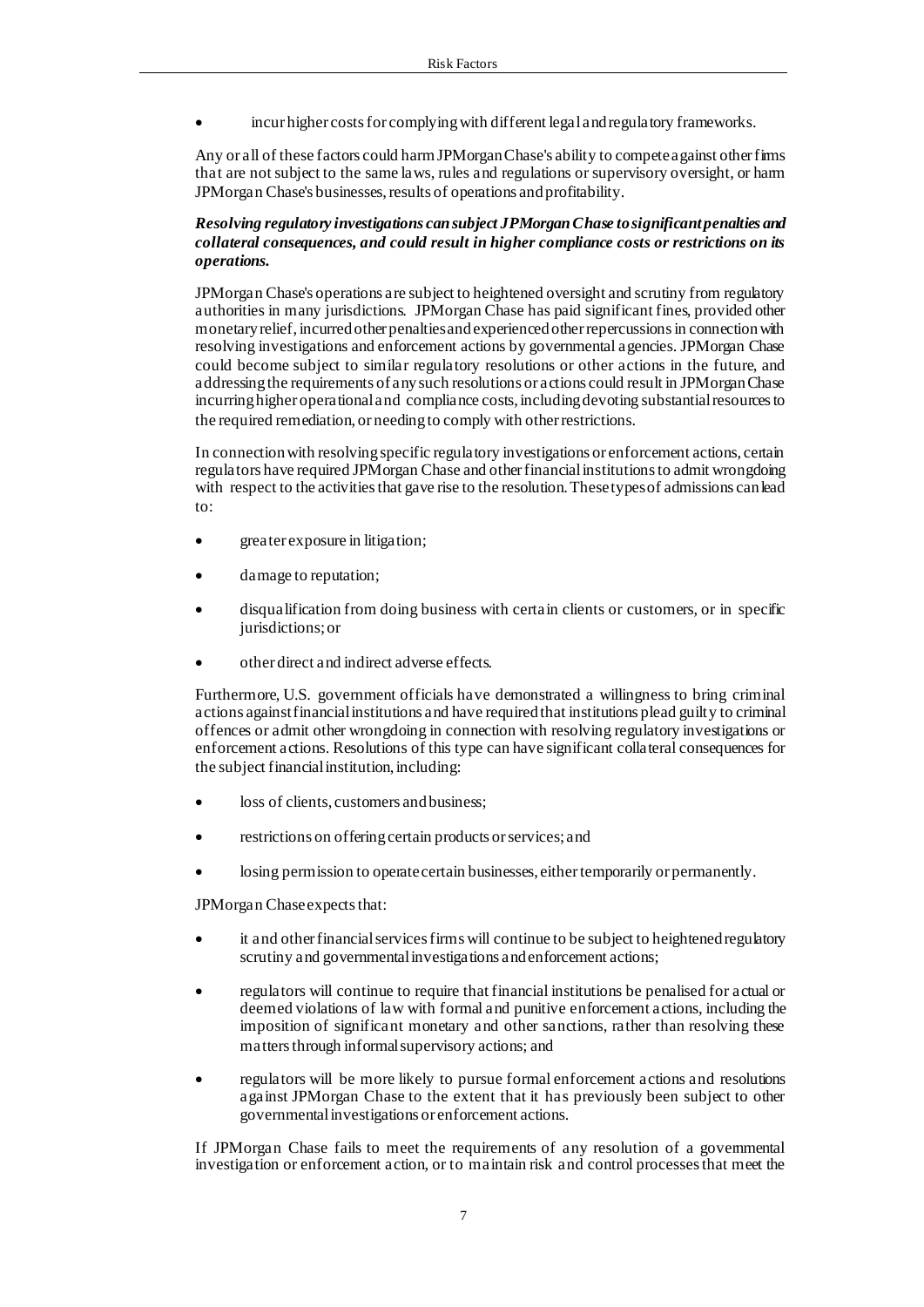heightened standards and expectations of its regulators, it could be required to, among other things:

- enter into further resolutions of investigations or enforcement actions;
- pay additional regulatory penalties or enter into judgments; or
- accept material regulatory restrictions on, or changes in the management of, its businesses.

In these circumstances, JPMorgan Chase could also become subject to other sanctions, or to prosecution or civil litigation with respect to the conduct that gave rise to an investigation or enforcement action.

#### *JPMorgan Chase can face greater risks of non-compliance and incur higher operational and compliance costs under laws, rules and regulations relating to anti-money laundering, economic sanctions, embargo programs and anti-corruption.*

JPMorgan Chase must comply with laws, rules and regulations throughout the world relating to anti-money laundering, economic sanctions, embargo programs and anti-corruption which can increase its risks of non-compliance and costs associated with the implementation and maintenance of complex compliance programs. A violation of any of these legal and regulatory requirements could subject JPMorgan Chase, or individual employees, to regulatory enforcement actions as well as significant civil and criminal penalties. In addition, certain national and multi-national bodies and governmental agencies outside the U.S. have adopted laws, rules or regulations that conflict with or prohibit a firm such as JPMorgan Chase from complying with laws, rules and regulations to which it is otherwise subject, creating conflict of law issues that also increase its risks of non-compliance in those jurisdictions.

## *JPMorgan Chase's operations and financial results can be negatively impacted in countries with less predictable legal and regulatory frameworks.*

JPMorgan Chase conducts existing and new business in certain countries in which the application of the rule of law is inconsistent or less predictable, including with respect to:

- the absence of a statutory or regulatory basis or guidance for engaging in specific types of business or transactions
- conflicting or ambiguous laws, rules and regulations, or the inconsistent application or interpretation of existing laws, rules and regulations
- uncertainty concerning the enforceability of contractual, intellectual property or other obligations
- difficulty in competing in economies in which the government controls or protects all or a portion of the local economy or specific businesses, or where graft or corruption may be pervasive, and
- the threat of arbitrary regulatory investigations, civil litigations or criminal prosecutions, the termination of licences required to operate in the local market or the suspension of business relationshipswith governmental bodies.

If the application of the laws, rules and regulations in a particular country is susceptible to producing inconsistent or unexpected outcomes, this can create a more difficult environment in which JPMorgan Chase conducts its business and could negatively affect JPMorgan Chase's operations and reduce its earnings with respect to that country. For example, conducting business could require JPMorgan Chase to devote significant additional resources to understanding, and monitoring cha nges in, local laws, rules and regulations, as well as structuring its operations to comply with local laws, rules and regulations and implementing and administering related internal policies and procedures.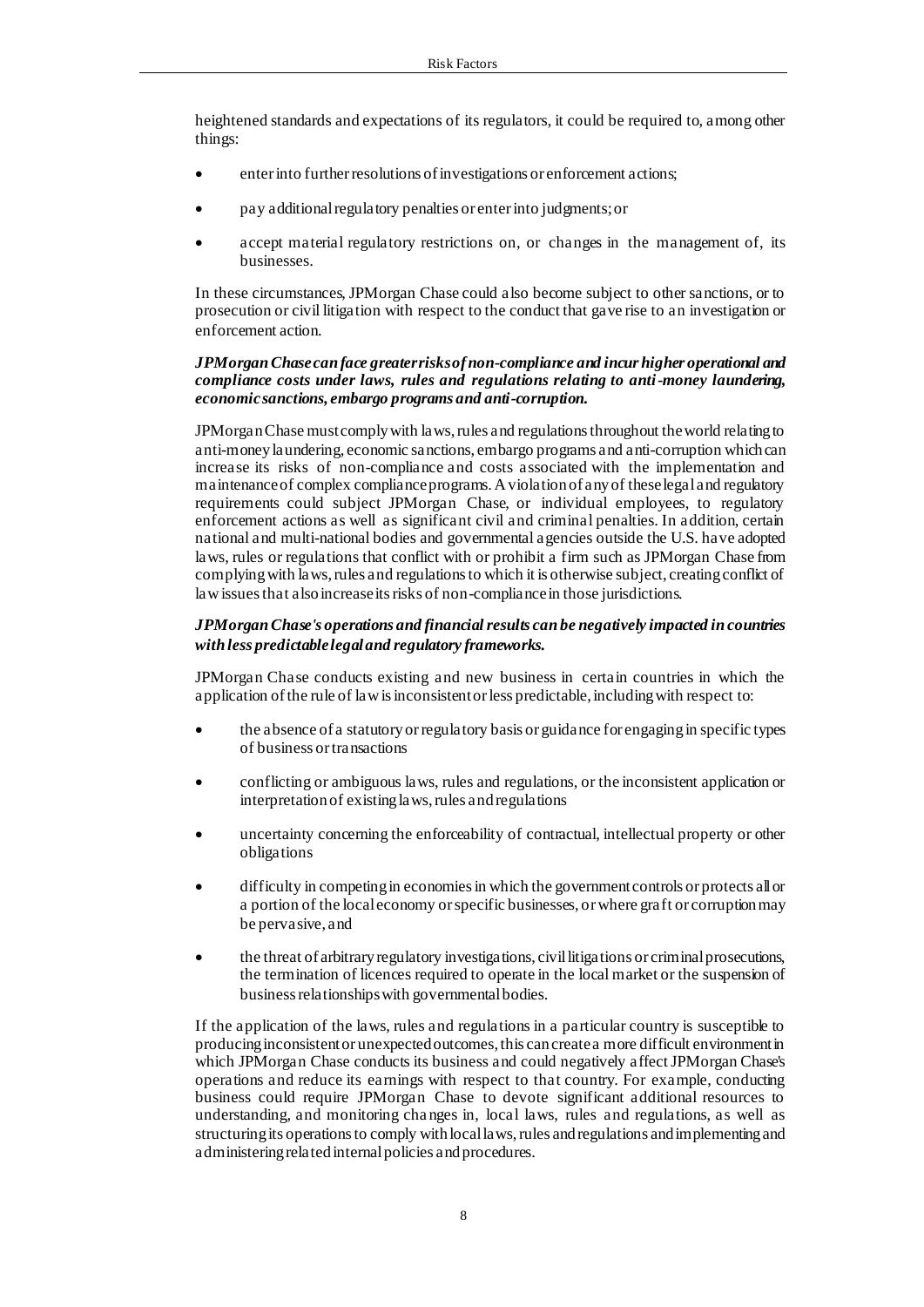There can be no assurance that JPMorgan Chase will always be successful in its efforts to fully understand and to conduct its business in compliance with the laws, rules and regulations of all of the jurisdictions in which it operates, and the risk of non-compliance can be greater in countries that have less predictable legal and regulatory systems.

*Requirements for the orderly resolution of JPMorgan Chase could result in JPMorgan Chase having to restructure or reorganise its businesses and could increase its funding or operational costs or curtail its businesses.*

JPMorgan Chase is required under Federal Reserve and FDIC rules to prepare and submit periodically to those agencies a detailed plan for rapid and orderly resolution in bankruptcy, without extraordinary government support, in the event of material financial distress or failure. The agencies' evaluation of JPMorgan Chase's resolution plan may change, and the requirements for resolution plans may be modified from time to time. Any such determinations or modifications could result in JPMorgan Chase needing to make changes to its legal entity structure or to certain internal or external activities, which could increase its funding or operational costs, or hamper its ability to serve clients and customers.

If the Federal Reserve and the FDIC were both to determine that a resolution plan submitted by JPMorgan Chase has deficiencies, they could jointly impose more stringent capital, leverage or liquidity requirements or restrictions on JPMorgan Chase's growth, activities or operations. The agencies could also require that JPMorgan Chase restructure, reorganise or divest assets or businesses in ways that could materially and adversely affect JPMorgan Chase's operations and strategy.

#### *Holders of JPMorgan Chase & Co.'s debt and equity securities will absorb losses if it were to enter into a resolution.*

Federal Reserve rules require that JPMorgan Chase & Co. (the "**Parent Company**") maintain minimum levels of unsecured external long-term debt and other loss-absorbing capacity with specific terms ("**eligible LTD**") for purposes of recapitalising JPMorgan Chase's operating subsidiaries if the Parent Company were to enter into a resolution either:

- in a bankruptcy proceeding under Chapter 11 of the U.S. Bankruptcy Code; or
- in a receivership administered by the FDIC under Title II of the Dodd-Frank Wall Street Reform and Consumer Protection Act ("**Title II**").

If the Parent Company were to enter into a resolution, holders of eligible LTD and other debt and equity securities of the Parent Company will absorb the losses of the Parent Company and its subsidiaries.

The preferred "single point of entry" strategy under JPMorgan Chase's resolution plan contemplates that only the Parent Company would enter bankruptcy proceedings. JPMorgan Chase's subsidiaries would be recapitalised, as needed, so that they could continue normal operations or subsequently be divested or wound down in an orderly manner. As a result, the Parent Company's losses and any losses incurred by its subsidiaries would be imposed first on holders of the Parent Company's equity securities and thereafter on its unsecured creditors, including holders of eligible LTD and other debt securities. Claims of holders of those securities would have a junior position to the claims of creditors of JPMorgan Chase's subsidiaries and to the claims of priority (as determined by statute) and secured creditors of the Parent Company.

Accordingly, in a resolution of the Parent Company in bankruptcy, holders of eligible LTD and other debt securities of the Parent Company would realise value only to the extent available to the Parent Company as a shareholder of JPMorgan Chase Bank, N.A. and its other subsidiaries, and only after any claims of priority and secured creditors of the Parent Company have been fully repaid.

The FDIC has similarly indicated that a single point of entry recapitalisation model could be a desirable strategy to resolve a systemically important financial institution, such as the Parent Company, under Title II. However, the FDIC has not formally adopted a single point of entry resolution strategy.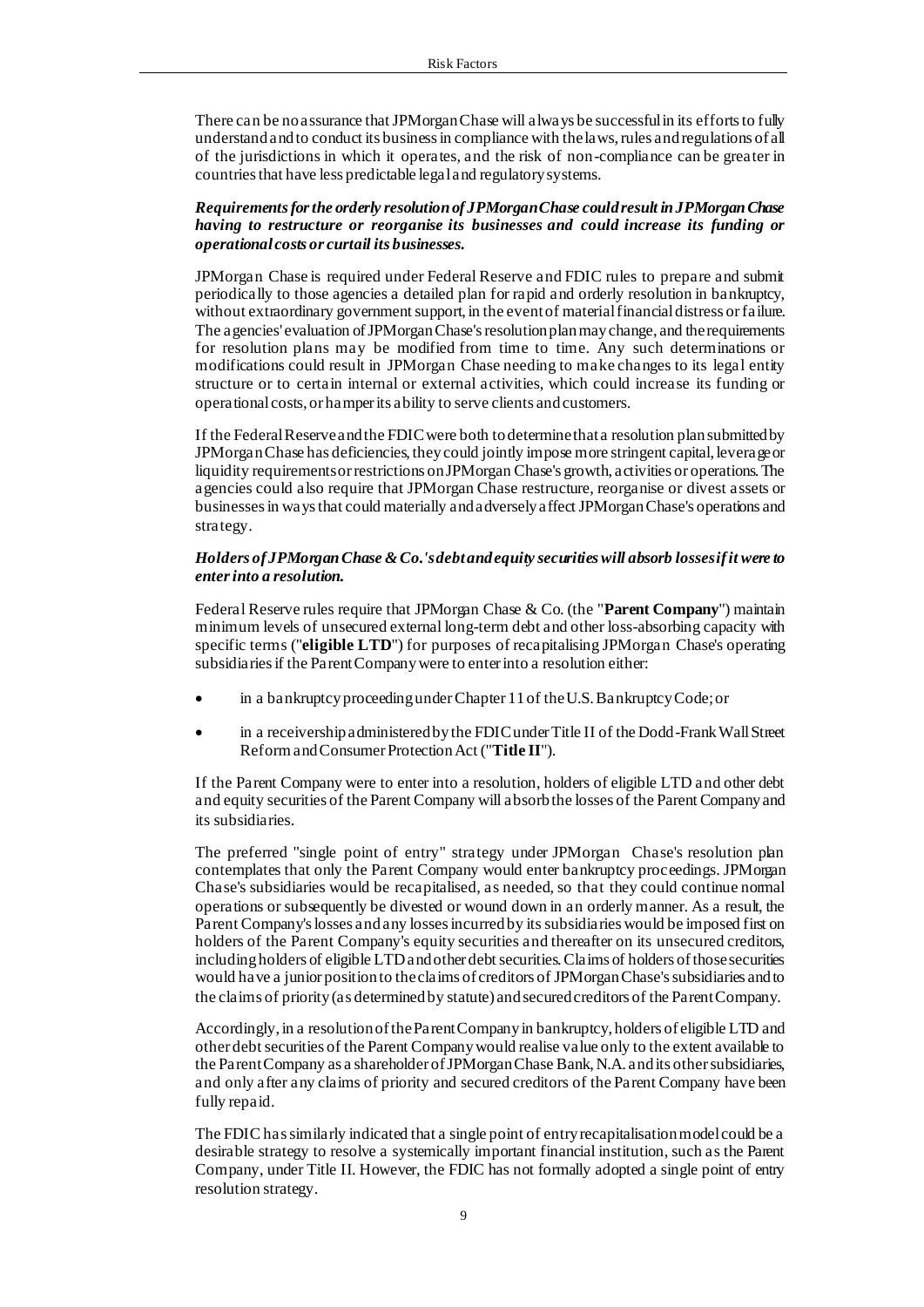If the Parent Company were to approach, or enter into, a resolution, none of the Parent Company, the Federal Reserve or the FDIC is obligated to follow JPMorgan Chase's preferred resolution strategy, and losses to holders of eligible LTD and other debt and equity securities of the Parent Company, under whatever strategy is ultimately followed, could be greater than they might have been under JPMorgan Chase's preferred strategy.

## *JPMorgan Chase faces significant legal risks from litigation and formal and informal regulatory and government investigations.*

JPMorgan Chase is named as a defendant or is otherwise involved in many legal proceedings, including class actions and other litigation or disputes with third parties. Actions currently pending against JPMorgan Chase may result in judgments, settlements, fines, penalties or other sanctions adverse to JPMorgan Chase. Any of these matters could materially and adversely affect JPMorgan Chase's business, financial condition or results of operations, or cause serious reputational harm. As a participant in the financial services industry, it is likely that JPMorgan Chase will continue to experience a high level of litigation and regulatory and government investigations related to its businesses and operations.

Regulators and other government agencies conduct examinations of JPMorgan Chase and its subsidiaries both on a routine basis and in targeted exams, and JPMorgan Chase's businesses and operations are subject to heightened regulatory oversight. This heightened regulatory scrutiny, or the results of such an investigation or examination, may lead to additional regulatory investigations or enforcement actions. There is no assurance that those actions will not result in resolutions or other enforcement actions against JPMorgan Chase. Furthermore, a single event involving a potential violation of law or regulation may give rise to numerous and overlapping investigations and proceedings, either by multiple federal, state or local agencies and officials in the U.S. or, in some instances, regulators and other governmental officials in non-U.S. jurisdictions.

If another financial institution violates a law or regulation relating to a particular business activity or practice, this will often give rise to an investigation by regulators and other governmental agencies of the same or similar activity or practice by JPMorgan Chase.

These and other initiatives by U.S. and non-U.S. governmental authorities may subject JPMorgan Chase to judgments, settlements, fines, penalties or other sanctions, and may require JPMorgan Chase to restructure its operations and activities or to cease offering certain products or services. All of these potential outcomes could harm JPMorgan Chase's reputation or lead to higher operational costs, thereby reducing JPMorgan Chase's profitability, or result in collateral consequences. In addition, the extent of JPMorgan Chase's exposure to legal and regulatory matters can be unpredictable and could, in some cases, exceed the amount of reserves that JPMorgan Chase has established for those matters.

#### *Damage to JPMorgan Chase's reputation could harm its businesses.*

Maintaining trust in JPMorgan Chase is critical to its ability to attract and retain clients, customers, investors and employees. Damage to JPMorgan Chase's reputation can therefore cause significant harm to JPMorgan Chase's business and prospects, and can arise from numerous sources, including:

- employee misconduct, including discriminatory behaviour or harassment with respect to clients, customers or employees, or actions that are contrary to JPMorgan Chase's goal of fostering a diverse and inclusive workplace;
- security breaches, including as a result of cyber attacks;
- failure to safeguard client, customer or employee information;
- failure to manage risks associated with its business activities or those of its clients, including those that may be unpopular among one or more constituencies;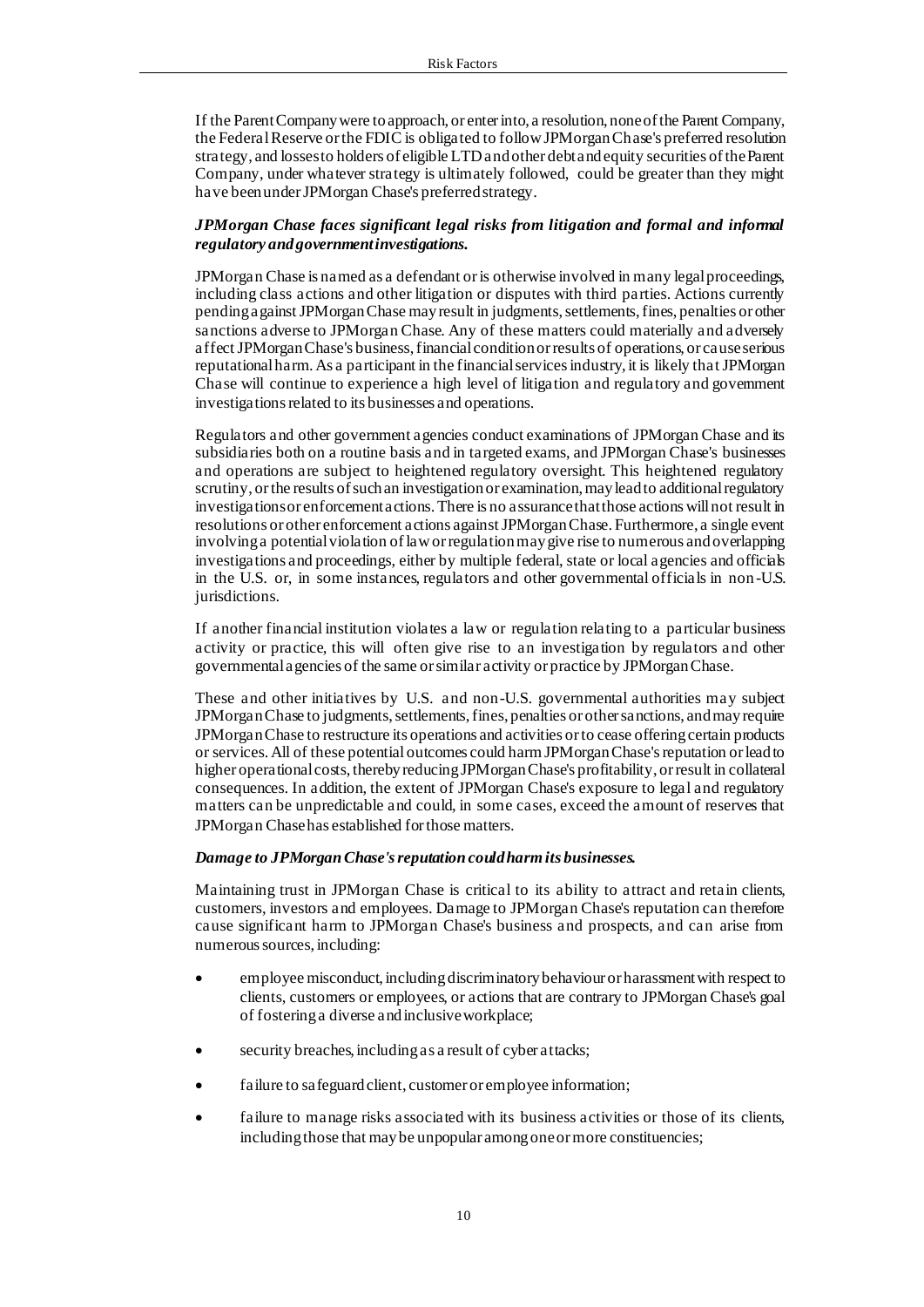- failure to fully discharge publicly-announced commitments to support social and sustainability initiatives;
- non-compliance with laws, rules, and regulations;
- operational failures;
- litigation or regulatory fines, penalties or other sanctions;
- actions taken in executing regulatory a nd governmental requirements during a global or regional health emergency;
- regulatory investigations or enforcement actions, or resolutions of these matters; and
- failure or perceived failure to comply with laws, rules or regulations by JPMorgan Chase or its clients, customers, counterparties or other parties, including newly-acquired businesses, companies in which JPMorgan Chase has made principal investments, parties to joint ventures with JPMorgan Chase, and vendors with which JPMorgan Chase does business.

JPMorgan Chase's reputation may be significantly damaged by adverse publicity or negative information regarding JPMorgan Chase, whether or not true, that may be published or broadcast by the media or posted on social media, non-mainstream news services or other parts of the internet. This latter risk can be magnified by the speed and pervasiveness with which information is disseminated through those channels.

Social and environmental activists are increasingly targeting financial services firms such as JPMorgan Chase with public criticism for their relationships with clients that are engaged in certain sensitive industries, including businesses whose products are or are perceived to be harmful to human health, or whose activities negatively affect or are perceived to negatively affect the environment, workers' rights or communities. Activists have also engaged in public protests at JPMorgan Chase's headquarters and other properties. Activist criticism of JPMorgan Chase's relationships with clients in sensitive industries could potentially engender dissatisfaction among clients, customers, investors and employees with how JPMorgan Chase addresses social and sustainability concerns in its business activities. Alternatively, yielding to activism targeted at certain sensitive industries could damage JPMorgan Chase's relationships with clients and customers, and with governmental or regulatory bodies in jurisdictions in which JPMorgan Chase does business, whose views are not aligned with those of social and environmental activists. In either case, the resulting harm to JPMorgan Chase's reputation could:

- cause certain clients and customers to cease doing business with JPMorgan Chase;
- impair JPMorgan Chase's ability to attract new clients and customers, or to expand its relationships with existing clients and customers;
- diminish JPMorgan Chase's a bility to hire or retain employees;
- prompt JPMorgan Chase to cease doing business with certain clients or customers;
- cause certain investors to divest from investmentsin securities of JPMorgan Chase; or
- attract scrutiny from governmental or regulatory bodies.

Actions by the financial services industry generally or individuals in the industry can also affect JPMorgan Chase's reputation. For example, the reputation of the industry as a whole can be damaged by concerns that:

- consumers have been treated unfairly by a financial institution; or
- a financial institution has acted inappropriately with respect to the methods used to offer products to customers.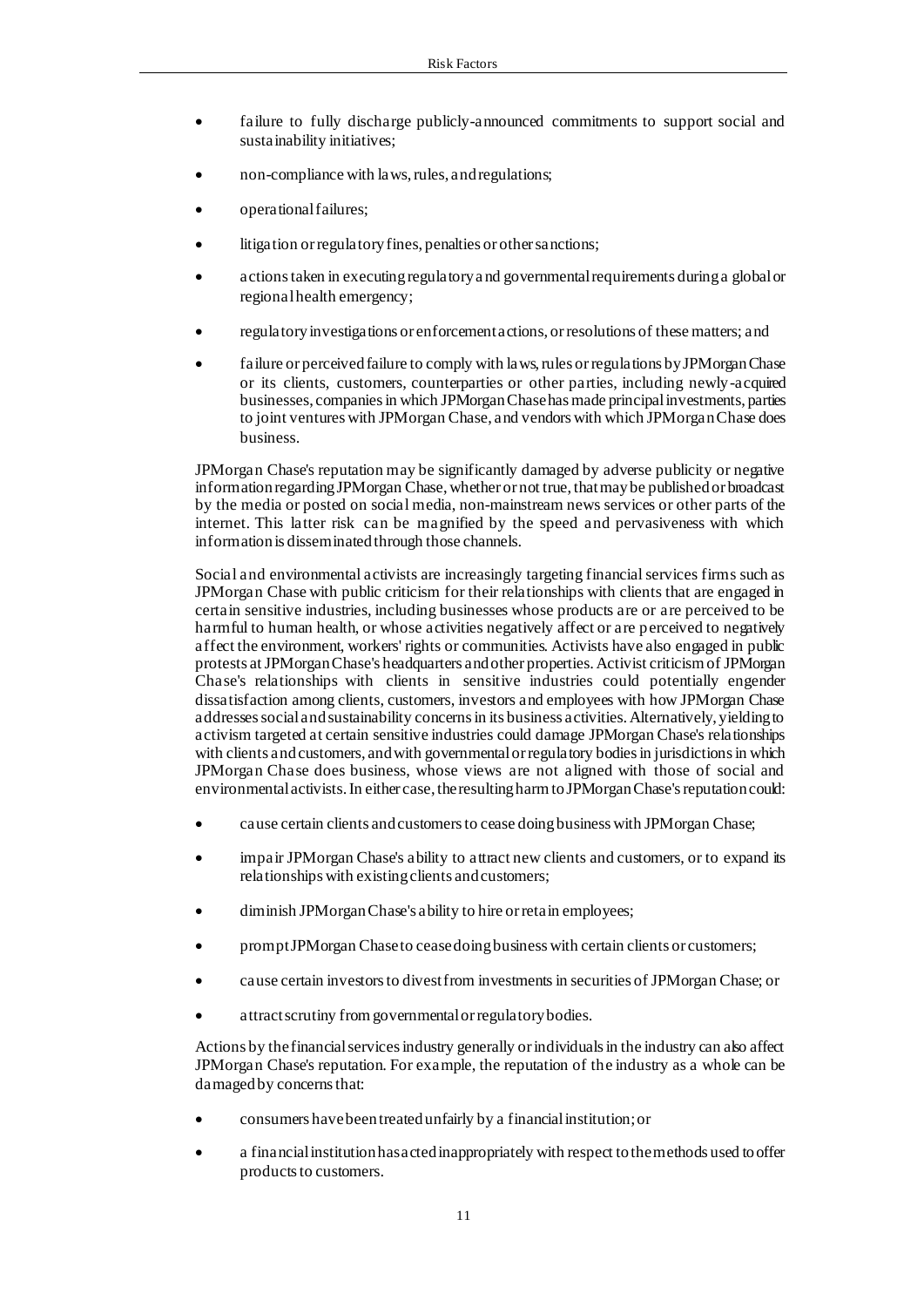If JPMorgan Chase is perceived to have engaged in these types of behaviours, this could weaken its reputation among clients or customers.

Failure to effectively manage potential conflicts of interest or to satisfy fiduciary obligations can result in litigation and enforcement actions, as well as damage JPMorgan Chase's reputation.

JPMorgan Chase's ability to manage potential conflicts of interest is highly complex due to the broad range of its business activities which encompass a variety of transactions, obligations and interests with and among JPMorgan Chase's clients and customers. JPMorgan Chase can become subject to litigation and enforcement actions, and its reputation can be damaged, by the failure or perceived failure to:

- adequately address or appropriately disclose conflicts of interest, including potential conflicts of interest that may arise in connection with providing multiple products and services in, or having one or more investments related to, the same transaction;
- deliver appropriate standards of service and quality;
- treat clients and customers with the appropriate standard of care;
- use client and customer data responsibly and in a manner that meets legal requirements and regulatory expectations;
- provide fiduciary products or services in accordance with the applicable legal and regulatory standards; or
- handle or use confidential information of customers or clients appropriately or in compliance with applicable data protection and privacy laws, rules and regulations.

A failure or perceived failure to appropriately address conflicts of interest or fiduciary obligations could result in customer dissatisfaction, litigation and regulatory fines, penalties or other sanctions, and heightened regulatory scrutiny and enforcement actions, all of which can lead to lost revenue and higher operating costs and cause serious harm to JPMorgan Chase's reputation.

## 2. **Political and Country Risks**

## *Economic uncertainty or instability caused by political developments can negatively impact JPMorgan Chase's businesses.*

Political developments in the U.S. and other countries can cause uncertainty in the economic environment and market conditions in which JPMorgan Chase operates its businesses. Certain monetary, fiscal and other policy initiatives and proposals could significantly affect U.S. and global economic growth and cause higher volatility in the financial markets, including:

- monetary policies and actions taken by the Federal Reserve and other central banks or governmental authorities, including any sustained large-scale asset purchases or any suspension or reversal of those actions;
- fiscal policies, including with respect to taxation and spending;
- actions that governments take or fail to take in response to the effects of the COVID-19 pandemic, as well as the effectiveness of any actions taken;
- isolationist foreign policies;
- an outbreak or escalation of hostilities or other geopolitical instabilities;
- economic sanctions;
- the implementation of tariffs and other protectionist trade policies; or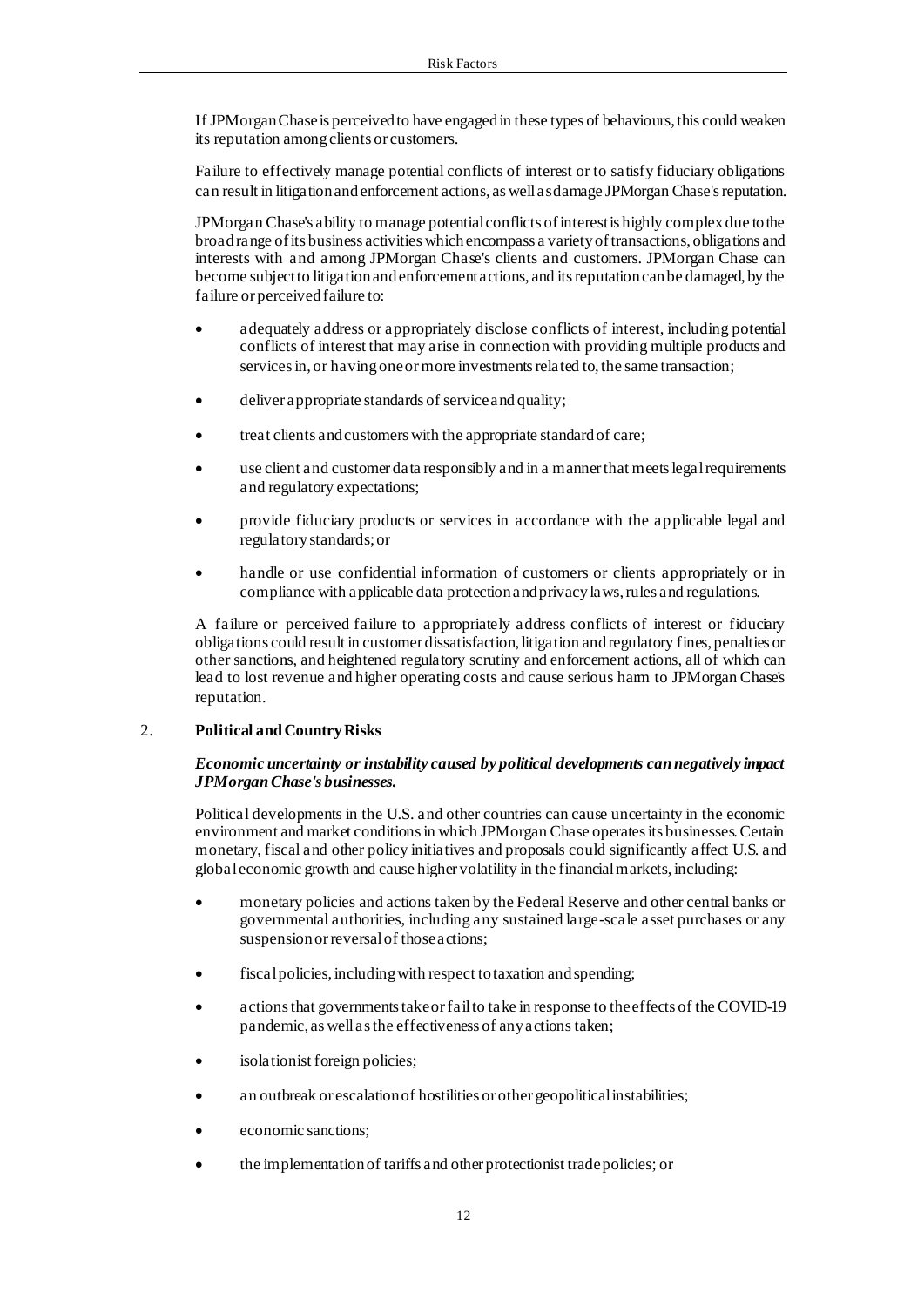• other governmental policies or actions adopted or taken in response to political or social pressures.

These types of political developments, and uncertainty about the possible outcomes of these developments, could:

- erode investor confidence in the U.S. economy and financial markets, which could potentially undermine the status of the U.S. dollar as a safe haven currency;
- provoke retaliatory countermeasures by other countries and otherwise heighten tensions in diplomatic relations;
- lead to the withdrawal of government support for agencies and enterprises such as the U.S. Federal National Mortgage Association and the U.S. Federal Home Loan Mortgage Corporation (together, the "**U.S. GSEs**");
- increase concerns about whether the U.S. government will be funded, and its outstanding debt serviced, at any particular time;
- result in periodic shutdowns of the U.S. government or governments in other countries;
- increase investor reliance on actions by the Federal Reserve or other central banks, or influence investor perceptions concerning government support of sectors of the economy or the economy as a whole;
- adversely affect the financial condition or credit ratings of clients and counterparties with which JPMorgan Chase does business; or
- cause JPMorgan Chase to refrain from engaging in business opportunities that it might otherwise pursue.

These factors could lead to:

- slower growth rates, rising inflation or recession;
- greater market volatility;
- a contraction of available credit and the widening of credit spreads;
- erosion of a dequate risk premium on certain financial assets;
- diminished investor and consumer confidence;
- lower investment growth;
- large-scale sales of government debt and other debt and equity securities in the U.S. and other countries;
- reduced commercial activity among trading partners;
- the potential for a currency redenomination by a particular country;
- the possible departure of a country from, or the dissolution of, a political or economic alliance or treaty;
- potential expropriation or nationalisation of assets; or
- other market dislocations, including the spread of unfavourable economic conditions from a particular country or region to other countries or regions.

Any of these potential outcomes could cause JPMorgan Chase to suffer losses on its marketmaking positions or in its investment portfolio, reduce its liquidity and capital levels, increase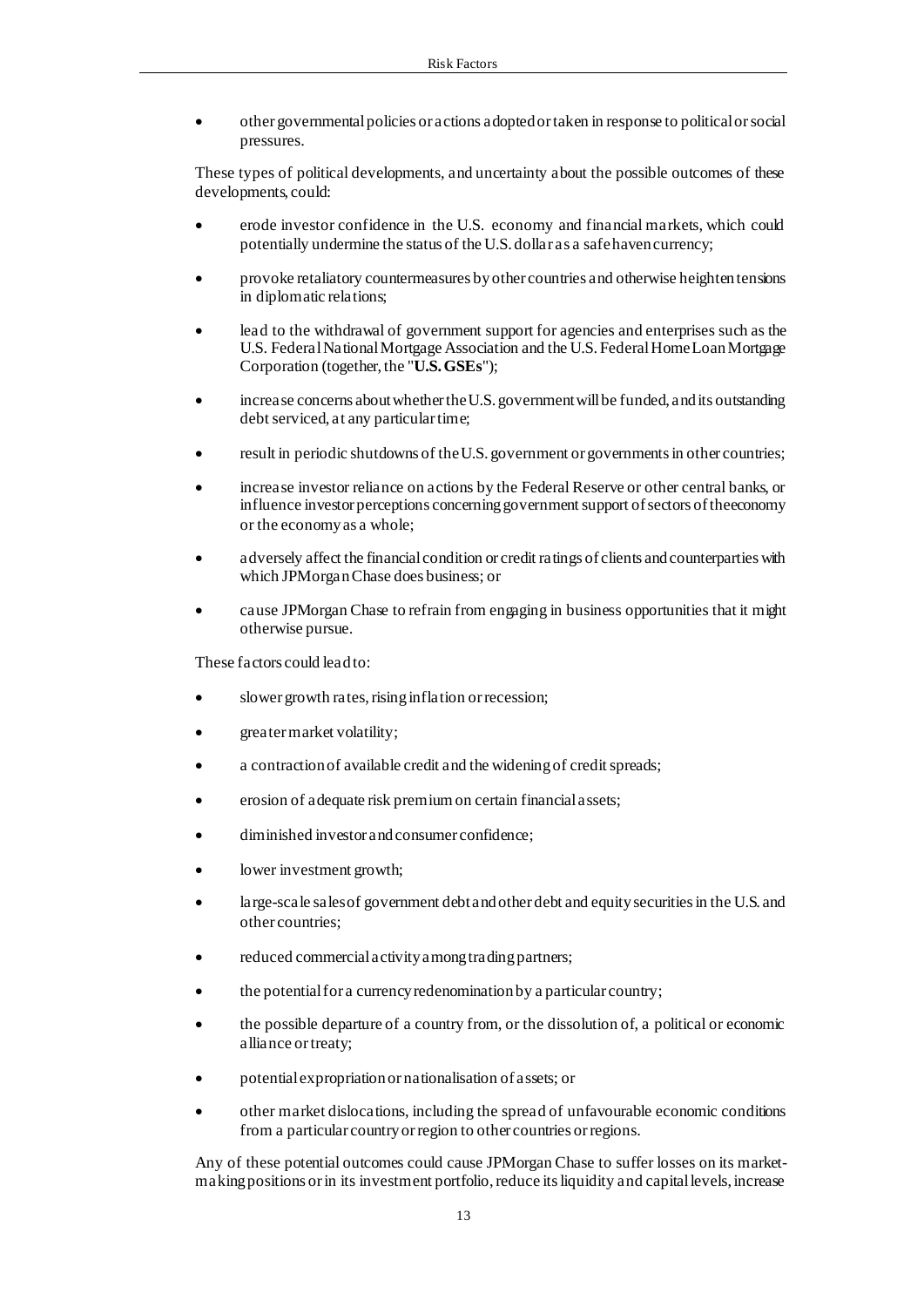credit risk, hamper its ability to deliver products and services to its clients and customers, and weaken its results of operations and financial condition.

## *An outbreak or escalation of hostilities between countries or within a country or region could have a material adverse effect on the global economy and on JPMorgan Chase's businesses within the affected region or globally.*

Aggressive actions by hostile governments or groups, including armed conflict or intensified cyber attacks, could expand in unpredictable ways by drawing in other countries or escalating into full-scale war with potentially catastrophic consequences, particularly if one or more of the combatants possess nuclear weapons.

Depending on the scope of the conflict, the hostilities could result in:

- worldwide economic disruption;
- heightened volatility in financial markets;
- severe declines in asset values, accompanied by widespread sell- offs of investments;
- substantial depreciation of local currencies, potentially leading to defaults by borrowers and counterparties in the affected region;
- disruption of global trade; and
- diminished consumer, business and investor confidence.

Any of the above consequences could have significant negative effects on JPMorgan Chase's operations and earnings, both in the countries or regions directly affected by the hostilities or globally. Further, if the U.S. were to become directly involved in such a conflict, this could lead to a curtailment of any operations that JPMorgan Chase may have in the affected countries or region, as well as in any nation that is aligned against the U.S. in the hostilities. JPMorgan Chase could also experience more numerous and aggressive cyber attacks launched by or under the sponsorship of one or more of the adversaries in such a conflict.

## *JPMorgan Chase's business and operations in certain countries can be adversely affected by local economic, political, regulatory and social factors.*

Some of the countries in which JPMorgan Chase conducts business have economies or markets that are less developed and more volatile or may have political, legal and regulatory regimes that are less established or predictable than other countries in which JPMorgan Chase operates. In addition, in some jurisdictions in which JPMorgan Chase conducts business, the local economy and business activity are subject to substantial government influence or control. Some of these countries have in the past experienced economic disruptions, including:

- extreme currency fluctuations;
- high inflation;
- low or negative growth; and
- defaults or reduced ability to service sovereign debt.

The governments in these countries have sometimes reacted to these developments by imposing restrictive policies that adversely affect the local and regional business environment, such as:

- price, capital or exchange controls, including imposition of punitive transfer and convertibility restrictions or forced currency exchange;
- expropriation or nationalisation of assets or confiscation of property, including intellectual property; and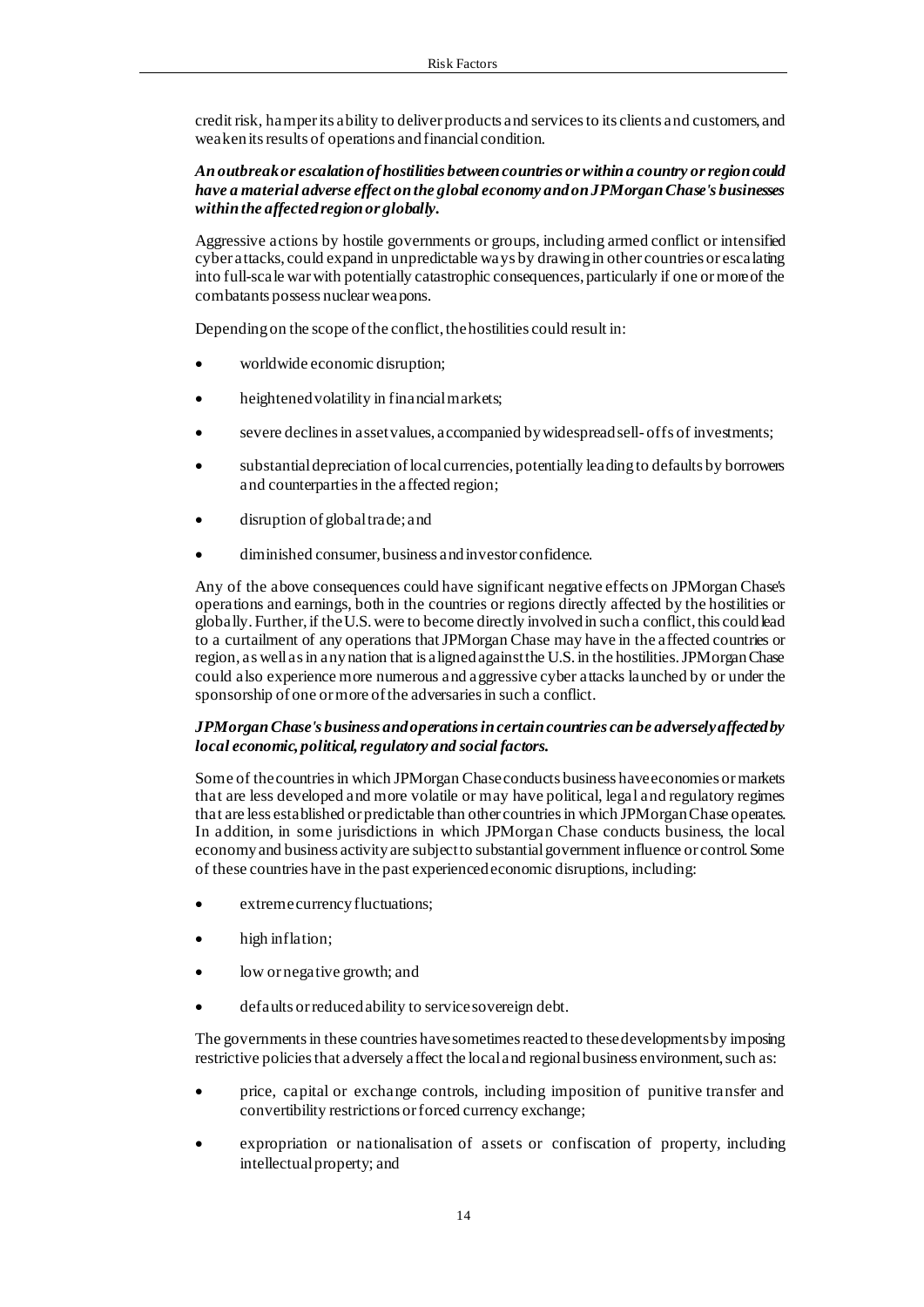• changes in laws, rules and regulations.

The impact of these actions could be accentuated in trading markets that are smaller, less liquid and more volatile than more-developed markets. These types of government actions can negatively affect JPMorgan Chase's operations in the relevant country, either directly or by suppressing the business activities of local clients or multi- national clients that conduct business in the jurisdiction.

In addition, emerging markets countries, as well as certain more developed countries, have been susceptible to unfavourable social developments arising from poor economic conditions or governmental actions, including:

- widespread demonstrations, civil unrest or general strikes;
- crime and corruption;
- security and personal safety issues;
- an outbreak or escalation of hostilities;
- overthrow of incumbent governments;
- terrorist attacks; and
- other forms of internal discord.

These economic, political, regulatory and social developments have in the past resulted in, and in the future could lead to, conditions that can adversely affect JPMorgan Chase's operations in those countries and impair the revenues, growth and profitability of those operations. In addition, any of these events or circumstances in one country can affect JPMorgan Chase's operations and investments in another country or countries, including in the U.S.

#### 3. **Market and Credit Risks**

#### *Economic and market events and conditions can materially affect JPMorgan Chase's businesses and investment and market-making positions.*

JPMorgan Chase's results of operations can be negatively affected by adverse changes in any of the following:

- investor, consumer and business sentiment;
- events that reduce confidence in the financial markets;
- inflation or deflation;
- high unemployment or, conversely, a tightening labour market;
- the availability and cost of capital, liquidity and credit;
- levels and volatility of interest rates, credit spreads and market prices for currencies, equities and commodities, and the duration of any changes in levels or volatility;
- the economic effects of an outbreak or escalation of hostilities, terrorism or other geopolitical instabilities, cyber attacks, climate change, natural disasters, severe weather conditions, health emergencies, the spread of infectious diseases, epidemics or pandemics or other extraordinary events beyond JPMorgan Chase's control; and
- the health of the U.S. and global economies.

All of these are affected by global economic, market and political events and conditions, as well as regulatory restrictions.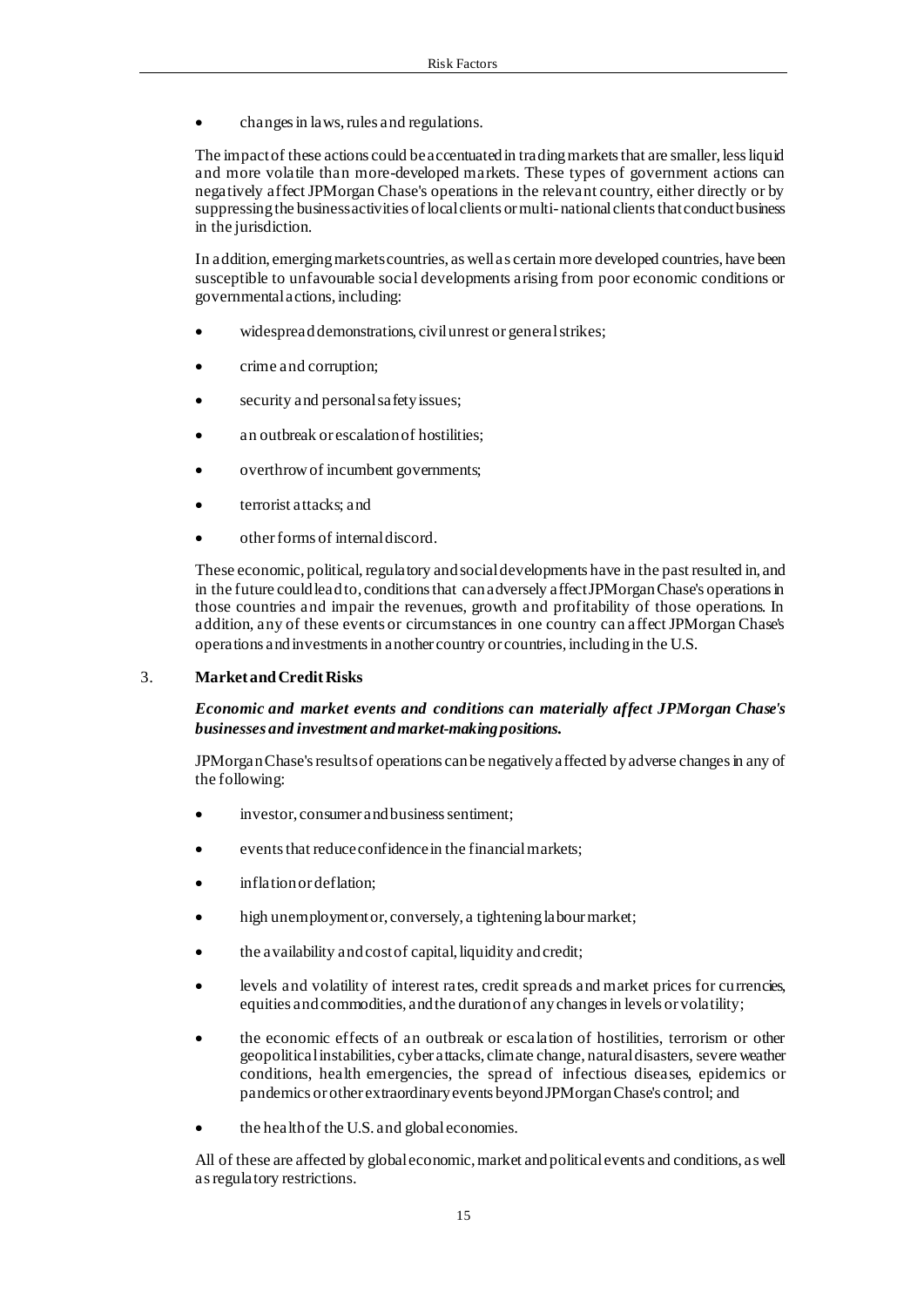In addition, JPMorgan Chase's investment portfolio and market-making businesses can suffer losses due to unanticipated market events, including:

- severe declines in asset values;
- unexpected credit events;
- unforeseen events or conditions that may cause previously uncorrelated factors to become correlated (and vice versa);
- the inability to effectively hedge market and other risks related to market-making and investment portfolio positions; or
- other market risks that may not have been appropriately taken into account in the development, structuring or pricing of a financial instrument.

If JPMorgan Chase experiences significant losses in its investment portfolio or from marketmaking activities, this could reduce JPMorgan Chase's profitability and its liquidity and capital levels, and thereby constrain the growth of its businesses.

#### *JPMorgan Chase's consumer businesses can be negatively affected by adverse economic conditions and governmental policies.*

JPMorgan Chase's consumer businesses are particularly affected by U.S. and global economic conditions, including:

- personal and household income distribution;
- unemployment or underemployment;
- prolonged periods of exceptionally low interest rates;
- housing prices;
- the level of inflation and its effect on prices for goods and services;
- consumer and small business confidence levels; and
- changes in consumer spending or in the level of consumer debt.

Heightened levels of unemployment or underemployment that result in reduced personal and household income could negatively affect consumer credit performance to the extent that consumers are less able to service their debts. In addition, sustained low growth, low or negative interest rates, inflationary pressures or recessionary conditions could diminish customer demand for the products and services offered by JPMorgan Chase's consumer businesses.

Adverse economic conditions could also lead to an increase in delinquencies, additions to the allowance for credit losses and higher net charge-offs, which can reduce JPMorgan Chase's earnings. These consequences could be significantly worse in certain geographies and industry segments where declining industrial or manufacturing activity has resulted in or could result in higher levels of unemployment, or where high levels of consumer debt, such as outstanding student loans, could impair the ability of customers to pay their other consumer loan obligations.

JPMorgan Chase's earnings from its consumer businesses could also be adversely affected by governmental policies and actions that affect consumers, including:

- policies and initiatives relating to medical insurance, education, immigration, employment status and housing; and
- policies aimed at the economy more broadly, such as higher taxes and increased regulation which could result in reductions in consumer disposable income.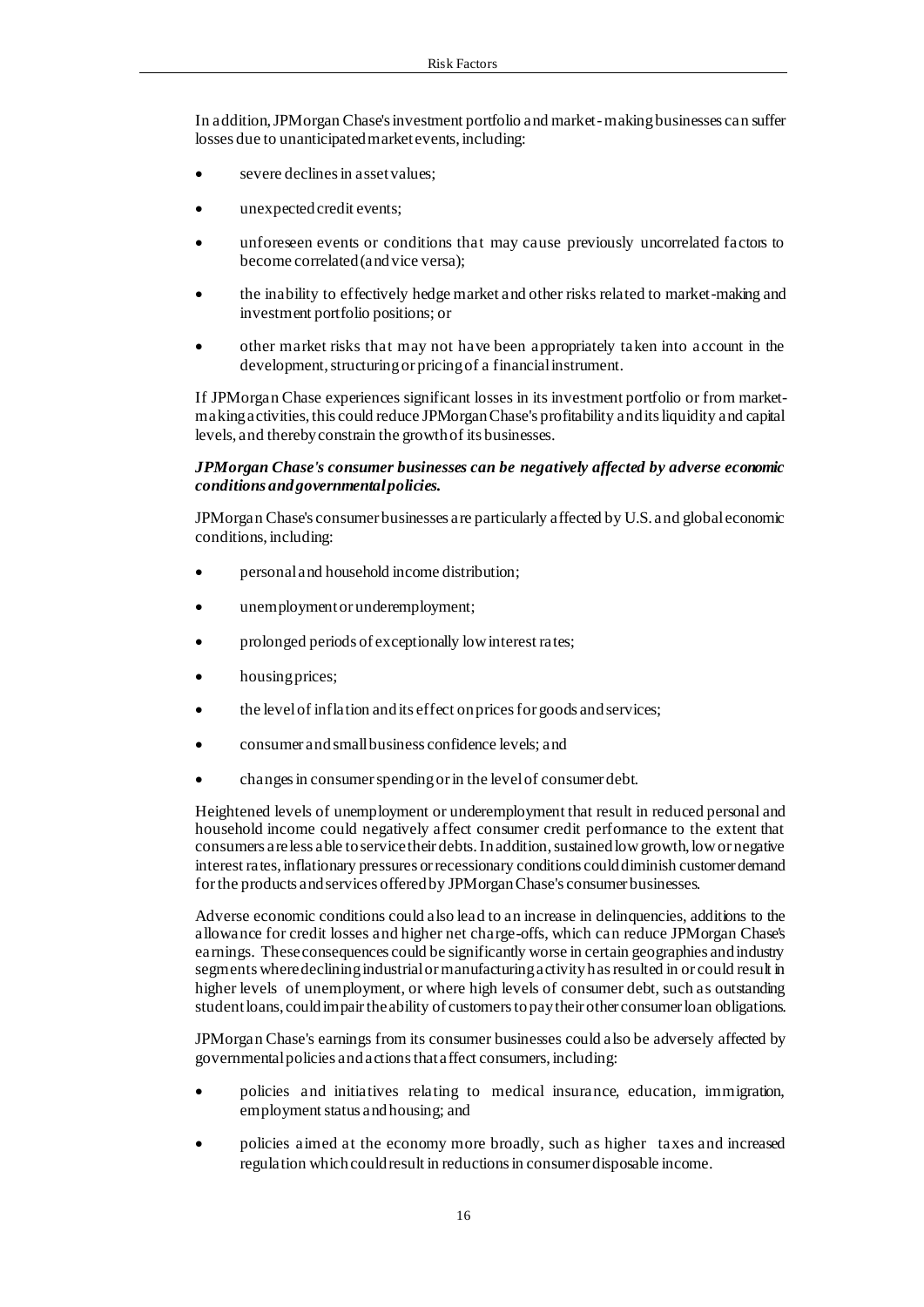In addition, governmental proposals to permit student loan obligations to be discharged in bankruptcy proceedings could, if enacted into law, encourage certain of JPMorgan Chase's customers to declare personal bankruptcy and thereby trigger defaults and charge-offs of credit card and other consumer loans extended to those customers.

#### *Unfavourable market and economic conditions can have an adverse effect on JPMorgan Chase's wholesale businesses.*

In JPMorgan Chase's wholesale businesses, market and economic factors can affect the volume of transactions that JPMorgan Chase executes for its clients or for which it advises clients, and, therefore, the revenue that JPMorgan Chase receives from those transactions. These factors can also influence the willingness of other financial institutions and investors to participate in capital markets transactions that JPMorgan Chase manages, such as loan syndications or securities underwritings. Furthermore, if a significant and sustained deterioration in market conditions were to occur, the profitability of JPMorgan Chase's capital markets businesses, including its loan syndication, securities underwriting and leveraged lending activities, could be reduced to the extent that those businesses:

- earn less fee revenue due to lower transaction volumes, including when clients are unwilling or unable to refinance their outstanding debt obligations in unfavourable market conditions; or
- dispose of portions of credit commitments at a loss, or hold larger residual positions in credit commitments that cannot be sold at favourable prices.

An adverse change in market conditions in particular segments of the economy, such as a sudden and severe downturn in oil and gas prices or an increase in commodity prices, or sustained changes in consumer behaviour that affect specific economic sectors, could have a material adverse effect on clients of JPMorgan Chase whose operations or financial condition are directly or indirectly dependent on the health or stability of those market segments or economic sectors, as well as clients that are engaged in related businesses. JPMorgan Chase could incur losses on its loans and other credit commitments to clients that operate in, or are dependent on, any sector of the economy that is under stress.

The fees that JPMorgan Chase earns from managing client assets or holding assets under custody for clients could be diminished by declining asset values or other adverse macroeconomic conditions. For example, higher interest rates or a downturn in financial markets could affect the valuations of client assets that JPMorgan Chase manages or holds under custody, which, in turn, could affect JPMorgan Chase's revenue from fees that are based on the amount of assets under management or custody. Similarly, adverse macroeconomic or market conditions could prompt outflows from JPMorgan Chase funds or accounts, or cause clients to invest in products that generate lower revenue. Substantial and unexpected withdrawals from a JPMorgan Chase fund can also hamper the investment performance of the fund, particularly if the outflows create the need for the fund to dispose of fund assets at disadvantageous times or prices, and could lead to further withdrawals based on the weaker investment performance.

An economic downturn or sustained changes in consumer behaviour that results in shifts in consumer and business spending could also have a negative impact on certain of JPMorgan Chase's wholesale clients, and thereby diminish JPMorgan Chase's earnings from its wholesale operations. For example, the businesses of certain of JPMorgan Chase's wholesale clients are dependent on consistent streams of rentalincome from commercial real estate properties which are owned or being built by those clients. Sustained adverse economic conditions could result in reductions in the rental cash flows that owners or developers receive from their tenants which, in turn, could depress the values of the properties and impair the ability of borrowers to service or refinance their commercial real estate loans. These consequences could result in JPMorgan Chase experiencing increases in the allowance for credit losses, higher delinquencies, defaults and charge-offs within its commercial real estate loan portfolio and incurring higher costs for servicing a larger volume of delinquent loans in that portfolio, thereby reducing JPMorgan Chase's earnings from its wholesale businesses.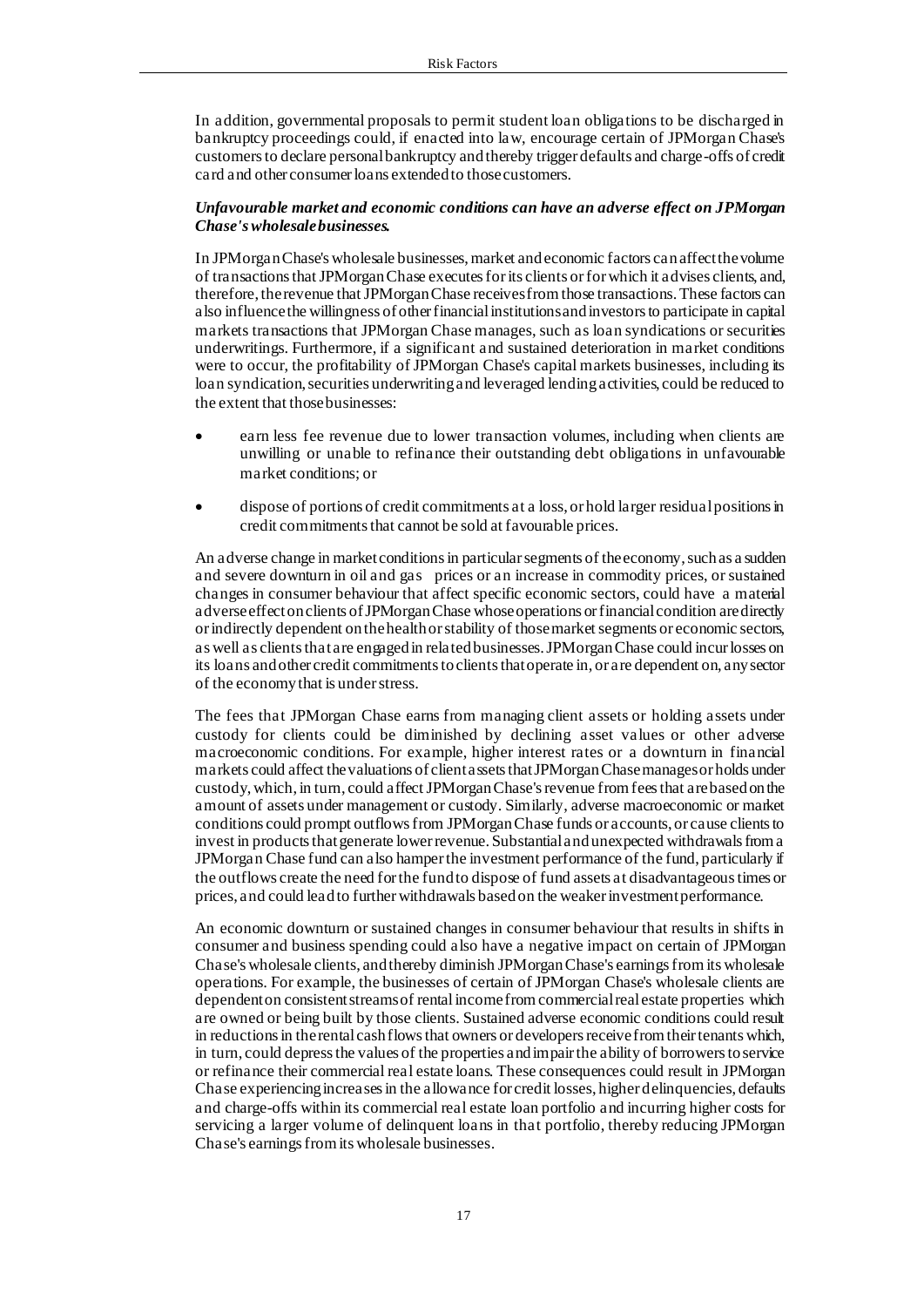## *Changes in interest rates and credit spreads can adversely affect certain of JPMorgan Chase's revenue and income streams related to its traditional banking and funding activities.*

In general, a low or negative interest rate environment may cause:

- net interest margins to be compressed, which could reduce the amounts that JPMorgan Chase earns on its investment securities portfolio to the extent that it is unable to reinvest contemporaneously in higher-yielding instruments;
- unanticipated or adverse changes in depositor behaviour, which could negatively affect JPMorgan Chase's broader asset and liability management strategy;
- JPMorgan Chase to reduce the amount of deposits that it accepts from customers and clients, which could result in lower revenues; and
- a reduction in the value of JPMorgan Chase's mortgage servicing rights ("**MSRs**") asset, thereby decreasing revenues.

When credit spreads widen, it becomes more expensive for JPMorgan Chase to borrow. JPMorgan Chase's credit spreads may widen or narrow not only in response to events and circumstances that are specific to JPMorgan Chase but also as a result of general economic and geopolitical events and conditions. Changes in JPMorgan Chase's credit spreads will affect, positively or negatively, JPMorgan Chase's earnings on certain liabilities, such as derivatives, that are recorded at fair value.

When interest rates are increasing, JPMorgan Chase can generally be expected to earn higher net interest income. However, higher interest rates can also lead to:

- fewer originations of commercial and residential real estate loans;
- losses on underwriting exposures;
- the loss of deposits, including in the event that JPMorgan Chase makes incorrect assumptions about depositor behaviour;
- unrealised mark-to-market losses on available-for-sale ("**AFS**") securities held in the investment securities portfolio;
- lower net interest income if central banks introduce interest rate increases more quickly than anticipated and this results in a misalignment in the pricing of short-term and longterm borrowings;
- less liquidity in the financial markets; and
- higher funding costs.

All of these outcomes could adversely affect JPMorgan Chase's earnings or its liquidity and capital levels. Higher interest rates can also negatively affect the payment performance on loans within JPMorgan Chase's consumer and wholesale loan portfolios that are linked to variable interest rates. If borrowers of variable rate loans are unable to afford higher interest payments, those borrowers may reduce or stop making payments, thereby causing JPMorgan Chase to incur losses and increased operational costs related to servicing a higher volume of delinquent loans.

#### *JPMorgan Chase's results may be materially affected by market fluctuations and significant changes in the value of financial instruments.*

The value of securities, derivatives and other financial instruments which JPMorgan Chase owns or in which it makes markets can be materially affected by market fluctuations. Market volatility, illiquid market conditions and other disruptions in the financial markets may make it extremely difficult to value certain financial instruments. Subsequent valuations of financial instruments in future periods, in light of factors then prevailing, may result in significant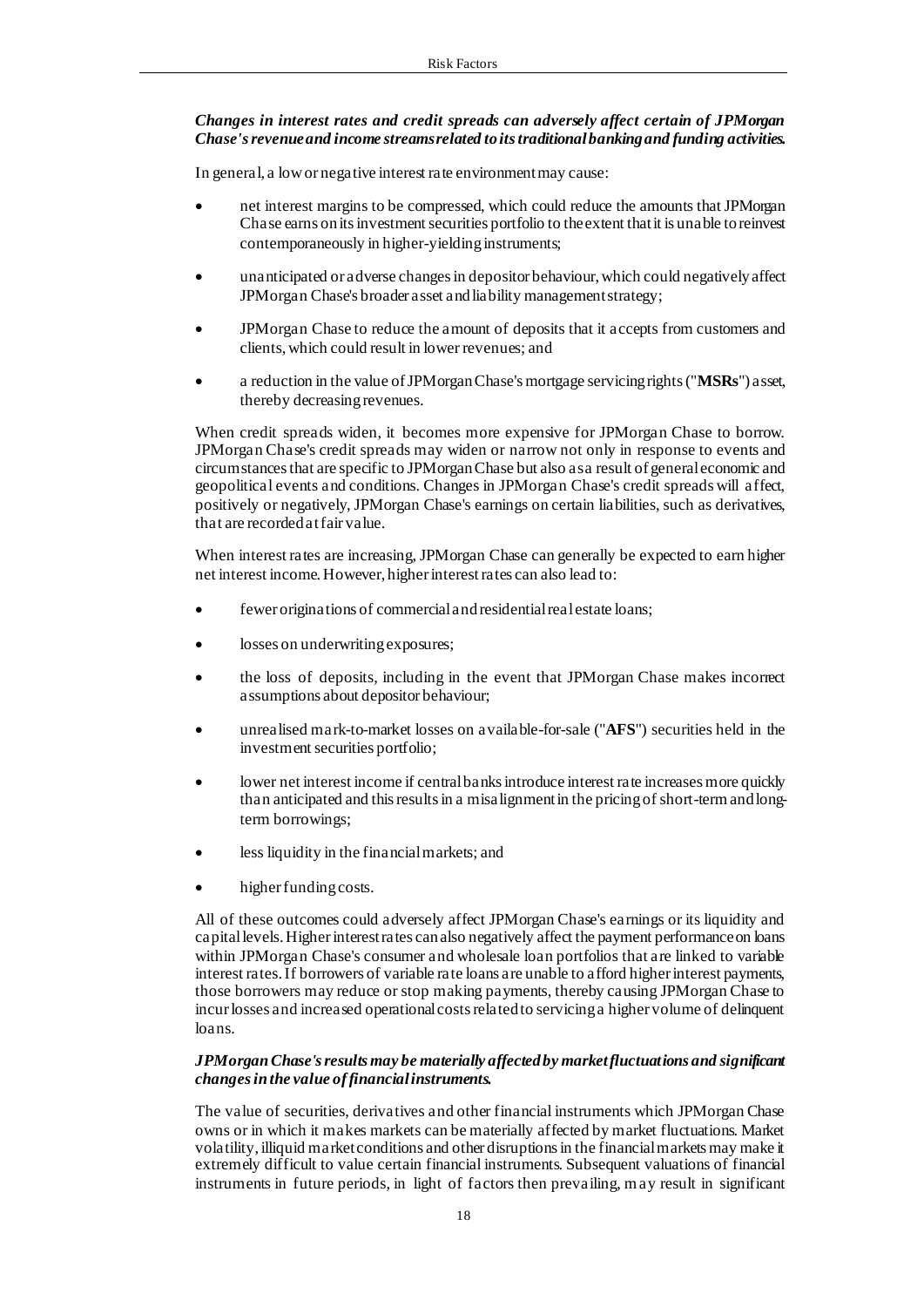changes in the value of these instruments. In addition, at the time of any disposition of these financial instruments, the price that JPMorgan Chase ultimately realises will depend on the demand and liquidity in the market at that time and may be materially lower than their current fair value. Any of these factors could cause a decline in the value of financial instruments that JPMorgan Chase owns or in which it makes markets, which may have an adverse effect on JPMorgan Chase's results of operations.

JPMorgan Chase's risk management and monitoring processes, including its stress testing framework, seek to quantify and control JPMorgan Chase's exposure to more extreme market moves. However, JPMorgan Chase's hedging and other risk management strategies may not be effective, and it could incur significant losses, if extreme market events were to occur.

## *Ongoing effects of the COVID-19 pandemic could harm the global economy and negatively affect JPMorgan Chase's businesses.*

On 11 March 2020, the World Health Organization declared the outbreak of a strain of novel coronavirus disease, COVID-19, to be a global pandemic. The COVID-19 pandemic and governmental responses to the pandemic, which included the institution of social distancing and shelter-in-place requirements in certain areas of the U.S. and other countries, resulted in adverse impacts on global economic conditions, including:

- significant disruption and volatility in the financial markets;
- significant disruption of global supply chains; and
- closures of many businesses, leading to loss of revenues and increased unemployment.

The adverse economic conditions caused by the pandemic have had a negative impact on certain of JPMorgan Chase's businesses and results of operations, including:

- reduction in demand for certain products and services from JPMorgan Chase's clients and customers, resulting in lower revenue; and
- increases in the allowance for credit losses during the early stages of the pandemic.

Although global economic conditions ha ve been improving despite the continuation of the COVID-19 pandemic, any ongoing negative economic impacts arising from the pandemic or any prolongation or worsening of the pandemic, including as a result of additional waves or variants of the COVID-19 disease or the emergence of other diseases that have similar outcomes, could have significant adverse effects on JPMorgan Chase's businesses, results of operations and financial condition, including:

- recognition of charge-offs and increases in the allowance for credit losses, including any delayed recognition of charge-offs due to the impact of government stimulus actions or payment assistance provided to clients and customers;
- material impacts on the value of securities, derivatives and other financial instruments which JPMorgan Chase owns or in which it makes markets;
- downgrades in JPMorgan Chase's credit ratings;
- constraints on liquidity or capital due to elevated levels of deposits, increases in riskweighted assets ("**RWA**") related to supporting client activities, downgrades in client credit ratings, regulatory actions or other factors, any or all of which could require JPMorgan Chase to take or refrain from taking actions that it otherwise would under its liquidity and capital management strategies; and
- the possibility that significant portions of JPMorgan Chase's workforce are unable to work effectively, including because of illness, quarantines, shelter-in-place arrangements, government actions or other restrictions in connection with the pandemic.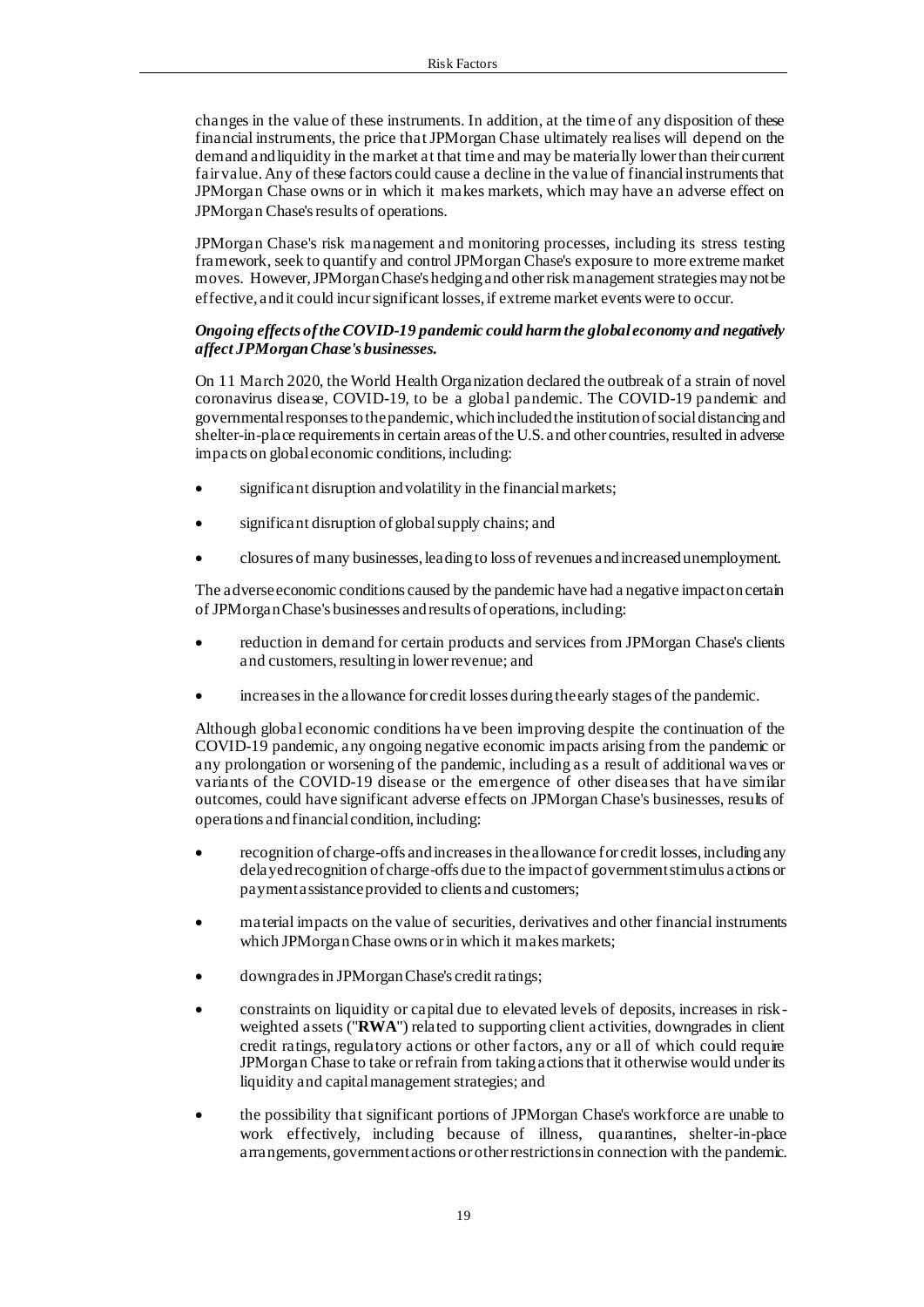The extent to which the COVID-19 pandemic negatively affects JPMorgan Chase's businesses, results of operations and financial condition, as well as its regulatory capital and liquidity ratios, will depend on future developments that are uncertain and cannot be fully predicted, including:

- the ultimate scope and duration of the pandemic;
- the effectiveness and acceptance of vaccines, and their availability in certain regions;
- actions taken by governmental authorities and other third parties in response to the pandemic; and
- the effect that the pandemic or any prolongation or worsening of the pandemic may have on the pace of economic growth, inflation, the strength of labour markets, particularly in light of the expiration of government assistance programs, and the potential for changes in consumer behaviour that could have longer-term impacts on certain economic sectors.

In addition, JPMorgan Chase's participation in U.S. government programs designed to support individuals, households and businesses impacted by the economic disruptions caused by the COVID-19 pandemic, whether directly or indirectly, including on behalf of customers and clients or by affiliated entities, newly-acquired businesses or companies in which JPMorgan Chase has made principal investments, could be criticised and subject JPMorgan Chase to:

- increased governmental and regulatory scrutiny;
- negative publicity; and
- increased exposure to litigation,

any or all of which could increase JPMorgan Chase's operational, legal and complia nce costs and damage its reputation. To the extent that the COVID-19 pandemic adversely affects JPMorgan Chase's business, results of operations and financial condition, it may also have the effect of heightening many of the other risks described below.

## *JPMorgan Chase can be negatively affected by adverse changes in the financial condition of clients, counterparties, custodians and CCPs.*

JPMorgan Chase routinely executes transactions with clients and counterparties such as corporations, financial institutions, asset managers, hedge funds, securities exchanges and government entities within and outside the U.S. Many of these transactions expose JPMorgan Chase to the credit risk of its clients and counterparties, and can involve JPMorgan Chase in disputes and litigation if a client or counterparty defaults. JPMorgan Chase can also be subject to losses or liability where a financial institution that it has appointed to provide custodial services for client assets or funds becomes insolvent as a result of fraud or the failure to abide by existing laws and obligations.

A default by, or the financial or operational failure of, a CCP through which JPMorgan Chase executes contracts would require JPMorgan Chase to replace those contracts, thereby increasing its operational costs and potentially resulting in losses. In addition, JPMorgan Chase can be exposed to losses if a member of a CCP in which JPMorgan Chase is also a member defaults on its obligations to the CCP because of requirements that each member of the CCP a bsorb a portion of those losses. Furthermore, JPMorgan Chase can be subject to bearing its share of nondefault losses incurred by a CCP, including losses from custodial, settlement or investment activities or due to cyber or other security breaches. As part of its clearing services activities, JPMorgan Chase is exposed to the risk of non-performance by its clients, which it seeks to mitigate by requiring clients to provide adequate collateral. JPMorgan Chase is also exposed to intra-day credit risk of its clients in connection with providing cash management, clearing, custodial and other transaction services to those clients. If a client for which JPMorgan Chase provides these services becomes bankrupt or insolvent, JPMorgan Chase may incur losses, become involved in disputes and litigation with one or more CCPs, the client's bankruptcy estate and other creditors, or be subject to regulatory investigations. All of the foregoing events can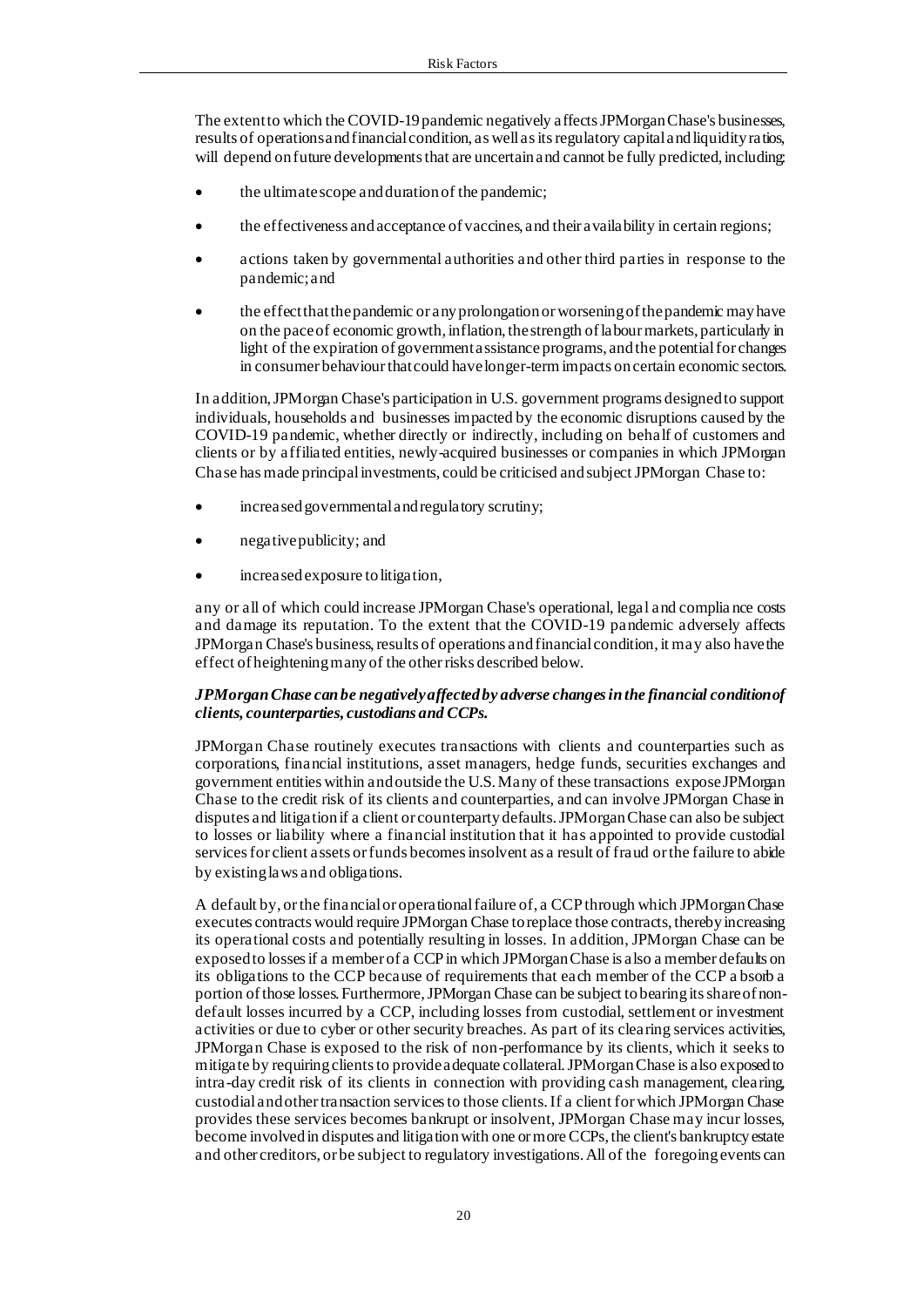increase JPMorgan Chase's operational and litigation costs, and JPMorgan Chase may suffer losses to the extent that any collateral that it has received is insufficient to cover those losses.

Transactions with government entities, including national, state, provincial, municipal and local authorities, can expose JPMorgan Chase to enhanced sovereign, credit, operational and reputation risks. Government entities may, among other things, claim that actions taken by government officials were beyond the legal authority of those officials or repudiate transactions authorised by a previous incumbent government. These types of actions have in the past caused, and could in the future cause, JPMorgan Chase to suffer losses or hamper its ability to conduct business in the relevant jurisdiction.

In addition, local laws, rules and regulations could limit JPMorgan Chase's ability to resolve disputes and litigation in the event of a counterparty default or unwillingness to make previously agreed-upon payments, which could subject JPMorgan Chase to losses.

Disputes may arise with counterparties to derivatives contracts with regard to the terms, the settlement procedures or the value of underlying collateral. The disposition of those disputes could cause JPMorgan Chase to incur unexpected transaction, operational and legal costs, or result in credit losses. These consequences can also impair JPMorgan Chase's ability to effectively manage its credit risk exposure from its market activities, or cause harm to JPMorgan Chase's reputation.

The financial or operational failure of a significant market participant, such as a major financial institution or a CCP, or concerns about the creditworthiness of such a market participant, can have a cascading effect within the financial markets. JPMorgan Chase's businesses could be significantly disrupted by such an event, particularly if it leads to other market participants incurring significant losses, experiencing liquidity issues or defaulting, and JPMorgan Chase is likely to have significant interrelationships with, and credit exposure to, such a significant market participant.

## *JPMorgan Chase may suffer losses if the value of collateral declines in stressed market conditions.*

During periods of market stress or illiquidity, JPMorgan Chase's credit risk may be further increased when:

- JPMorgan Chase fails to realise the fair value of the collateral it holds;
- collateral is liquidated at prices that are not sufficient to recover the full amount owed to it; or
- counterparties are unable to post collateral, whether for operational or other reasons.

Furthermore, disputes with counterparties concerning the valuation of collateral may increase in times of significant market stress, volatility or illiquidity, and JPMorgan Chase could suffer losses during these periods if it is unable to realise the fair value of collateral or to manage declines in the value of collateral.

#### *JPMorgan Chase could incur significant losses arising from concentrations of credit and market risk.*

JPMorgan Chase is exposed to greater credit and market risk to the extent that groupings of its clients or counterparties:

- engage in similar or related businesses, or in businesses in related industries;
- do business in the same geographic region; or
- have business profiles, models or strategies that could cause their ability to meet their obligations to be similarly affected by changes in economic conditions.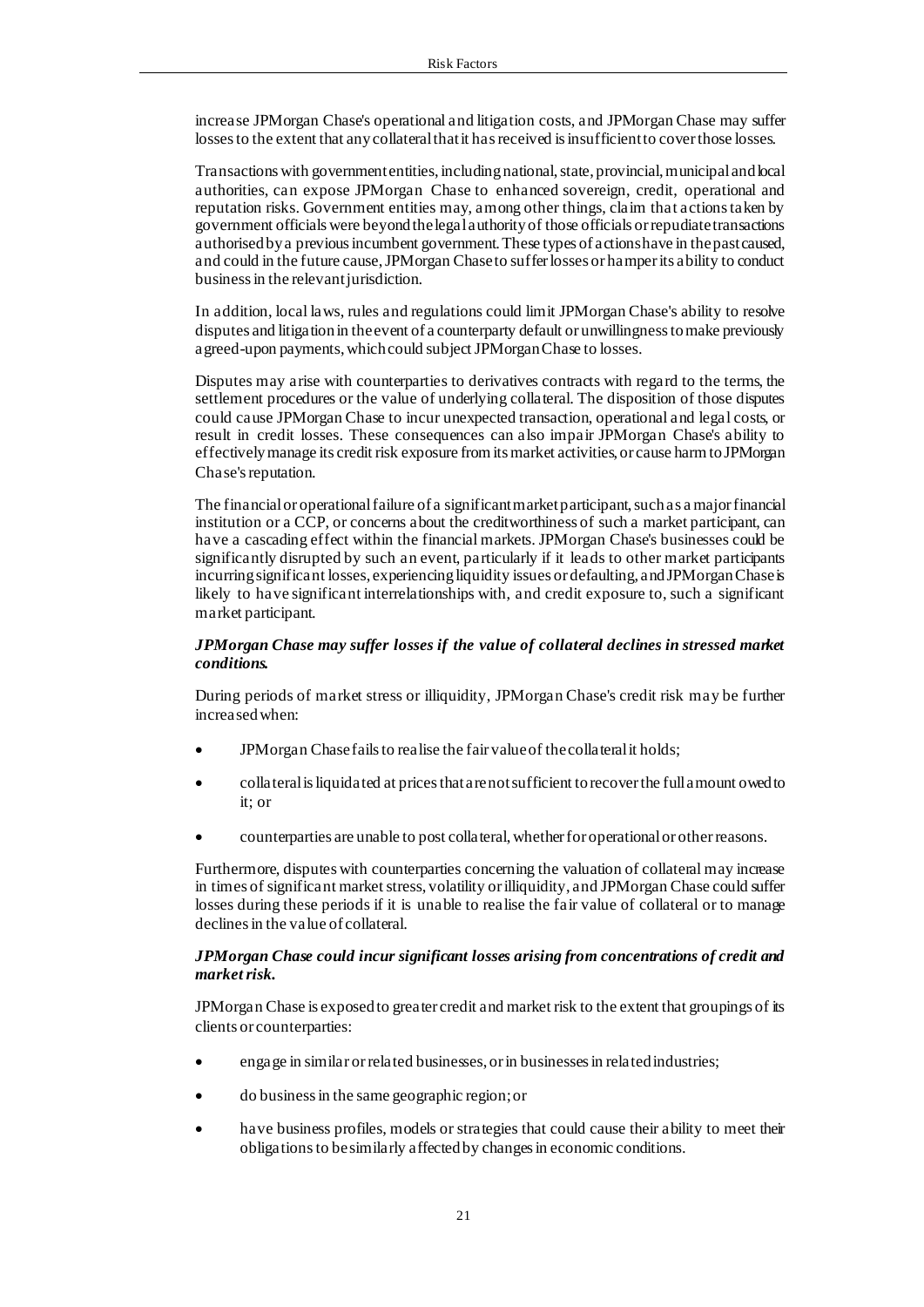For example, a significant deterioration in the credit quality of one of JPMorgan Chase's borrowers or counterparties could lead to concerns about the creditworthiness of other borrowers or counterparties in similar, related or dependent industries. This type of interrelationship could exacerbate JPMorgan Chase's credit, liquidity and market risk exposure and potentially cause it to incur losses, including fair value losses in its market-making businesses and investment portfolios. In addition, JPMorgan Chase may be required to increase the allowance for credit losses with respect to certain clients or industries in order to align with directives or expectations of its banking regulators.

Similarly, challenging economic conditions that affect a particular industry or geographic area could lead to concerns about the credit quality of JPMorgan Chase's borrowers or counterparties not only in that particular industry or geography but in related or dependent industries, wherever located. These conditions could also heighten concerns about the ability of customers of JPMorgan Chase's consumer businesses who live in those areas or work in those affected industries or related or dependent industries to meet their obligations to JPMorgan Chase. JPMorgan Chase regularly monitors various segments of its credit and market risk exposures to assess the potential risks of concentration or contagion, but its efforts to diversify or hedge its exposures against those risks may not be successful.

JPMorgan Chase's consumer businesses can also be harmed by an excessive expansion of consumer credit by bank or non-bank competitors. Heightened competition for certain types of consumer loans could prompt industry-wide reactions such as significant reductions in the pricing or margins of those loans or the making of loans to less-creditworthy borrowers. If large numbers of consumers subsequently default on their loans, whether due to weak credit profiles, an economic downturn or other factors, this could impair their ability to repay obligations owed to JPMorgan Chase and result in higher charge-offs and other credit-related losses. More broadly, widespread defaults on consumer debt could lead to recessionary conditions in the U.S. economy, and JPMorgan Chase's consumer businesses may earn lower revenues in such an environment.

If JPMorgan Chase is unable to reduce positions effectively during a market dislocation, this can increase both the market and credit risks associated with those positions and the level of RWA that JPMorgan Chase holds on its balance sheet. These factors could adversely affect JPMorgan Chase's capital position, funding costs and the profitability of its businesses.

### 4. **Liquidity and Capital Risks**

## *JPMorgan Chase's ability to operate its businesses could be impaired if its liquidity is constrained.*

JPMorgan Chase's liquidity could be impaired at any given time by factors such as:

- market-wide illiquidity or disruption;
- unforeseen liquidity or capital requirements, including as a result of changes in laws, rules and regulations;
- inability to sell assets, or to sell assets at favourable times or prices;
- default by a CCP or other significant market participant;
- unanticipated outflows of cash or collateral;
- unexpected loss of consumer deposits or higher than anticipated draws on lending-related commitments; and
- lack of market or customer confidence in JPMorgan Chase or financial institutions in general.

A reduction in JPMorgan Chase's liquidity may be caused by events over which it has little or no control. For example, during periods of market stress, low investor confidence and significant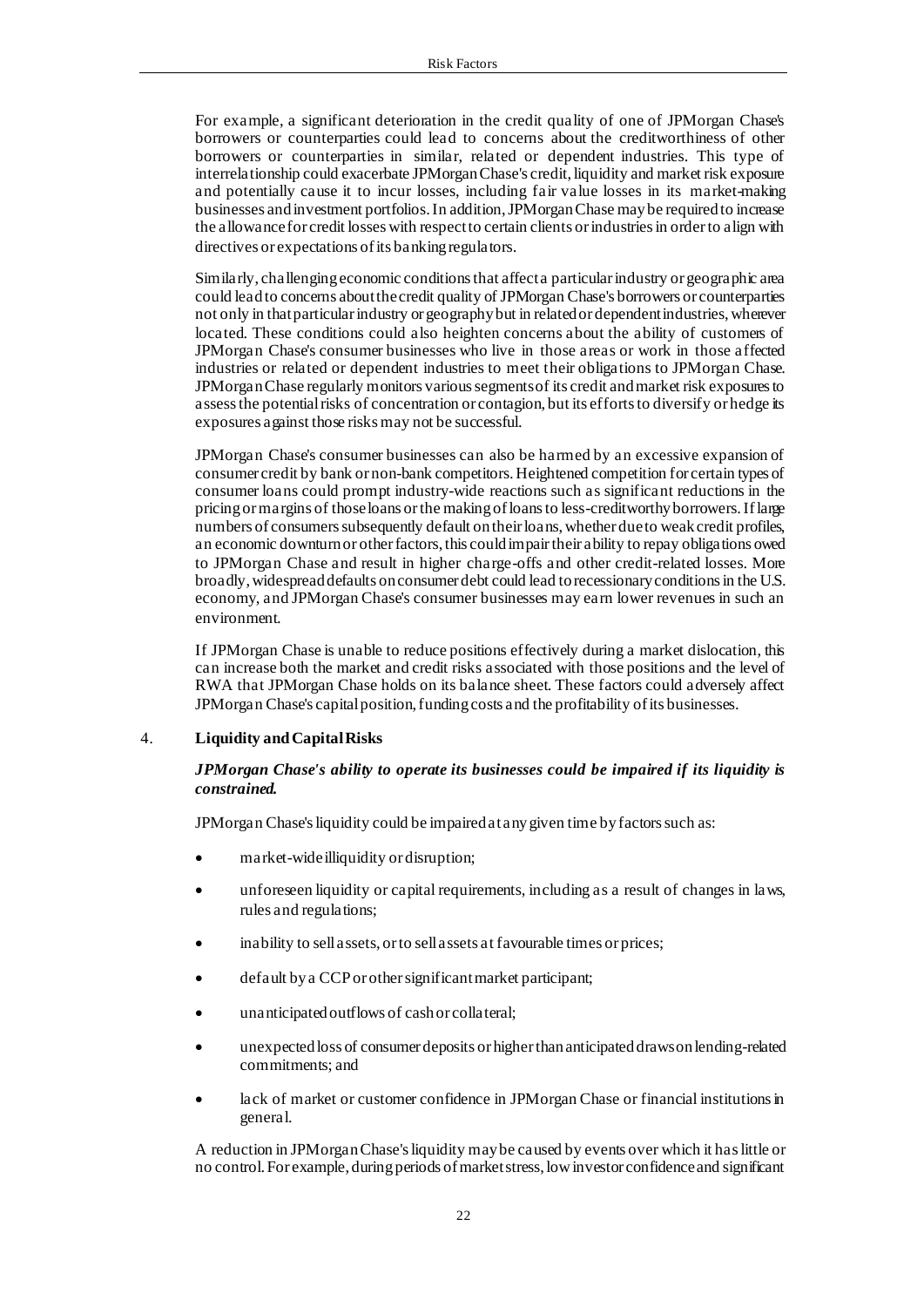market illiquidity could result in higher funding costs for JPMorgan Chase and could limit its access to some of its traditional sources of liquidity.

JPMorgan Chase may need to raise funding from alternative sources if its access to stable and lower-cost sources of funding, such as deposits and borrowings from Federal Home Loan Banks, is reduced. Alternative sources of funding could be more expensive or limited in availability. JPMorgan Chase's funding costs could also be negatively affected by actions that JPMorgan Chase may take in order to:

- satisfy applicable liquidity coverage ratio and net stable funding ratio requirements;
- address obligations under its resolution plan; or
- satisfy regulatory requirements in jurisdictions outside the U.S. relating to the prepositioning of liquidity in subsidiaries that are material legal entities.

More generally, if JPMorgan Chase fails to effectively manage its liquidity, this could constrain its ability to fund or invest in its businesses and subsidiaries, and thereby adversely affect its results of operations.

## *JPMorgan Chase & Co. is a holding company and depends on the cash flows of its subsidiaries to make payments on its outstanding securities.*

JPMorgan Chase & Co. is a holding company that holds the stock of JPMorgan Chase Bank, N.A. and an intermediate holding company, JPMorgan Chase Holdings LLC (the "**IHC**"). The IHC in turn generally holds the stock of JPMorgan Chase's subsidiaries other than JPMorgan Chase Bank, N.A. and its subsidiaries. The IHC also owns other assets and provides intercompany lending to the holding company.

The holding company is obligated to contribute to the IHC substantially all the net proceeds received from securities issuances (including issuances of senior and subordinated debt securities and of preferred and common stock).

The ability of JPMorgan Chase Bank, N.A. and the IHC to make payments to the holding company is also limited. JPMorgan Chase Bank, N.A. is subject to regulatory restrictions on its dividend distributions, as well as capital adequacy requirements, such as the Supplementary Leverage Ratio ("**SLR**"), and liquidity requirements and other regulatory restrictions on its ability to make payments to the holding company. The IHC is prohibited from paying dividends or extending credit to the holding company if certain capital or liquidity thresholds are breached or if limits are otherwise imposed by JPMorgan Chase's management or Board of Directors.

As a result of these arrangements, the ability of the holding company to make various payments is dependent on its receiving dividends from JPMorgan Chase Bank, N.A. and dividends and borrowings from the IHC. These limitations could affect the holding company's ability to:

- pay interest on its debt securities;
- pay dividends on its equity securities;
- redeem or repurchase outstanding securities; and
- fulfil its other payment obligations.

These arrangements could also result in the holding company seeking protection under bankruptcy laws or otherwise entering into resolution proceedings at a time earlier than would have been the case absent the existence of the capital and liquidity thresholds to which the IHC is subject.

## *Reductions in JPMorgan Chase's credit ratings may adversely affect its liquidity and cost of funding.*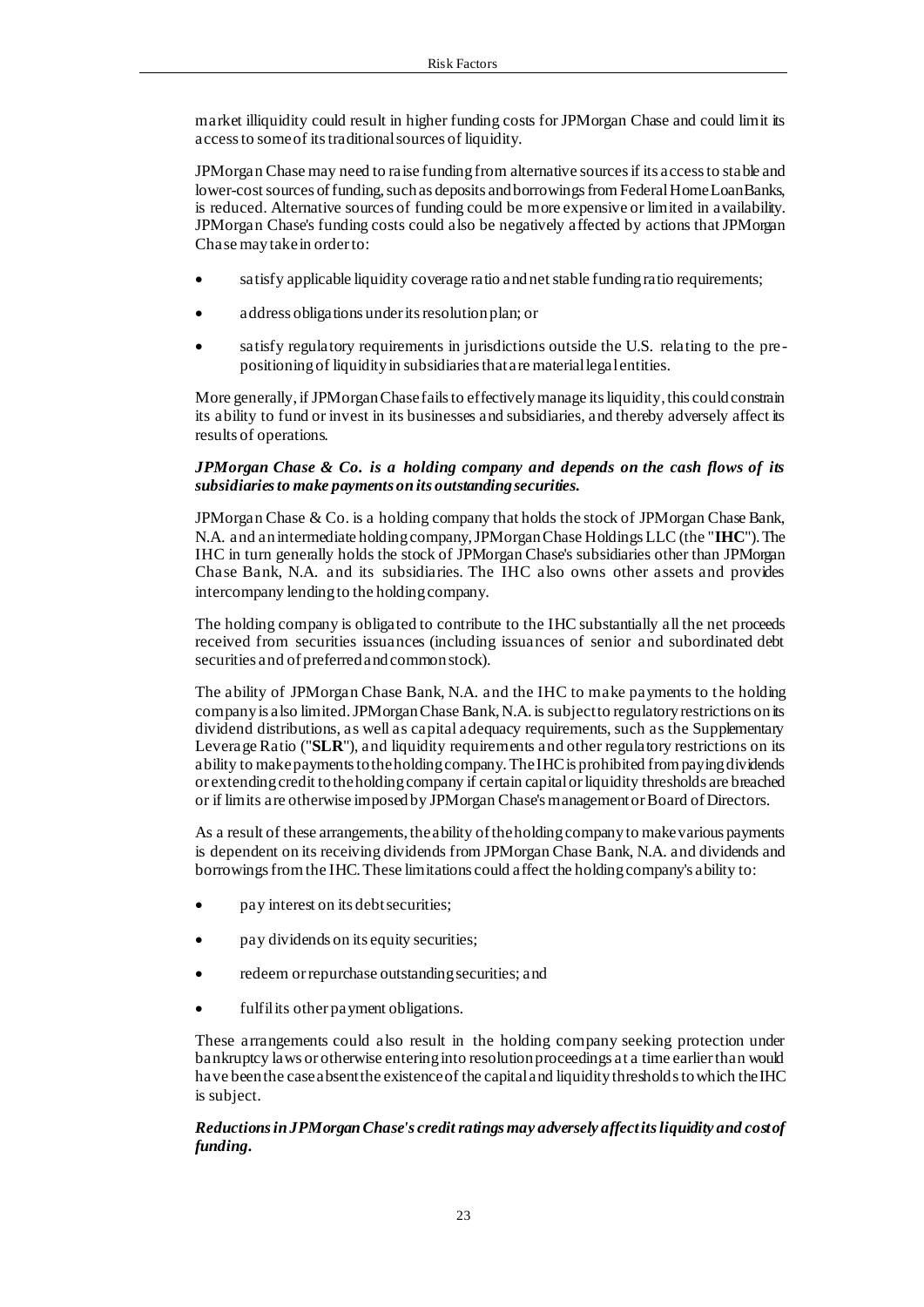JPMorgan Chase & Co. and certain of its principal subsidiaries are rated by credit rating agencies. Rating agencies evaluate both general and firm-specific and industry-specific factors when determining credit ratings for a particular financial institution, including:

- expected future profitability;
- risk management practices;
- legal expenses;
- ratings differentials between bank holding companies and their bank and non-bank subsidiaries;
- regulatory developments;
- assumptions about government support; and
- economic and geopolitical developments.

JPMorgan Chase closely monitors and manages, to the extent that it is able, factors that could influence its credit ratings. However, there is no assurance that JPMorgan Chase's credit ratings will not be lowered in the future. Furthermore, any such downgrade could occur at times of broader market instability when JPMorgan Chase's options for responding to events may be more limited and general investor confidence is low.

A reduction in JPMorgan Chase's credit ratings could curtail JPMorgan Chase's business activities and reduce its profitability in a number of ways, including:

- reducing its access to capital markets;
- materially increasing its cost of issuing and servicing securities;
- triggering additional collateral or funding requirements; and
- decreasing the number of investors and counterparties that are willing or permitted to do business with or lend to JPMorgan Chase.

Any rating reduction could also increase the credit spreads charged by the market for taking credit risk on JPMorgan Chase & Co. and its subsidiaries. This could, in turn, adversely affect the value of debt and other obligations of JPMorgan Chase & Co. and its subsidiaries.

## *The reform and replacement of benchmark rates could adversely affect financial instruments issued, funded, serviced or held by JPMorgan Chase and expose it to litigation and other disputes.*

Interest rate, equity, foreign exchange rate and other types of indices which are deemed to be "benchmarks," including those in widespread and longstanding use, have been the subject of ongoing international, national and other regulatory scrutiny and initiatives for reform, including:

- changes to the rules and methodologies under which certain benchmarks are administered;
- initiatives designed to discourage or prohibit the use of certain benchmarks by market participants;
- the introduction of alternative reference rates to be used by market participants in lieu of certain benchmarks; and
- legislative proposals and actions providing for the replacement of reference rates under existing contracts and instruments that are linked to certain benchmarks with alternative reference rates.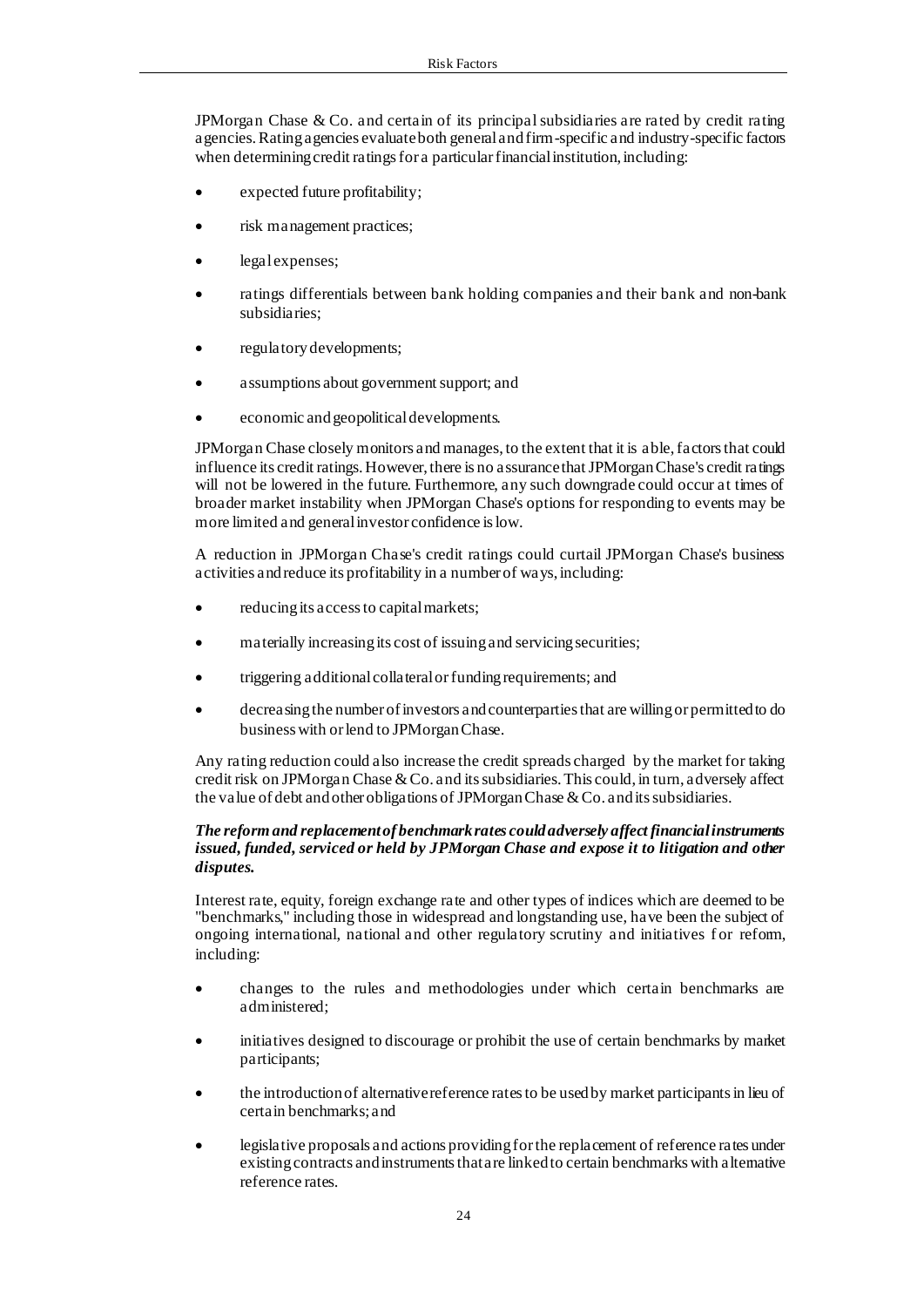Some of these reforms are already effective while others are still to be implemented or are under consideration. These and other reforms relating to benchmarks could:

- cause certain benchmarks to be substantially modified or to be permanently discontinued;
- lead to disruptions in the financial markets, including in connection with the transition to alternative reference rates;
- give rise to litigation and other disputes;
- cause reputational harm to the extent that operational and technology systems are not sufficiently prepared for the transition to alternative reference rates; or
- have other consequences which cannot be fully anticipated.

Any of these developments, and any future initiatives to regulate, reform or change the administration of benchmarks, could result in adverse consequences to the return on, value of and market for loans, mortgages, securities, derivatives and other financial instruments whose returns are linked to any such benchmark, including those issued, funded, serviced or held by JPMorgan Chase.

Changes in the manner in which certain benchmarks are administered, or the general increased regulatory scrutiny of those benchmarks, could increase the costs and risks of administering or otherwise participating in the setting of those benchmarks and complying with regulations or requirements relating to those benchmarks. Such factors may have the effect of discouraging market participants from continuing to administer or contribute to certain benchmarks, trigger further changes in the rules or methodologies under which certain benchmarks are administered or lead to the discontinuation of certain benchmarks.

Regulators, industry bodies and other market participants in the U.S. and other countries continue to engage in initiatives to develop, introduce and encourage the use of alternative reference rates to replace certain benchmarks, and certain of these alternative rates have gained or are gaining acceptance among market participants. However, there is no assurance that:

- any of these new rates will be similar to, or produce the economic equivalent of, the benchmarks that they seek to replace;
- arrangements by market participants to prepare for the discontinuation of certain benchmarks and the transition to alternative reference rates will be fully effective; or
- a particular alternative reference rate will be widely accepted by market participants, or that market acceptance of that rate will not be hindered by the introduction of other reference rates.

If a particular benchmark were to be discontinued and an alternative reference rate has not been successfully introduced or widely accepted within the market, this could result in significant adverse effects on the financial markets. For example, vast amounts of loans, mortgages, securities, derivatives and other financial instruments are linked to the London Interbank Offered Rate ("**LIBOR**") benchmark. ICE Benchmark Administration, the administrator of LIBOR, has announced that the publication of the principal tenors of U.S. dollar LIBOR will cease after June 30, 2023, and significant progress has been made by regulators, industry bodies and market participants to introduce and implement the Secured Overnight Financing Rate ("**SOFR**") as a replacement rate for U.S. dollar LIBOR. However, if an alternative reference rate such as SOFR has not achieved sufficient market acceptance when the publication of the principal tenors of U.S. dollar LIBOR is discontinued, or if market participants have not otherwise implemented effective transitional arrangements to address that discontinuation, this could result in widespread dislocation in the financial markets, volatility in the pricing of securities, derivatives and other instruments, and the suppression of capital markets activities, all of which could have a negative impact on JPMorgan Chase's results of operations and on U.S. dollar LIBOR-linked securities, credit or other instruments which are issued, funded, serviced or held by JPMorgan Chase.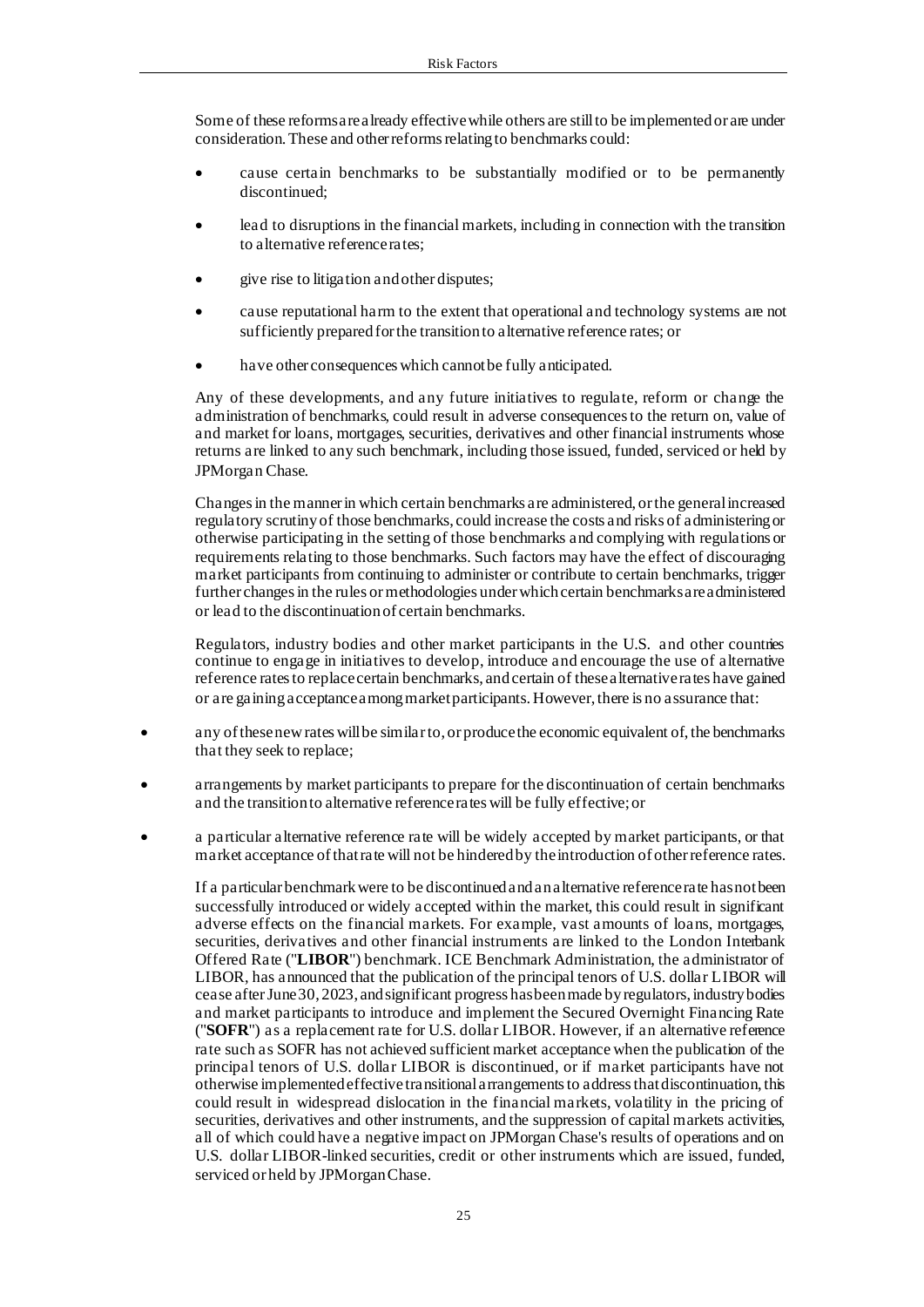JPMorgan Chase could also become involved in litigation and other types of disputes with clients, customers, counterparties and investors as a consequence of the transition from U.S. dollar LIBOR and other benchmark rates to replacement rates, including claims that JPMorgan Chase has:

- treated clients, customers, counterparties or investors unfairly, or caused them to experience losses, higher financing costs or lower returns on investments;
- failed to appropriately communicate the effects of the transition from benchmark rates on the products that JPMorgan Chase has sold to its clients and customers, or failed to disclose purported conflicts of interest;
- made inappropriate product recommendations to or investments on behalf of its clients, or sold products that did not serve their intended purpose, in connection with the transition from benchmark rates;
- engaged in anti-competitive behaviour, or in the manipulation of markets or specific benchmarks, in connection with the discontinuation of or transition from benchmark rates; or
- disadvantaged clients, customers, counterparties or investors when interpreting or making determinations under the terms of agreements or financial instruments.

These types of claims could subject JPMorgan Chase to higher legal expenses and operational costs, require it to pay significant amounts in connection with resolving litigation and other disputes, and harm its reputation.

## *Maintaining the required level and composition of capital may impact JPMorgan Chase's ability to support business activities, meet evolving regulatory requirements and distribute capital to shareholders.*

JPMorgan Chase is subject to various regulatory capital requirements, including leverage- and risk-based capital requirements. In addition, as a Globally Systemically Important Bank ("**GSIB**"), JPMorgan Chase is required to hold additional capital buffers, including a GSIB surcharge, a SCB, and a countercyclical buffer, each of which is reassessed at least annually. The amount of capital that JPMorgan Chase is required to hold in order to satisfy these leverageand risk-based requirements could increase at any given time due to factors such as:

- actions by banking regulators, including changes in laws, rules, and regulations;
- actions taken by the Federal Reserve or the U.S. government in response to the economic effects of systemic events, such as the actions taken in response to the COVID-19 pandemic which led to an expansion of the Federal Reserve balance sheet, growth in deposits held by JPMorgan Chase and other U.S. financial institutions and, consequently, an increase in leverage exposure and the GSIB surcharge;
- changes in the composition of JPMorgan Chase's balance sheet or developments that could increase risk weighted assets such as increased market risk, customer delinquencies, client credit rating downgrades or other factors; and
- increases in estimated stress losses a s determined by the Federal Reserve under the Comprehensive Capital Analysis and Review, which could increase JPMorgan Chase's SCB.

Any failure by or inability of JPMorgan Chase to maintain the required level and composition of capital, or unfavourable changes in applicable capital requirements, could have an adverse impact on JPMorgan Chase's shareholders, such as:

• reducing the amount of common stock that JPMorgan Chase is permitted to repurchase;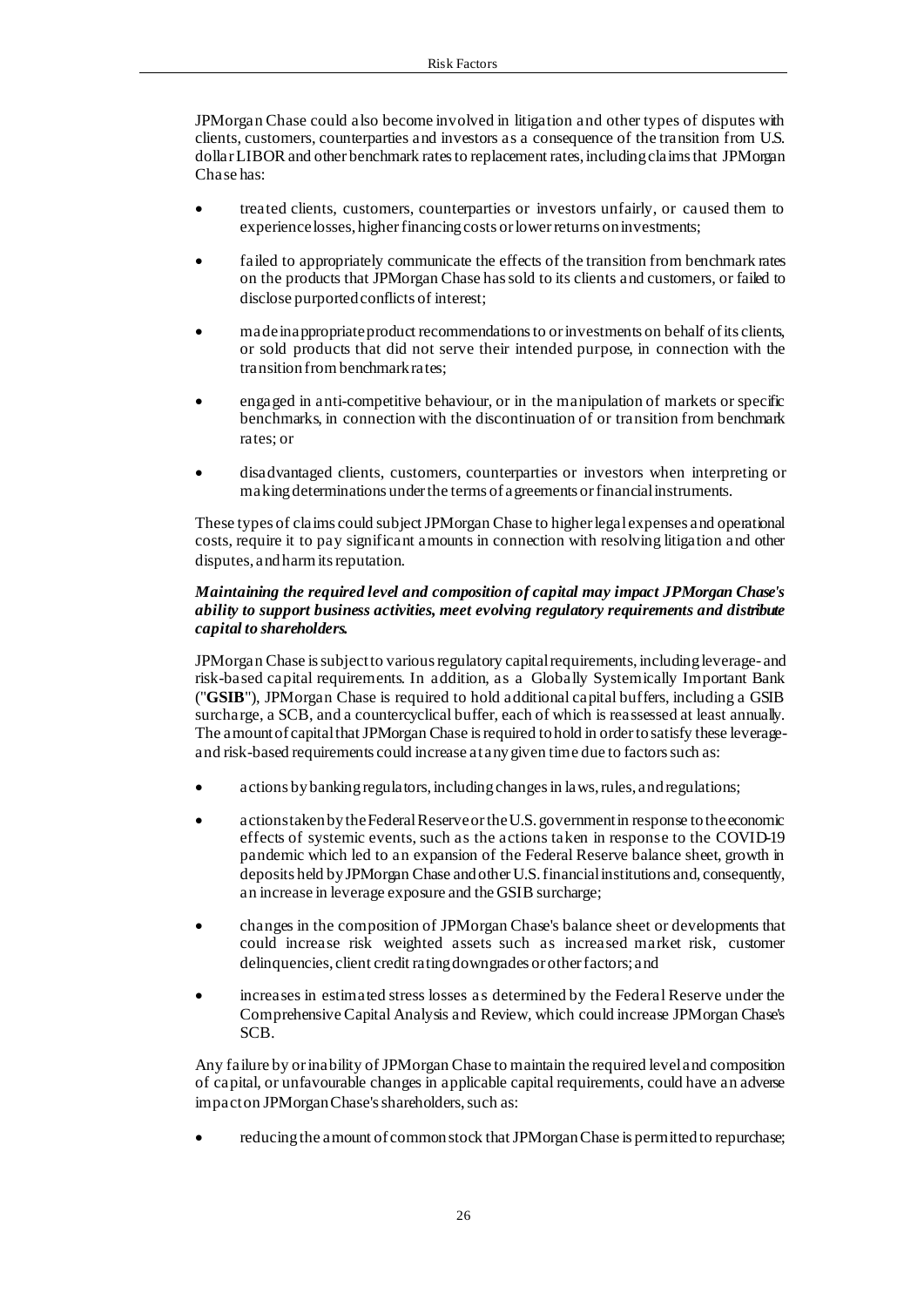- requiring the issuance of, or prohibiting the redemption of, capital instruments in a manner inconsistent with JPMorgan Chase's capital management strategy;
- constraining the amount of dividends that may be paid on common stock; or
- curtailing JPMorgan Chase's business activities or operations.

#### 5. **Operational, Strategic, Conduct and People Risks**

## *JPMorgan Chase's businesses are dependent on the effectiveness of its operational systems and those of other market participants.*

JPMorgan Chase's businesses rely on the ability of JPMorgan Chase's financial, accounting, transaction execution, data processing and other operational systems to process, record, monitor and report a large number of transactions on a continuous basis, and to do so accurately, quickly and securely. In addition to proper design, installation, maintenance and training, the effective functioning of JPMorgan Chase's operational systems depends on:

- the quality of the information contained in those systems, as inaccurate, outdated or corrupted data can significantly compromise the functionality or reliability of a particular system and other systems to which it transmits or from which it receives information; and
- the ability of JPMorgan Chase to appropriately maintain and upgrade its systems on a regular basis, and to ensure that any changes introduced to its systems are managed carefully to ensure security and operational continuity and adhere to all applicable legal and regulatory requirements.

JPMorgan Chase also depends on its ability to access and use the operational systems of its vendors, custodians and other market participants, including clearing and payment systems, CCPs, securities exchanges and data processing, security and technology companies (including those that provide cloud computing services).

The ineffectiveness, failure or other disruption of operational systems upon which JPMorgan Chase depends, including due to a systems malfunction, cyberbreach or other systems failure, could result in unfavourable ripple effects in the financial markets and for JPMorgan Chase and its clients and customers, including:

- delays or other disruptions in providing services, liquidity or information to clients and customers;
- the inability to settle transactions or obtain access to funds and other assets, including those for which physical settlement and delivery is required;
- failure to timely settle or confirm transactions;
- the possibility that funds transfers, capital markets trades or other transactions are executed erroneously, as a result of illegal conduct or with unintended consequences;
- financial losses, including due to loss-sharing requirements of CCPs, payment systems or other market infrastructures, or as possible restitution to clients and customers;
- higher operational costs associated with replacing services provided by a system that is unavailable;
- client or customer dissatisfaction with JPMorgan Chase's products and services;
- regulatory fines, penalties, or other sanctions against JPMorgan Chase;
- loss of confidence in the ability of JPMorgan Chase, or financial institutions generally, to protect against and withstand operational disruptions; or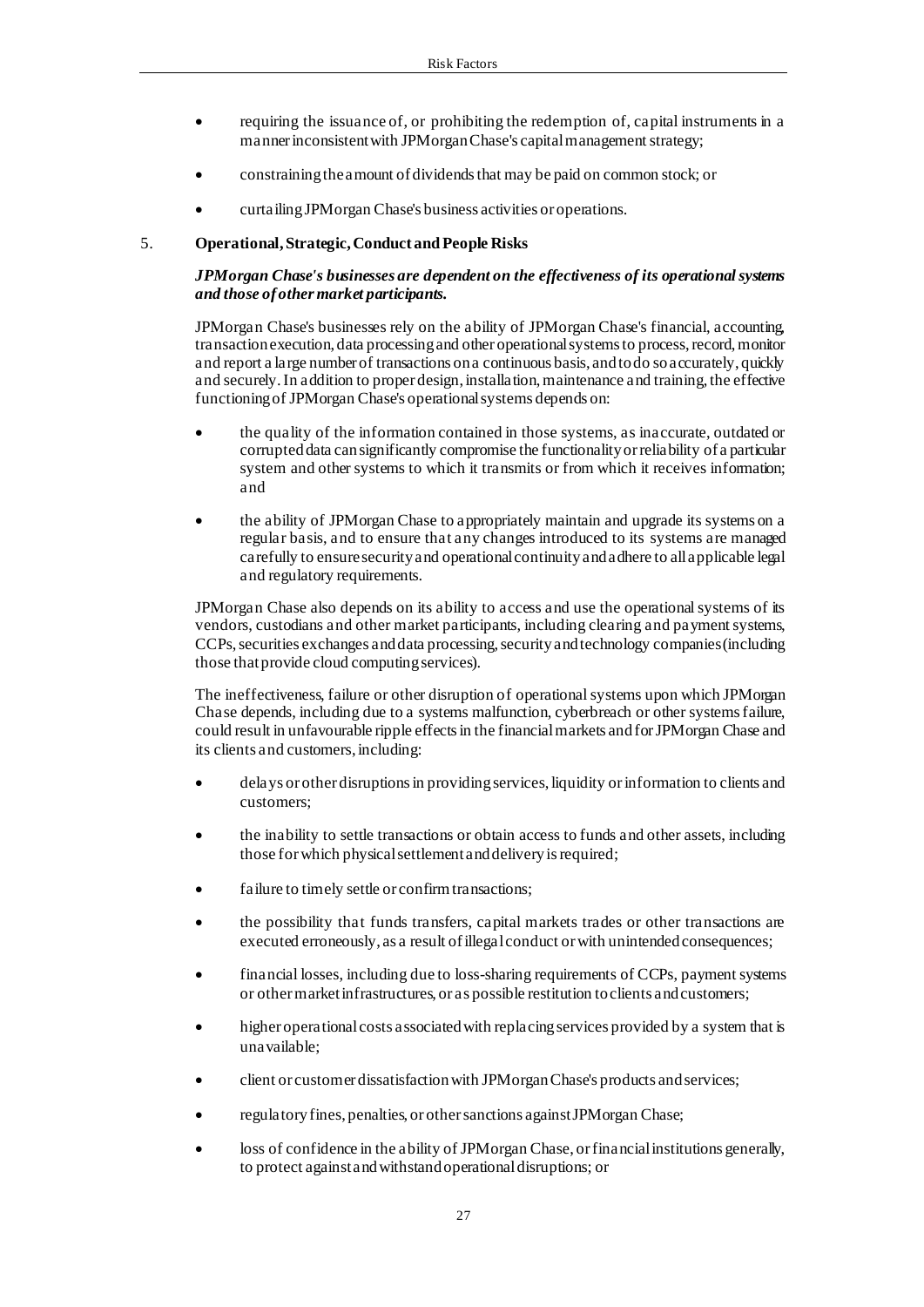harm to JPMorgan Chase's reputation.

As the speed, frequency, volume, interconnectivity and complexity of transactions continue to increase, it can become more challenging to effectively maintain and upgrade JPMorgan Chase's operational systems and infrastructure, especially due to the heightened risks that:

- attempts by third parties to defraud JPMorgan Chase or its clients and customers may increase, evolve or become more complex, particularly during periods of market disruption or economic uncertainty;
- errors made by JPMorgan Chase or another market participant, whether inadvertent or malicious, cause widespread system disruption;
- isolated or seemingly insignificant errors in operational systems compound, or migrate to other systems over time, to become larger issues;
- failures in synchronisation or encryption software, or degraded performance of microprocessors, could cause disruptions in operational systems, or the inability of systems to communicate with each other; and
- third parties may attempt to block the use of key technology solutions by claiming that the use infringes on their intellectual property rights.

If JPMorgan Chase's operational systems, or those of newly-acquired businesses or of external parties on which JPMorgan Chase's businesses depend, are unable to meet the requirements of JPMorgan Chase's businesses and operations or bank regulatory standards, or if they fail or have other significant shortcomings, JPMorgan Chase could be materially and a dversely affected.

## *A successful cyber attack affecting JPMorgan Chase could cause significant harm to JPMorgan Chase and its clients and customers.*

JPMorgan Chase experiences numerous attempted cyber attacks on its computer systems, software, networks and other technology assets on a daily basis from various actors, including groups acting on behalf of hostile countries, cyber-criminals, "hacktivists" (i.e., individuals or groups that use technology to promote a political agenda or social change) and others. These cyber attacks can take many forms, including attempts to introduce computer viruses or malicious code, which are commonly referred to as "malware," into JPMorgan Chase's systems. These attacks are often designed to:

- obtain unauthorised access to confidential information belonging to JPMorgan Chase or its clients, customers, counterparties or employees;
- manipulate data;
- destroy data or systems with the aim of rendering services unavailable;
- disrupt, sabotage or degrade service on JPMorgan Chase's systems;
- steal money; or
- extort money through the use of so-called "ransomware."

JPMorgan Chase has also experienced significant distributed denial- of-service attacks which are intended to disrupt online banking services.

JPMorgan Chase has experienced security breaches due to cyber attacks in the past, and it is inevitable that additional breaches will occur in the future. Any such breach could result in serious and harmful consequences for JPMorgan Chase or its clients and customers.

A principal reason that JPMorgan Chase cannot provide absolute security against cyber attacks is that it may not always be possible to anticipate, detect or recognise threats to JPMorgan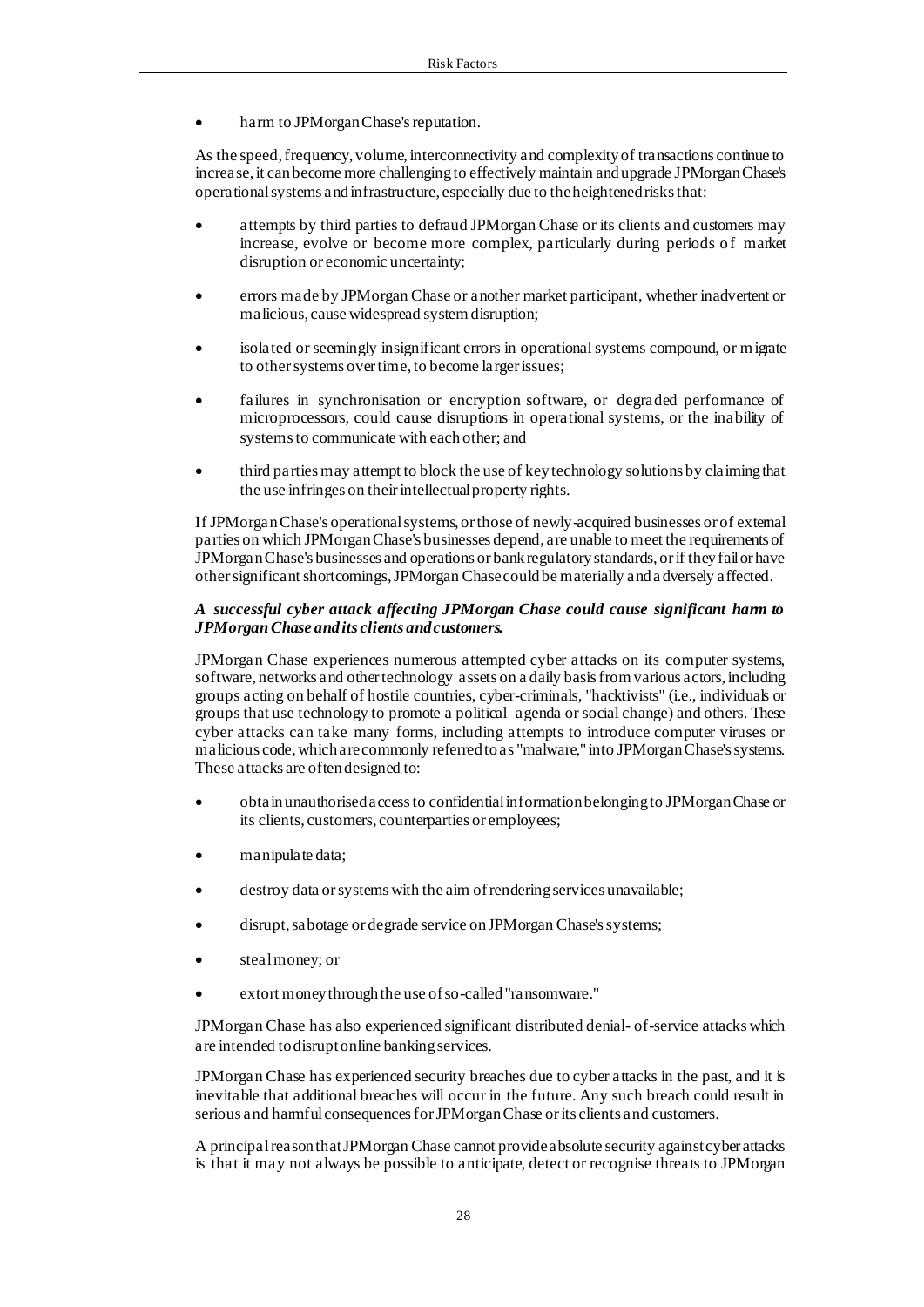Chase's systems, or to implement effective preventive measures against all breaches. This is because:

- the techniques used in cyber attacks change frequently and are increasingly sophisticated, and therefore may not be recognised until launched;
- cyber attacks can originate from a wide variety of sources, including JPMorgan Chase's own employees, cyber-criminals, hacktivists, groups linked to terrorist organisations or hostile countries, or third parties whose objective is to disrupt the operations of financial institutions more generally;
- JPMorgan Chase does not have control over the cybersecurity of the systems of the large number of clients, customers, counterparties and third-party service providers with which it does business; and
- it is possible that a third party, after establishing a foothold on an internal network without being detected, might obtain access to other networks and systems.

The risk of a security breach due to a cyber attack could increase in the future due to factors such as:

- JPMorgan Chase's ongoing expansion of its mobile banking and other internet-based product offerings and its internal use of internet-based products and applications, including those that use cloud computing services;
- the acquisition of new businesses; and
- the increased use of remote access and third party video conferencing solutions to facilitate work-from-home arrangements for employees.

In addition, a third party could misappropriate confidential information obtained by intercepting signals or communications from mobile devices used by JPMorgan Chase's employees.

A successful penetration or circumvention of the security of JPMorgan Chase's systems or the systems of a vendor, governmental body or another market participant could cause serious negative consequences, including:

- significant disruption of JPMorgan Chase's operations and those of its clients, customers and counterparties, including losing access to operational systems;
- misappropriation of confidential information of JPMorgan Chase or that of its clients, customers, counterparties, employees or regulators;
- disruption of or damage to JPMorgan Chase's systems and those of its clients, customers and counterparties;
- the inability, or extended delays in the ability, to fully recover and restore data that has been stolen, manipulated or destroyed, or the inability to prevent systems from processing fraudulent transactions;
- violations by JPMorgan Chase of applicable privacy and other laws;
- financial loss to JPMorgan Chase or to its clients, customers, counterparties or employees;
- loss of confidence in JPMorgan Chase's cybersecurity and business resiliency measures;
- dissatisfaction among JPMorgan Chase's clients, customers or counterparties;
- significant exposure to litigation and regulatory fines, penalties or other sanctions; and
- harm to JPMorgan Chase's reputation.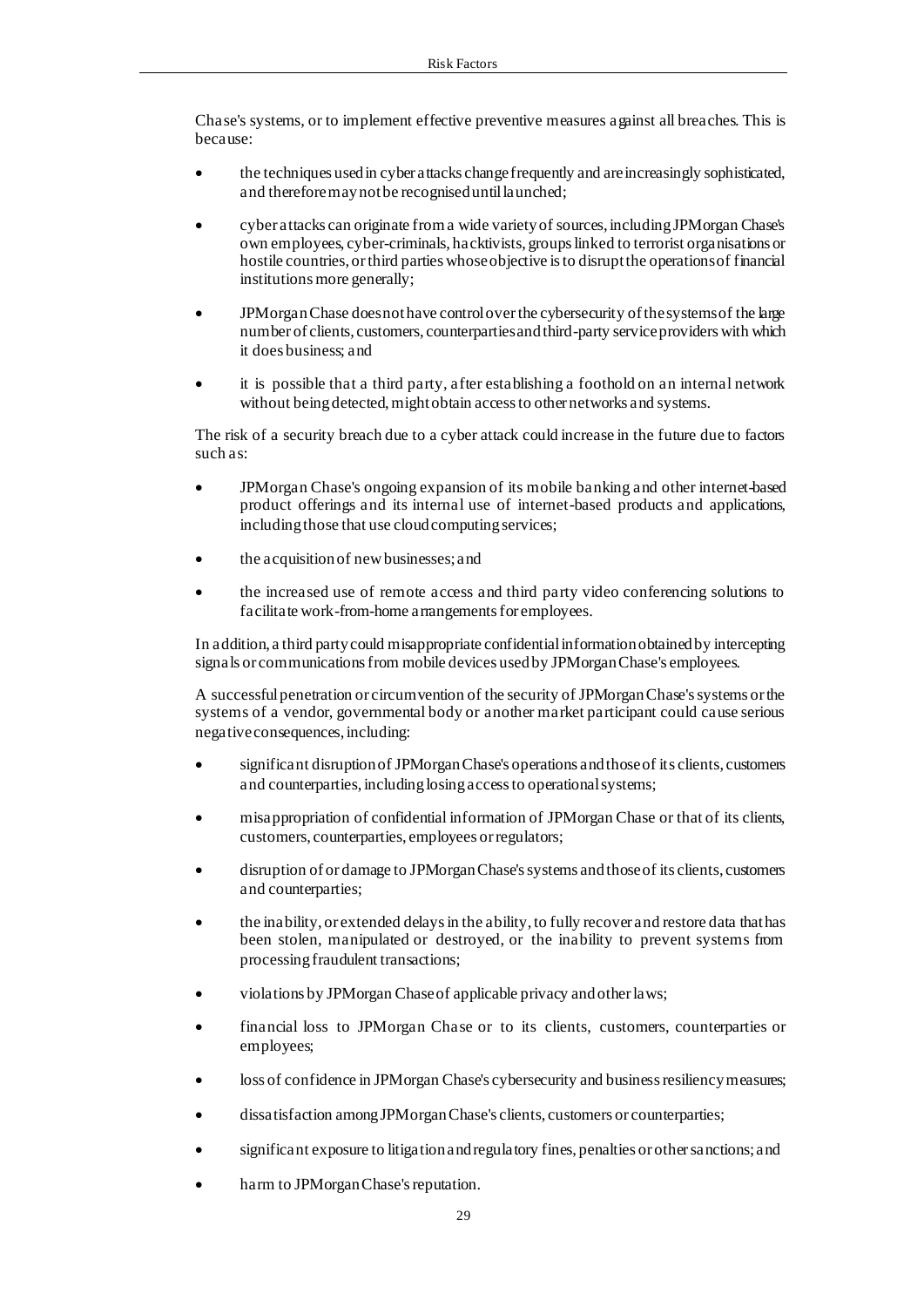The extent of a particular cyber attack and the steps that JPMorgan Chase may need to take to investigate the attack may not be immediately clear, and it may take a significant amount of time before such an investigation can be completed. While such an investigation is ongoing, JPMorgan Chase may not necessarily know the full extent of the harm caused by the cyber attack, and that damage may continue to spread. These factors may inhibit JPMorgan Chase's ability to provide rapid, full and reliable information about the cyber attack to its clients, customers, counterparties and regulators, as well as the public. Furthermore, it may not be clear how best to contain and remediate the harm caused by the cyber attack, and certain errors or actions could be repeated or compounded before they are discovered and remediated. Any or all of these factors could further increase the costs and consequences of a cyber attack.

## *JPMorgan Chase can be negatively affected if it fails to identify and address operational risks associated with the introduction of or changes to products, services and delivery platforms.*

When JPMorgan Chase launches a new product or service, introduces a new platform for the delivery or distribution of products or services (including mobile connectivity, electronic trading and cloud computing), acquires or invests in a business or makes changes to an existing product, service or delivery platform, it may not fully appreciate or identify new operational risks that may arise from those changes, or may fail to implement adequate controls to mitigate the risks associated with those changes. Any significant failure in this regard could diminish JPMorgan Chase's ability to operate one or more of its businesses or result in:

- potential liability to clients, counterparties and customers;
- increased operating expenses;
- higher litigation costs, including regulatory fines, penalties and other sanctions;
- damage to JPMorgan Chase's reputation;
- impairment of JPMorgan Chase's liquidity;
- regulatory intervention; or
- weaker competitive standing.

Any of the foregoing consequences could materially and adversely affect JPMorgan Chase's businesses and results of operations.

## *JPMorgan Chase's operational costs and customer satisfaction could be adversely affected by the failure of an external operational system.*

External operational systems with which JPMorgan is connected, whether directly or indirectly, can be sources of operational risk to JPMorgan Chase. JPMorgan Chase may be exposed not only to a systems failure or cyber attack that may be experienced by a vendor or market infrastructure with which JPMorgan Chase is directly connected, but also to a systems breakdown or cyber attack involving another party to which such a vendor or infrastructure is connected. Similarly, retailers, data aggregators and other external parties with which JPMorgan Chase's customers do business can increase JPMorgan Chase's operational risk. This is particularly the case where activities of customers or those parties are beyond JPMorgan Chase's security and control systems, including through the use of the internet, cloud computing services, and personal smart phones and other mobile devices or services.

If an external party obtains access to customer account data on JPMorgan Chase's systems, and that party experiences a cyberbreach of its own systems or misappropriates that data, this could result in a variety of negative outcomes for JPMorgan Chase and its clients and customers, including:

• heightened risk that external parties will be able to execute fraudulent transactions using JPMorgan Chase's systems;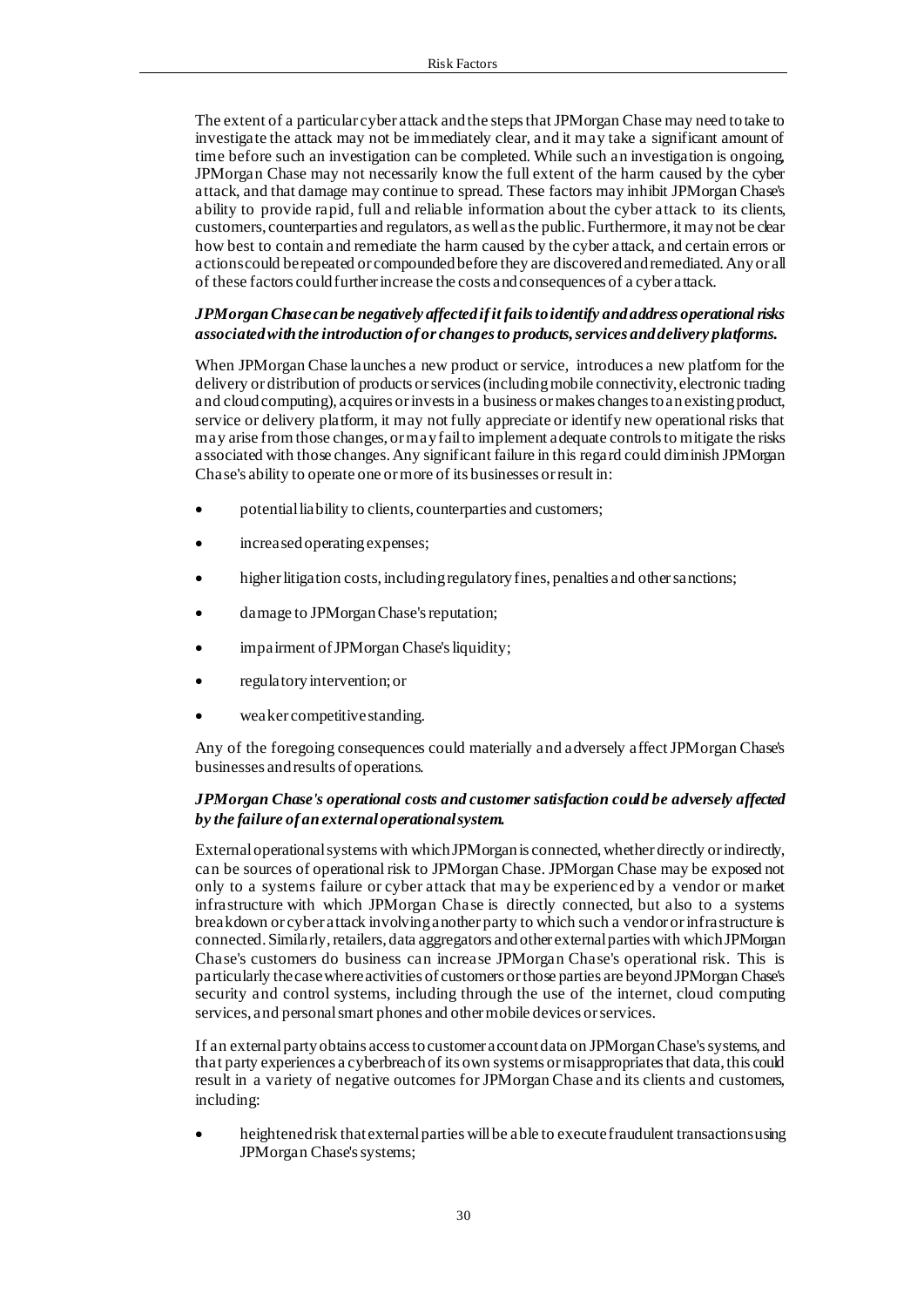- losses from fraudulent transactions, as well as potential liability for losses that exceed thresholds established in consumer protection laws, rules and regulations;
- increased operational costs to remediate the consequences of the external party's security breach; and
- reputational harm arising from the perception that JPMorgan Chase's systems may not be secure.

As JPMorgan Chase's interconnectivity with clients, customers and other external parties continues to expand, JPMorgan Chase increasingly faces the risk of operational failure or cyber attacks with respect to the systems of those parties. Security breaches affecting JPMorgan Chase's clients or customers, or systems breakdowns or failures, security breaches or human error or misconduct affecting other external parties, may require JPMorgan Chase to take steps to protect the integrity of its own operational systems or to safeguard confidential information, including restricting the access of customers to their accounts. These actions can increase JPMorgan Chase's operational costs and potentially diminish customer satisfaction and confidence in JPMorgan Chase.

Furthermore, the widespread and expanding interconnectivity among financial institutions, clearing banks, CCPs, payment processors, financial technology companies, securities exchanges, clearing houses and other financial market infrastructures increases the risk that the disruption of an operational system involving one institution or entity, including due to a cyber attack, may cause industry-wide operational disruptions that could materially affect JPMorgan Chase's ability to conduct business.

#### *JPMorgan Chase's operations rely on its ability, and the ability of key external parties, to maintain appropriately-staffed workforces, and on the competence, trustworthiness, health and safety of employees.*

JPMorgan Chase's ability to operate its businesses efficiently and profitably, to offer products and services that meet the expectations of its clients and customers, and to maintain an effective risk management framework is highly dependent on its ability to staff its operations appropriately and on the competence, integrity, health and safety of its employees. JPMorgan Chase is similarly dependent on the workforces of other parties on which JPMorgan Chase's operations rely, including vendors, custodians and financial markets infrastructures. JPMorgan Chase's businesses could be materially and adversely affected by:

- the ineffective implementation of business decisions;
- any failure to institute controls that appropriately address risks associated with business activities, or to appropriately train employees with respect to those risks and controls;
- staffing shortages, particularly in tight labour markets;
- a significant operational breakdown or failure, theft, fraud or other unlawful conduct; or
- other negative outcomes caused by human error or misconduct by an employee of JPMorgan Chase or of another party on which JPMorgan Chase's operations depend.

JPMorgan Chase's operations could also be impaired if the measures taken by it or by governmental authorities to help ensure the health and safety of its employees are ineffective, or if any external party on which JPMorgan Chase relies fails to take appropriate and effective actions to protect the health and safety of its employees.

## *JPMorgan Chase faces substantial legal and operational risks in safeguarding personal information.*

JPMorgan Chase's businesses are subject to complex and evolving laws, rules and regulations, both within and outside the U.S., governing the privacy and protection of personal information of individuals. The protected parties can include: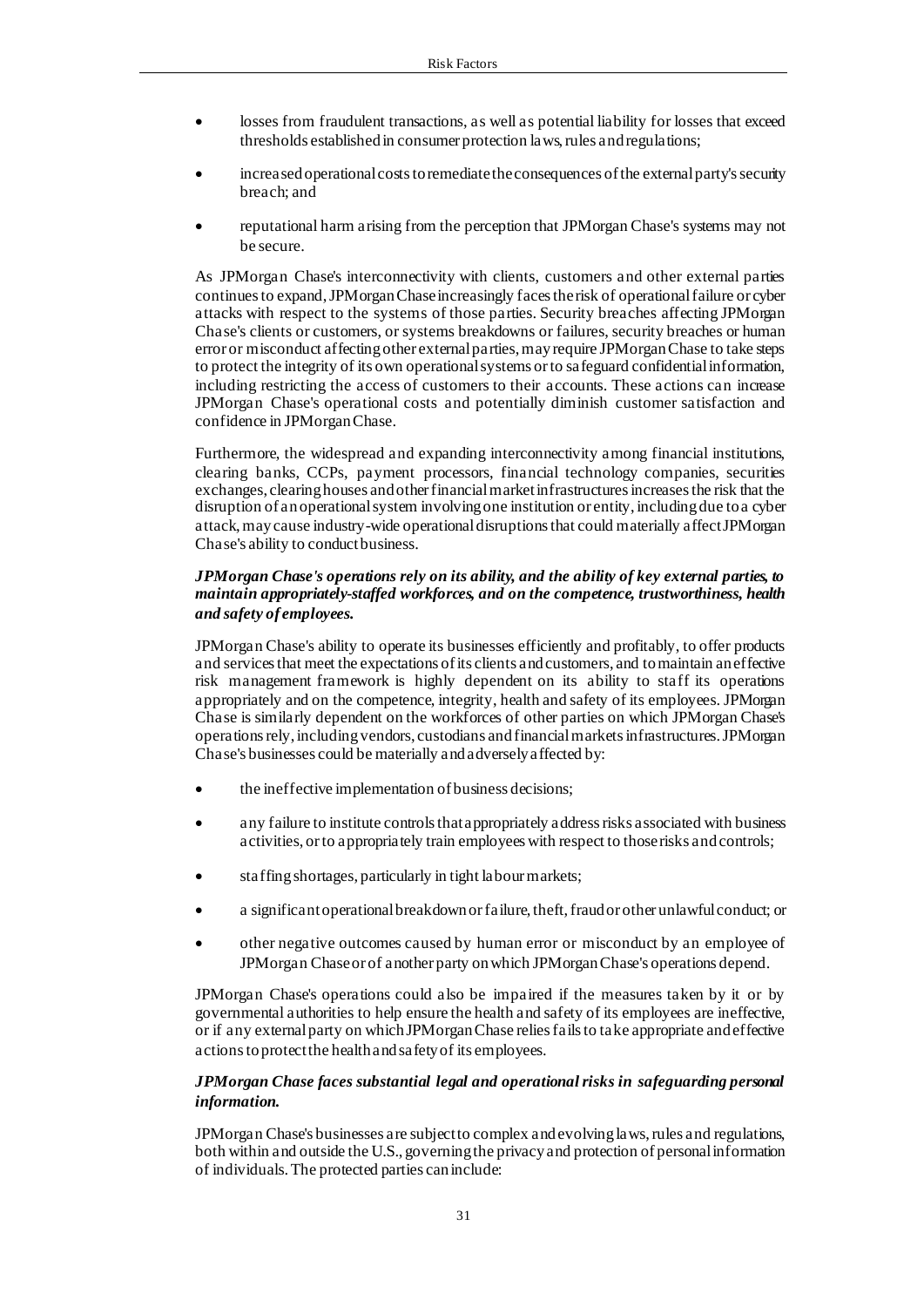- JPMorgan Chase's current, prospective and former clients and customers;
- clients and customers of JPMorgan Chase's clients and customers;
- current, prospective and former employees; and
- employees of JPMorgan Chase's vendors, counterparties and other external parties.

Ensuring that JPMorgan Chase's collection, use, sharing and storage of personal information comply with all applicable laws, rules and regulations in all relevant jurisdictions, including where the laws of different jurisdictions are in conflict, can:

- increase JPMorgan Chase's compliance and operating costs;
- hinder the development of new products or services, curtail the offering of existing products or services, or affect how products and services are offered to clients and customers;
- demand significant oversight by JPMorgan Chase's management; and
- require JPMorgan Chase to structure its businesses, operations and systems in less efficient ways.

Not all of JPMorgan Chase's clients, customers, vendors, counterparties and other external parties may have appropriate controls in place to protect the confidentiality of the information exchanged between them and JPMorgan Chase, particularly where information is transmitted by electronic means. JPMorgan Chase could be exposed to litigation or regulatory fines, penalties or other sanctions if personal information of clients, customers, employees or others were to be mishandled or misused, such as situations where such information is:

- erroneously provided to parties who are not permitted to have the information; or
- intercepted or otherwise compromised by unauthorised third parties.

Concerns regarding the effectiveness of JPMorgan Chase's measures to safeguard personal information, or even the perception that those measures are inadequate, could cause JPMorgan Chase to lose existing or potential clients and customers, and thereby reduce JPMorgan Chase's revenues. Furthermore, any failure or perceived failure by JPMorgan Chase to comply with applicable privacy or data protection laws, rules and regulations may subject it to inquiries, examinations and investigations that could result in requirements to modify or cease certain operations or practices, significant liabilities or regulatory fines, penalties or other sanctions. Any of these could damage JPMorgan Chase's reputation and otherwise adversely affect its businesses.

In recent years, well-publicised incidents involving the inappropriate collection, use, sharing or storage of personal information have led to expanded governmental scrutiny of practices relating to the safeguarding of personal information by companies in the U.S. and other countries. That scrutiny has in some cases resulted in, and could in the future lead to, the adoption of stricter laws, rules and regulations relating to the collection, use, sharing and storage of personal information. These types of laws, rules and regulations could prohibit or significantly restrict financial services firms such as JPMorgan Chase from sharing information among affiliates or with third parties such as vendors, and thereby increase compliance costs, or could restrict JPMorgan Chase's use of personal data when developing or offering products or services to customers. These restrictions could also inhibit JPMorgan Chase's development or marketing of certain products or services, or increase the costs of offering them to customers.

#### *JPMorgan Chase's operations, results and reputation could be harmed by occurrences of extraordinary events beyond its control.*

JPMorgan Chase's business and operational systems could be seriously disrupted, and its reputation could be harmed, by events or contributing factors that are wholly or partially beyond its control, including material instances of: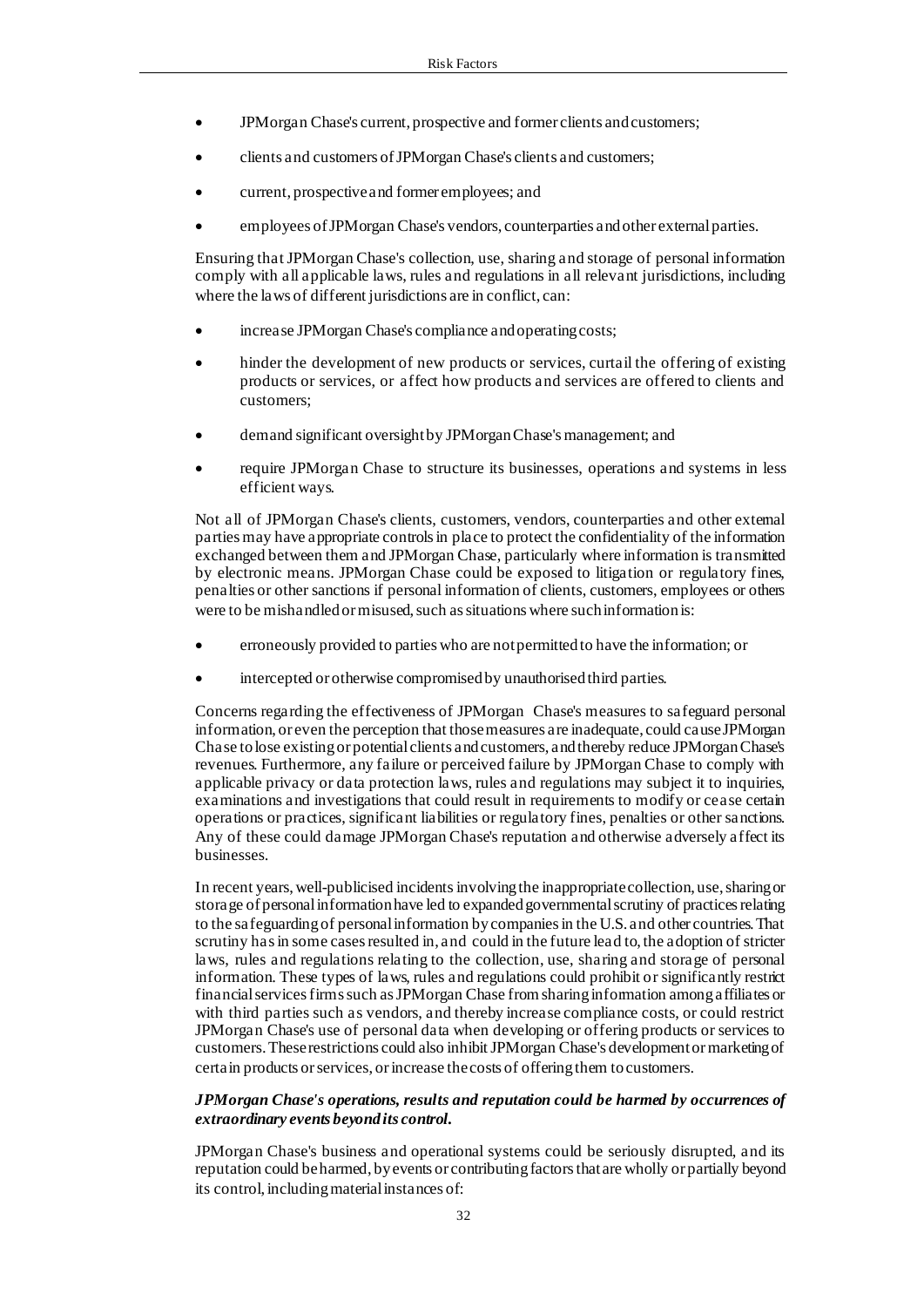- cyber attacks;
- security breaches of its physical premises, including threats to health and safety;
- power, telecommunications or internet outages, or shutdowns of mass transit;
- failure of, or loss of access to, technology or operational systems, including any resulting loss of critical data;
- damage to or loss of property or assets of JPMorgan Chase or third parties, and any consequent injuries, including in connection with any construction projects undertaken by JPMorgan Chase
- effects of climate change;
- natural disasters or severe weather conditions;
- accidents such as explosions or structural failures;
- health emergencies, the spread of infectious diseases, epidemics or pandemics; or
- events arising from local or larger-scale civil unrest, any outbreak or escalation of hostilities or terrorist acts.

JPMorgan Chase maintains a firmwide resiliency program that is intended to enable it to recover critical business functions and supporting assets, including staff, technology and facilities, in the event of a business disruption, including due to the occurrence of an extraordinary event beyond its control. There can be no assurance that JPMorgan Chase's resiliency plans will fully mitigate all potential business continuity risks to JPMorgan Chase, its clients, and customers and third parties with which it does business, or that its resiliency plans will be adequate to address the effects of simultaneous occurrences of multiple business disruption events. In addition, JPMorgan Chase's ability to respond effectively to a business disruption event could be hampered to the extent that the members of its workforce, physical assets or systems and other support infrastructure needed to address the event are geographically dispersed, or conversely, if such an event were to occur in an area in which they are concentrated. Further, should extraordinary events or the factors that cause or contribute to those events become more chronic, the disruptive effects of those events on JPMorgan Chase's business and operations, and on its clients, customers, counterparties and employees, could become more significant and long-lasting.

Any significant failure or disruption of JPMorgan Chase's operations or operational systems, or the occurrence of one or more extraordinary events that are beyond its control, could:

- hinder JPMorgan Chase's ability to provide services to its clients and customers or to transact with its counterparties;
- require it to expend significant resources to correct the failure or disruption or to address the event;
- cause it to incur losses or liabilities, including from loss of revenue, damage to or loss of property, or injuries;
- disrupt market infrastructure systems on which JPMorgan Chase's businesses rely;
- expose it to litigation or regulatory fines, penalties or other sanctions; and
- harm its reputation.

## *Enhanced regulatory and other standards for the oversight of vendors and other service providers can result in higher costs and other potential exposures.*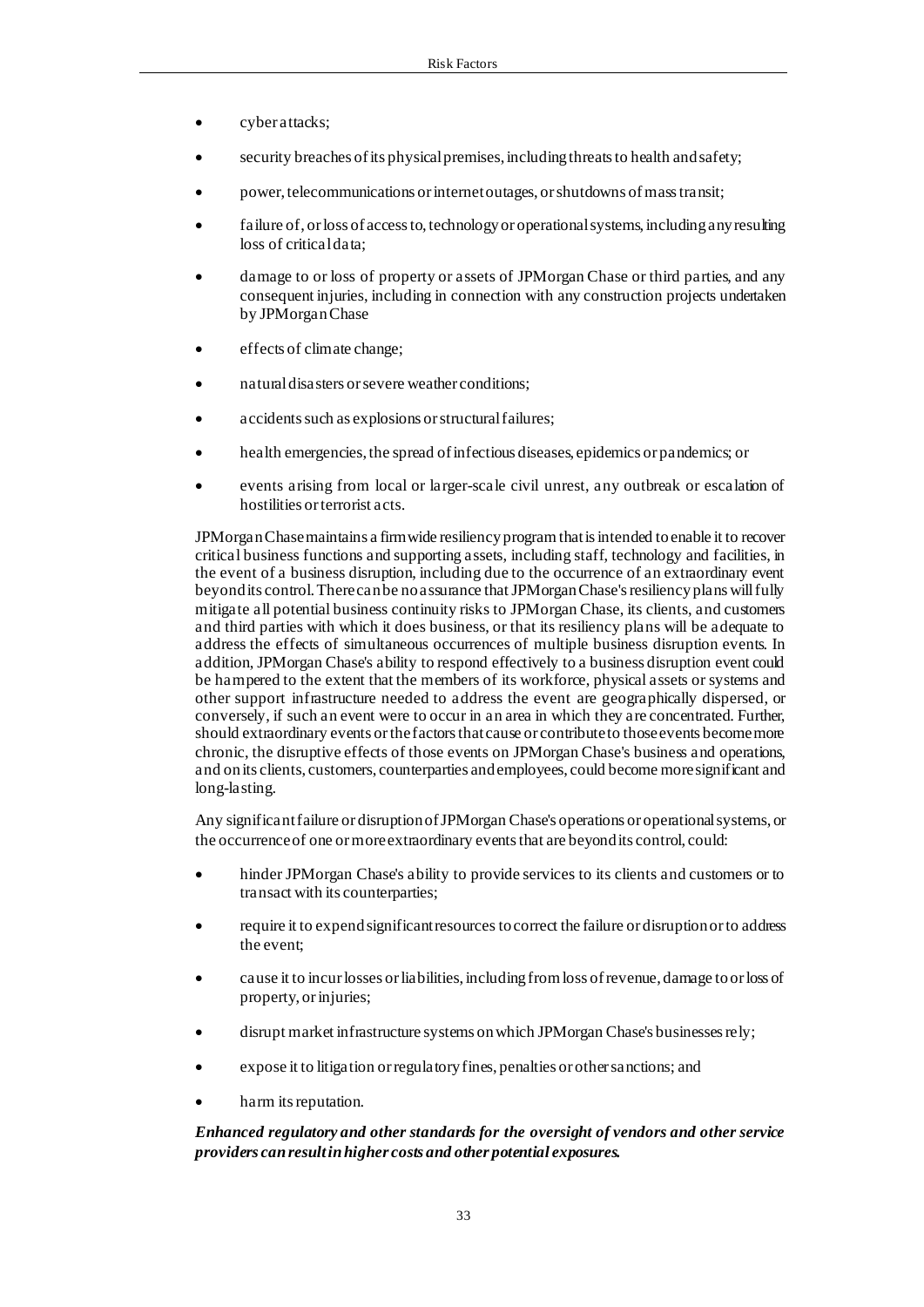JPMorgan Chase must comply with enhanced regulatory and other standards associated with doing business with vendors and other service providers, including standards relating to the outsourcing of functions as well as the performance of significant banking and other functions by subsidiaries. JPMorgan Chase incurs significant costs and expenses in connection with its initiatives to address the risks associated with oversight of its internal and external service providers. JPMorgan Chase's failure to appropriately assess and manage these relationships, especially those involving significant banking functions, shared services or other critical activities, could materially adversely affect JPMorgan Chase. Specifically, any such failure could result in:

- potential harm to clients and customers, and any liability associated with that harm;
- regulatory fines, penalties or other sanctions;
- lower revenues, and the opportunity cost from lost revenues;
- increased operational costs; or
- harm to JPMorgan Chase's reputation.

## *JPMorgan Chase's risk management framework may not be effective in identifying and mitigating every risk to JPMorgan Chase.*

Any inadequacy or lapse in JPMorgan Chase's risk management framework, governance structure, practices, models or reporting systems could expose it to unexpected losses, and its financial condition or results of operations could be materially and adversely affected. Any such inadequacy or lapse could:

- hinder the timely escalation of material risk issues to JPMorgan Chase's senior management and Board of Directors;
- lead to business decisions that have negative outcomes for JPMorgan Chase;
- require significant resources and time to remediate;
- lead to non-compliance with laws, rules and regulations;
- attract heightened regulatory scrutiny;
- expose JPMorgan Chase to regulatory investigations or legal proceedings;
- subject it to litigation or regulatory fines, penalties or other sanctions;
- lead to potential harm to customers and clients, and any liability associated with that harm;
- harm its reputation; or
- otherwise diminish confidence in JPMorgan Chase.

JPMorgan Chase relies on data to assess its various risk exposures. Any deficiencies in the quality or effectiveness of JPMorgan Chase's data gathering, analysis and validation processes could result in ineffective risk management practices. These deficiencies could also result in inaccurate risk reporting.

Many of JPMorgan Chase's risk management strategies and techniques consider historical market behaviour and to some degree are based on management's subjective judgment or assumptions. For example, many models used by JPMorgan Chase are based on assumptions regarding historical correlations among prices of various asset classes or other market indicators. In times of market stress, including difficult or less liquid market environments, or in the event of other unforeseen circumstances, previously uncorrelated indicators may become correlated. Conversely, previously-correlated indicators may become uncorrelated at those times. Sudden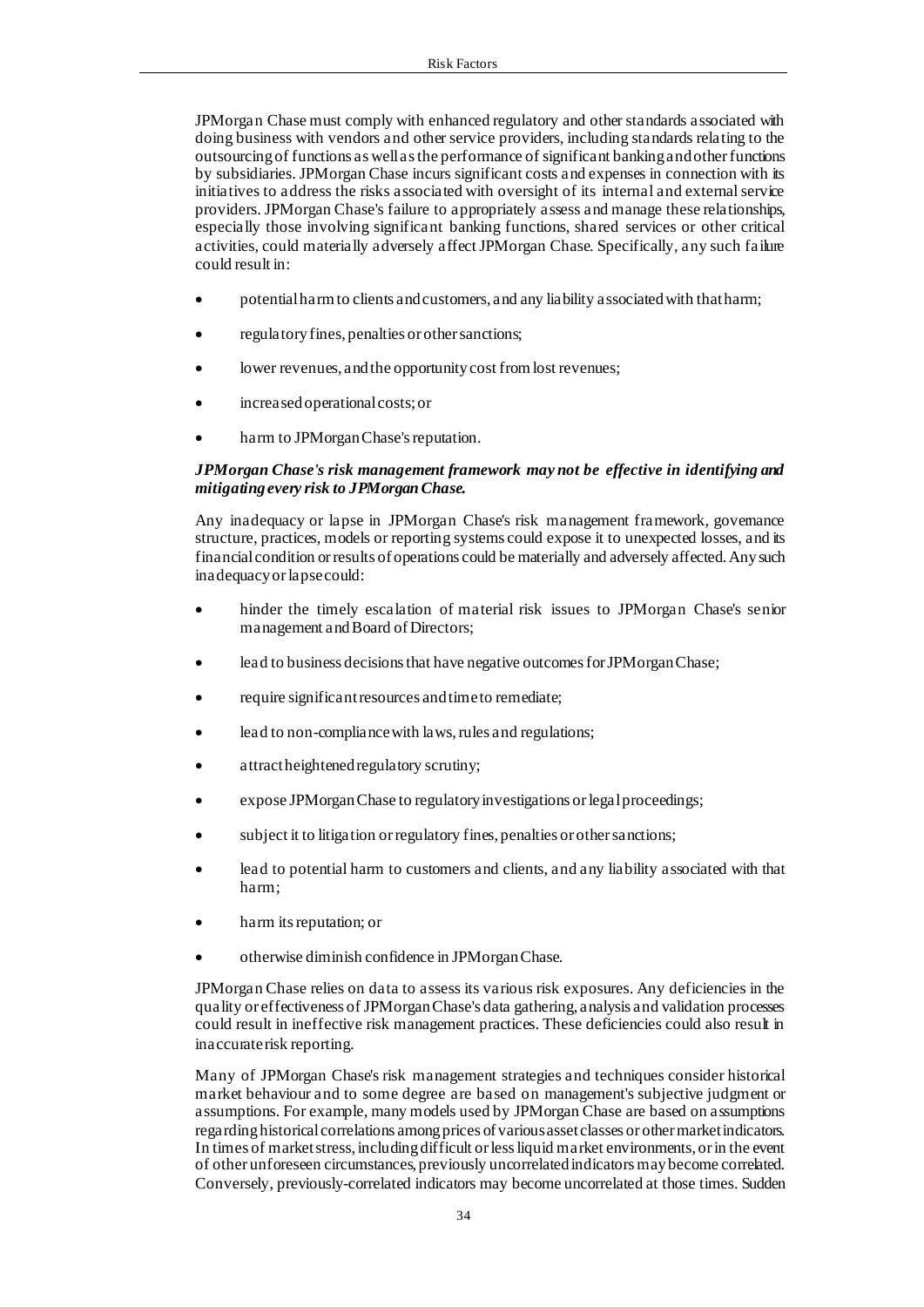market movements and unanticipated market or economic movements could, in some circumstances, limit the effectiveness of JPMorgan Chase's risk management strategies, causing it to incur losses.

#### *JPMorgan Chase could recognise unexpected losses, its capital levels could be reduced and it could face greater regulatory scrutiny if its models, estimations or judgments, including those used in its financial statements, prove to be inadequate or incorrect.*

JPMorgan Chase has developed and uses a variety of models and other analytical and judgmentbased estimations to measure, monitor and implement controls over its market, credit, capital, liquidity, operational and other risks. JPMorgan Chase also uses internal models and estimations as a basis for its stress testing and in connection with the preparation of its financial statements under U.S. generally accepted accounting principles ("**U.S. GAAP**").

These models and estimations are based on a variety of assumptions and historical trends, and are periodically reviewed and modified as necessary. The models and estimations that JPMorgan Chase uses may not be effective in all cases to identify, observe and mitigate risk due to a variety of factors, such as:

- reliance on historical trends that may not persist in the future, including assumptions underlying the models and estimations such as correlations among certain market indicators or asset prices;
- inherent limitations associated with forecasting uncertain economic and financial outcomes;
- historical trend information may be incomplete, or may not be indicative of severely negative market conditions such as extreme volatility, dislocation or lack of liquidity;
- sudden illiquidity in markets or declines in prices of certain loans and securities may make it more difficult to value certain financial instruments;
- technology that is introduced to run models or estimations may not perform as expected, or may not be well understood by the personnel using the technology;
- models and estimations may contain erroneous data, valuations, formulas or algorithms; and
- review processes may fail to detect flaws in models and estimations.

JPMorgan Chase may experience unexpected losses if models, estimates or judgments used or applied in connection with its risk management activities or the preparation of its financial statements prove to have been inadequate or incorrect. For example, where quoted market prices are not available for certain financial instruments that require a determination of their fair value, JPMorgan Chase may make fair value determinations based on internally developed models or other means which ultimately rely to some degree on management estimates and judgment.

Similarly, JPMorgan Chase establishes an allowance for expected credit losses related to its credit exposures which requires difficult, subjective and complex judgments including forecasts of how economic conditions might impair the ability of JPMorgan Chase's borrowers and counterparties to repay their loans or other obligations. These types of estimates and judgments may not prove to be accurate due to a variety of factors, as noted above. In addition, certain models used by JPMorgan Chase as a basis for the determination of the allowance for expected credit losses experienced heightened performance risk in the economic environment during the early stages of the COVID-19 pandemic. These models are based on historical experience of internally-developed macroeconomic scenarios, and when the current and forecasted environment is significantly different from the scenarios underlying those models, JPMorgan Chase may need to apply a greater degree of judgment and analytics to inform any adjustments that it has made or may make to model outputs.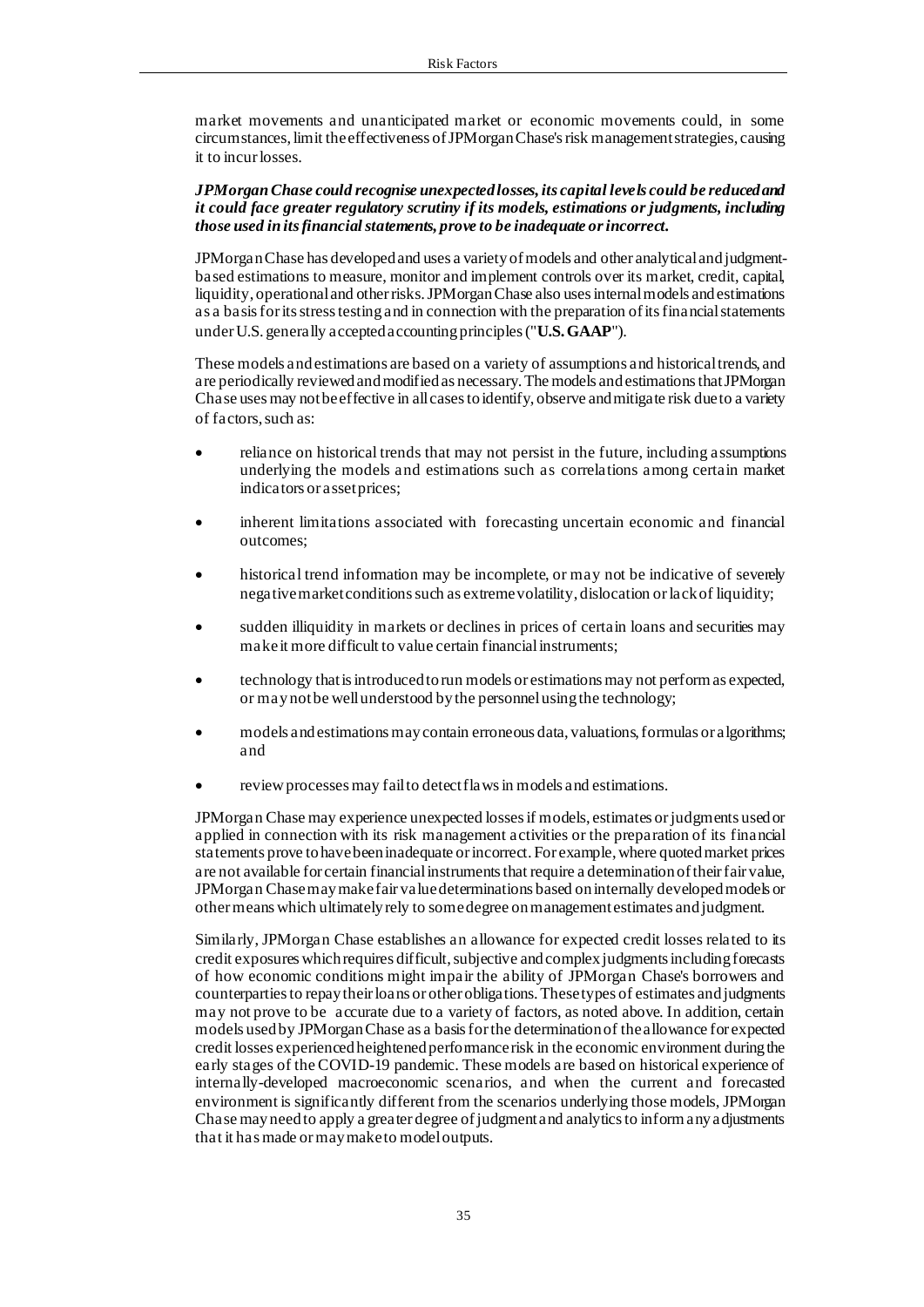Some of the models and other analytical and judgment-based estimations used by JPMorgan Chase in managing risks are subject to review by, and require the approval of, JPMorgan Chase's regulators. These reviews are required before JPMorgan Chase may use those models and estimations for calculating market risk RWA, credit risk RWA and operational risk RWA under Basel III. If JPMorgan Chase's models or estimations are not approved by its regulators, it may be subject to higher capital charges, which could adversely affect its financial results or limit the ability to expand its businesses.

## *Lapses in controls over disclosure or financial reporting could materially affect JPMorgan Chase's profitability or reputation.*

There can be no assurance that JPMorgan Chase's disclosure controls and procedures will be effective in every circumstance, or that a material weakness or significant deficiency in internal control over financial reporting will not occur. Any such lapses or deficiencies could result in inaccurate financial reporting which, in turn, could:

- materially and adversely affect JPMorgan Chase's business and results of operations or financial condition;
- restrict its ability to access the capital markets;
- require it to expend significant resources to correct the lapses or deficiencies;
- expose it to litigation or regulatory fines, penalties or other sanctions;
- harm its reputation; or
- otherwise diminish investor confidence in JPMorgan Chase.

## *If JPMorgan Chase's management fails to develop and execute effective business strategies, and to anticipate changes affecting those strategies, JPMorgan Chase's competitive standing and results could suffer.*

JPMorgan Chase's business strategies significantly affect its competitive standing and operations. These strategies relate to:

- the products and services that JPMorgan Chase offers;
- the geographies in which it operates;
- the types of clients and customers that it serves;
- the businesses that it acquires or in which it invests;
- the counterparties with which it does business; and
- the methods and distribution channels by which it offers products and services.

If management makes choices about these strategies and goals that prove to be incorrect, do not accurately assess the competitive landscape and industry trends, or fail to address changing regulatory and market environments or the expectations of clients, customers, investors, employees and other stakeholders, then the franchise values and growth prospects of JPMorgan Chase's businesses may suffer and its earnings could decline.

JPMorgan Chase's growth prospects also depend on management's ability to develop and execute effective business plans to address these strategic priorities, both in the near term and over longer time horizons. Management's effectiveness in this regard will affect JPMorgan Chase's ability to develop and enhance its resources, control expenses and return capital to shareholders. Each of these objectives could be adversely affected by any failure on the part of management to:

devise effective business plans and strategies;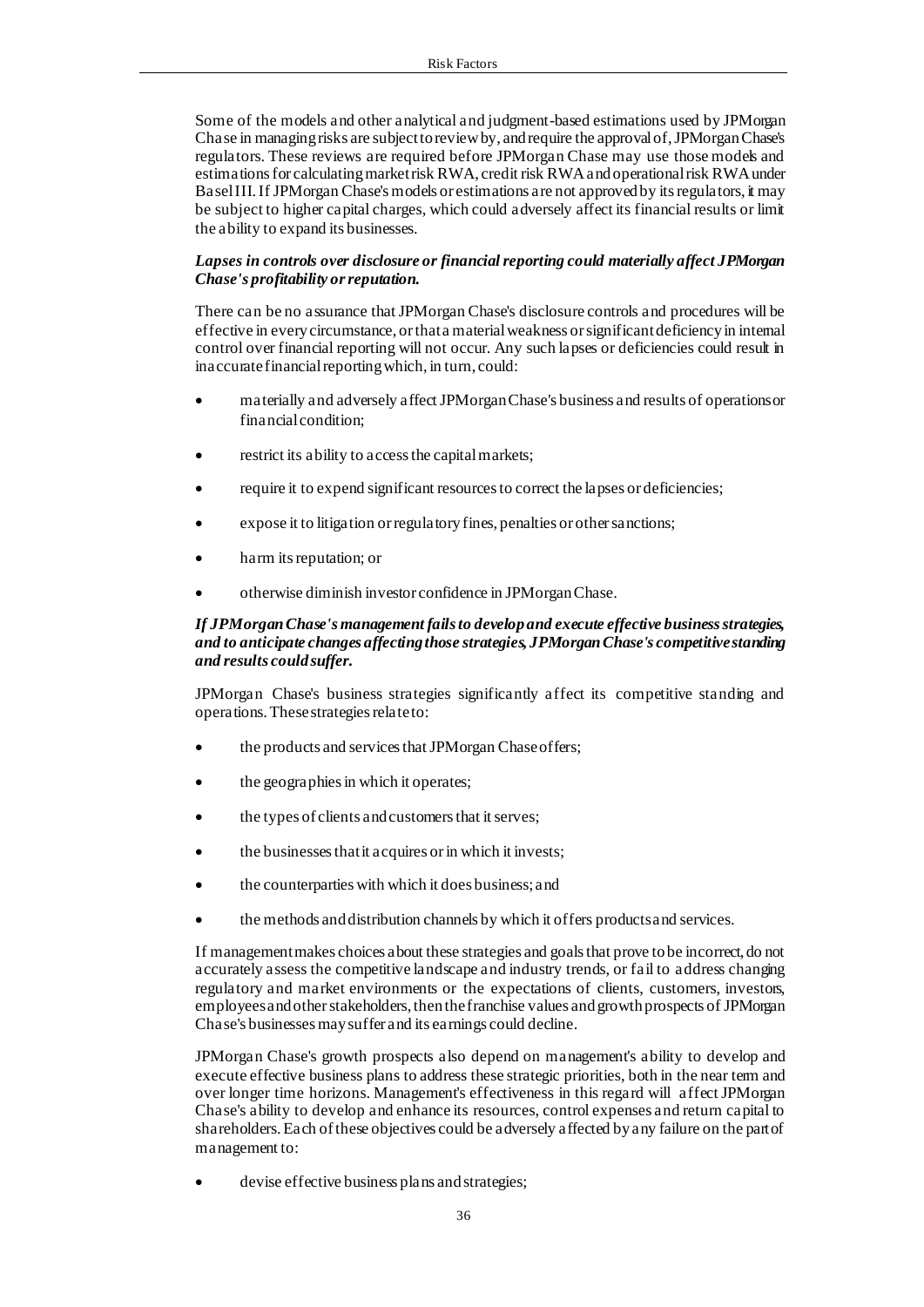- offer products and services that meet changing expectations of clients and customers;
- allocate capital in a manner that promotes long-term stability to enable JPMorgan Chase to build and invest in market-leading businesses, even in a highly stressed environment;
- allocate capital appropriately due to imprecise modelling or subjective judgments made in connection with those allocations;
- appropriately address concerns of clients, customers, investors, employees and other stakeholders, including with respect to social and sustainability matters;
- react quickly to changes in market conditions or market structures; or
- develop and enhance the operational, technology, risk, financial and managerial resources necessary to grow and manage JPMorgan Chase's businesses.

Furthermore, JPMorgan Chase may incur costs in connection with disposing of excess properties, premises and facilities, and those costs could be material to its results of operations in a given period.

#### *JPMorgan Chase faces significant and increasing competition in the rapidly evolving financial services industry.*

JPMorgan Chase operates in a highly competitive environment in which it must evolve and adapt to the significant changes as a result of changes in financial regulation, technological advances, increased public scrutiny and changes in economic conditions. JPMorgan Chase expects that competition in the U.S. and global financial services industry will continue to be intense. Competitors include:

- other banks and financial institutions;
- trading, advisory and investment management firms;
- finance companies;
- technology companies; and
- other nonbank firms that are engaged in providing similar products and services.

JPMorgan Chase cannot provide assurance that the significant competition in the financial services industry will not materially and adversely affect its future results of operations.

New competitors in the financial services industry continue to emerge. For example, technological advances and the growth of e-commerce have made it possible for non-depository institutions to offer products and services that traditionally were banking products. These advances have also allowed financial institutions and other companies to provide electronic and internet-based financial solutions, including electronic securities and cryptocurrency trading, payments processing and online automated algorithmic-based investment advice. Furthermore, both financial institutions and their non-banking competitors face the risk that payments processing and other products and services, including deposits and other traditional banking products, could be significantly disrupted by the use of new technologies, such as cryptocurrencies and other applications that use secure distributed ledgers, that require no intermediation. New technologies have required and could require JPMorgan Chase to spend more to modify or adapt its products to attract and retain clients and customers or to match products and services offered by its competitors, including technology companies. In addition, new technologies may be used by customers, or breached or infiltrated by third parties, in unexpected ways, which can increase JPMorgan Chase's costs for complying with laws, rules and regulations that apply to the offering of products and services through those technologies and reduce the income that JPMorgan Chase earns from providing products and services through those technologies.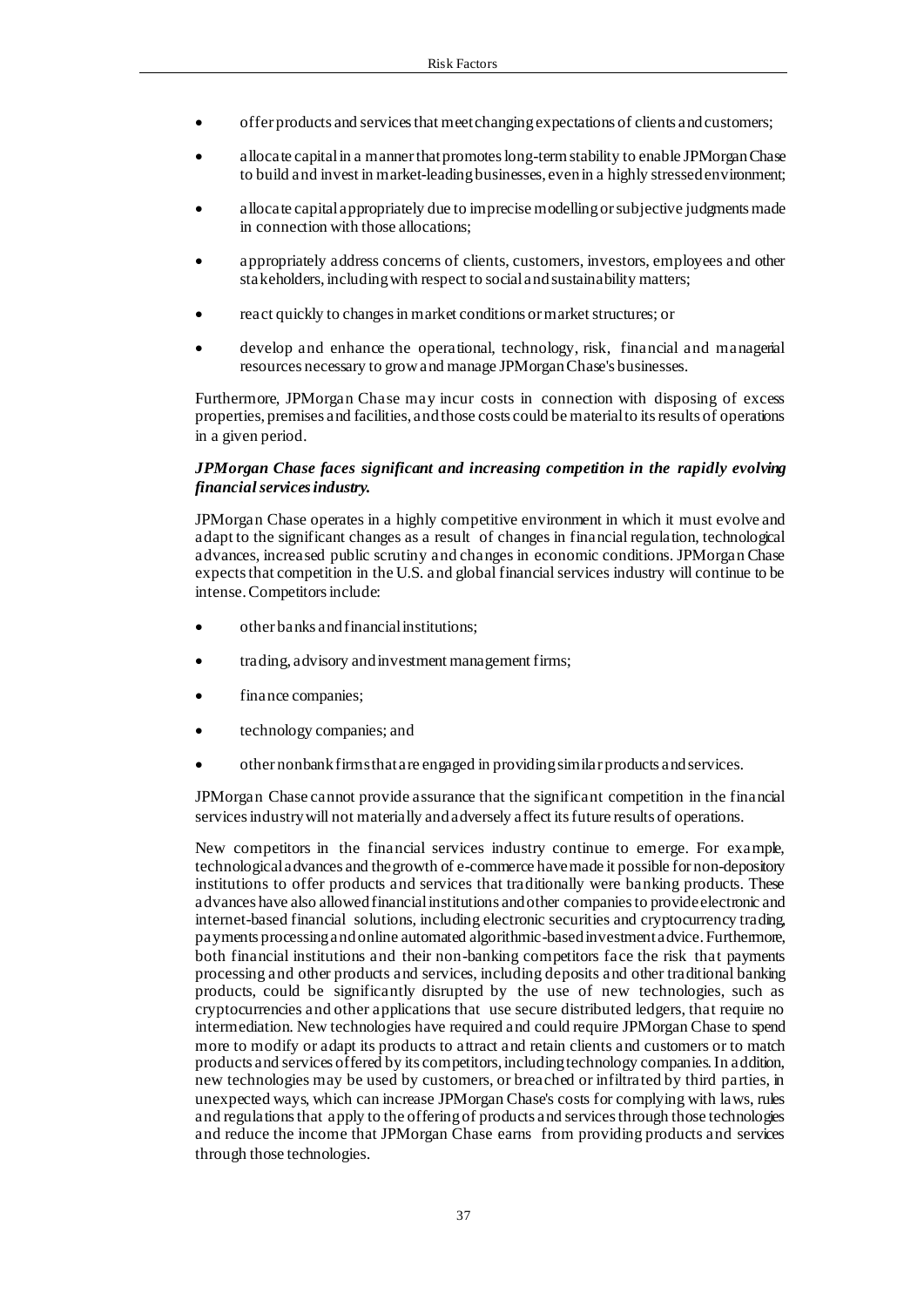Ongoing or increased competition may put pressure on the pricing for JPMorgan Chase's products and services or may cause JPMorgan Chase to lose market share, particularly with respect to traditional banking products. This competition may be on the basis of quality and variety of products and services offered, transaction execution, innovation, reputation and price. The failure of any of JPMorgan Chase's businesses to meet the expectations of clients and customers, whether due to general market conditions, under- performance, a decision not to offer a particular product or service, changes in client and customer expectations or other factors, could affect JPMorgan Chase's ability to attract or retain clients and customers. Any such impact could, in turn, reduce JPMorgan Chase's revenues. Increased competition also may require JPMorgan Chase to make additional capital investments in its businesses, or to extend more of its capital on behalf of its clients in order to remain competitive.

## *The effects of climate change could adversely impact JPMorgan Chase and its clients.*

JPMorgan Chase operates in many regions, countries and communities around the world where its businesses, and the activities of its clients and customers, could be impacted by climate change. Climate change could manifest as a financial risk to JPMorgan Chase either through changes in the physical climate or from the process of transitioning to a low-carbon economy, including changes in climate policy or in the regulation of financial institutions with respect to risks posed by climate change.

Climate-related physical risks include acute weather events, such as hurricanes and floods, and chronic shifts in the climate, such as altered distribution and intensity of rainfall, prolonged droughts or flooding, increased frequency of wildfires, rising sea levels, or a rising heat index. Climate-related physical risks could have adverse financial and other impacts on JPMorgan Chase, both directly on its business and operations and as a result of impacts to its clients and customers, including:

- declines in asset values, including due to the destruction or degradation of property;
- reduced availability of insurance;
- significant interruptions to business operations, including supply chain disruption; and
- systemic changes to geographies, regional economies and sectors, and any resulting population migration or unemployment.

Transition risks arise from the process of adjusting to a low-carbon economy. In addition to possible changes in climate policy and financial regulation, potential transition risks may include economic and other changes engendered by the development of low-carbon technological advances (e.g., electric vehicles and renewable energy) and/or changes in consumer preferences towards low-carbon goods and services. Transition risks could be further accelerated by the occurrence of changes in the physical climate. The possible adverse impacts of transition risks to both JPMorgan Chase and its clients and customers include:

- sudden devaluation of assets, including unanticipated write- downs ("**stranded assets**");
- increased operational and compliance costs driven by changes in climate policy and/or regulations;
- negative consequences to business models, and the need to make changes in response to those consequences; and
- damage to JPMorgan Chase's reputation, including as a result of any perception that its business practices are contrary to public policy or stakeholder preferences.

Both physical risks and transition risks could have negative impacts on the revenues, financial condition or creditworthiness of JPMorgan's clients and customers, and on its exposure to those clients and customers.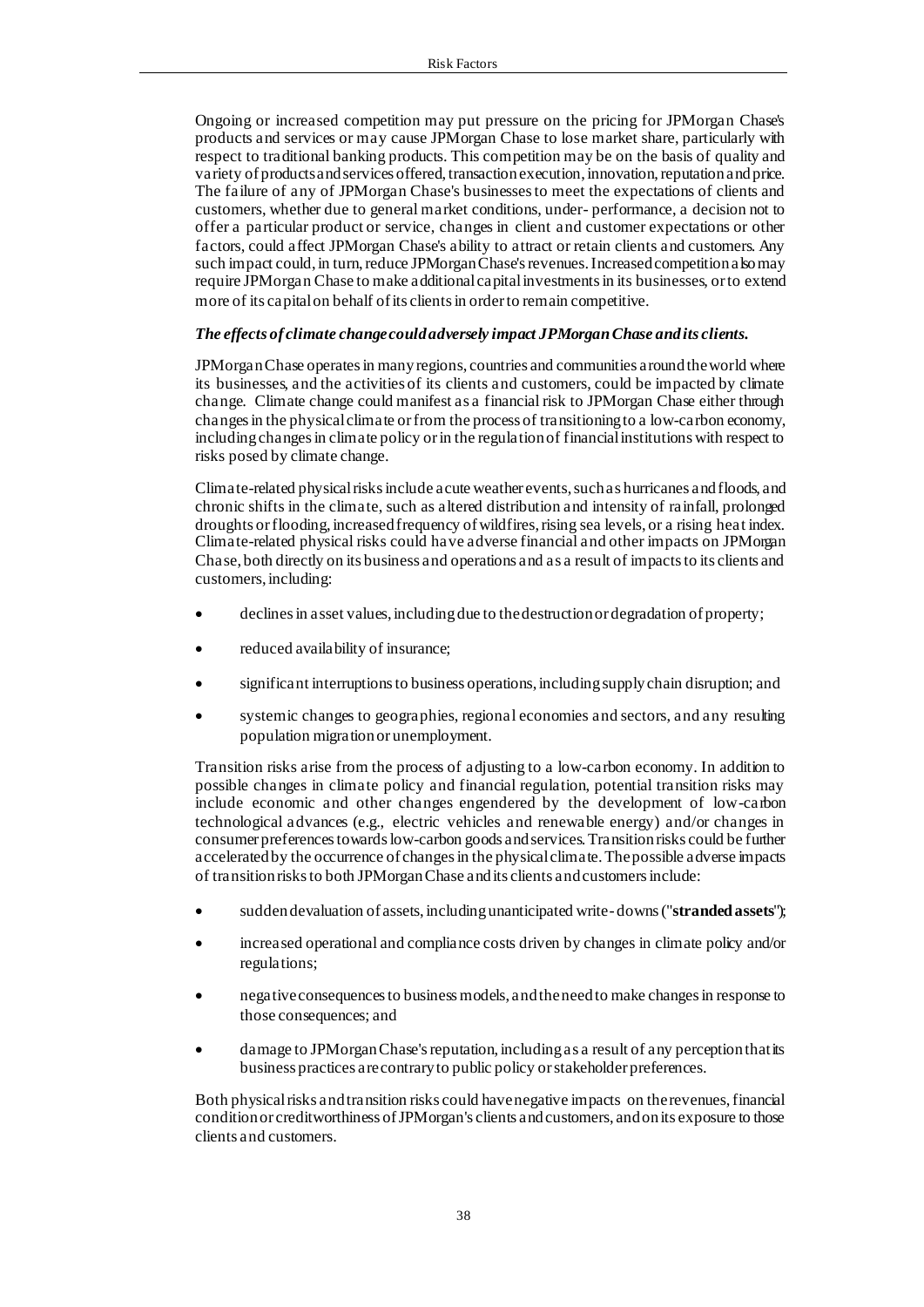## *Conduct failure by JPMorgan Chase employees can harm clients and customers, impact market integrity, damage JPMorgan Chase's reputation and trigger litigation and regulatory action.*

JPMorgan Chase's employees interact with clients, customers and counterparties, and with each other, every day. All employees are expected to demonstrate values and exhibit the behaviours that are an integral part of JPMorgan Chase's Code of Conduct and How We Do Business Principles, including JPMorgan Chase's commitment to "do first class business in a first class way." JPMorgan Chase endeavours to embed conduct risk management throughout an employee's life cycle, including recruiting, onboarding, training and development, and performance management. Conduct risk management is also an integral component of JPMorgan Chase's promotion and compensation processes.

Notwithstanding these expectations, policies and practices, certain employees have engaged in improper or illegal conduct in the past. These instances of misconduct have resulted in litigation, and resolutions of governmental investigations or enforcement actions involving consent orders, deferred prosecution agreements, non- prosecution agreements and other civil or criminal sanctions. There is no assurance that further inappropriate or unlawful actions by employees will not occur, lead to a violation of the terms of these resolutions (and associated consequences), or that any such actions will always be detected, deterred or prevented.

JPMorgan Chase'sreputation could be harmed, and collateral consequences could result, from a failure by one or more employees to conduct themselves in accordance with JPMorgan Chase's expectations, policies and practices, including by acting in ways that harm clients, customers, other market participants or other employees. Some examples of this include:

- improperly selling and marketing JPMorgan Chase's products or services;
- engaging in insider trading, market manipulation or unauthorised trading;
- engaging in improper or fraudulent behaviour in connection with government relief programs;
- facilitating a transaction where a material objective is to achieve a particular tax, accounting or financial disclosure treatment that may be subject to scrutiny by governmental or regula tory authorities, or where the proposed treatment is unclear or may not reflect the economic substance of the transaction;
- failing to fulfil fiduciary obligations or other duties owed to clients or customers;
- violating antitrust or anti-competition laws by colluding with other market participants;
- using electronic communications channels that have not been approved by JPMorgan Chase;
- engaging in discriminatory behaviour or harassment with respect to clients, customers or employees, or acting contrary to JPMorgan Chase's goal of fostering a diverse and inclusive workplace;
- managing or reporting risks in ways that subordinate JPMorgan Chase's risk appetite to business performance goals or employee compensation objectives; and
- misappropriating property, confidential or proprietary information, or technology assets belonging to JPMorgan Chase, its clients and customers or third parties.

The consequences of any failure by one or more employees to conduct themselves in accordance with JPMorgan Chase's expectations, policies or practices could include litigation, or regulatory or other governmental investigations or enforcement actions. Any of these proceedings or actions could result in judgments, settlements, fines, penalties or other sanctions, or lead to:

financial losses: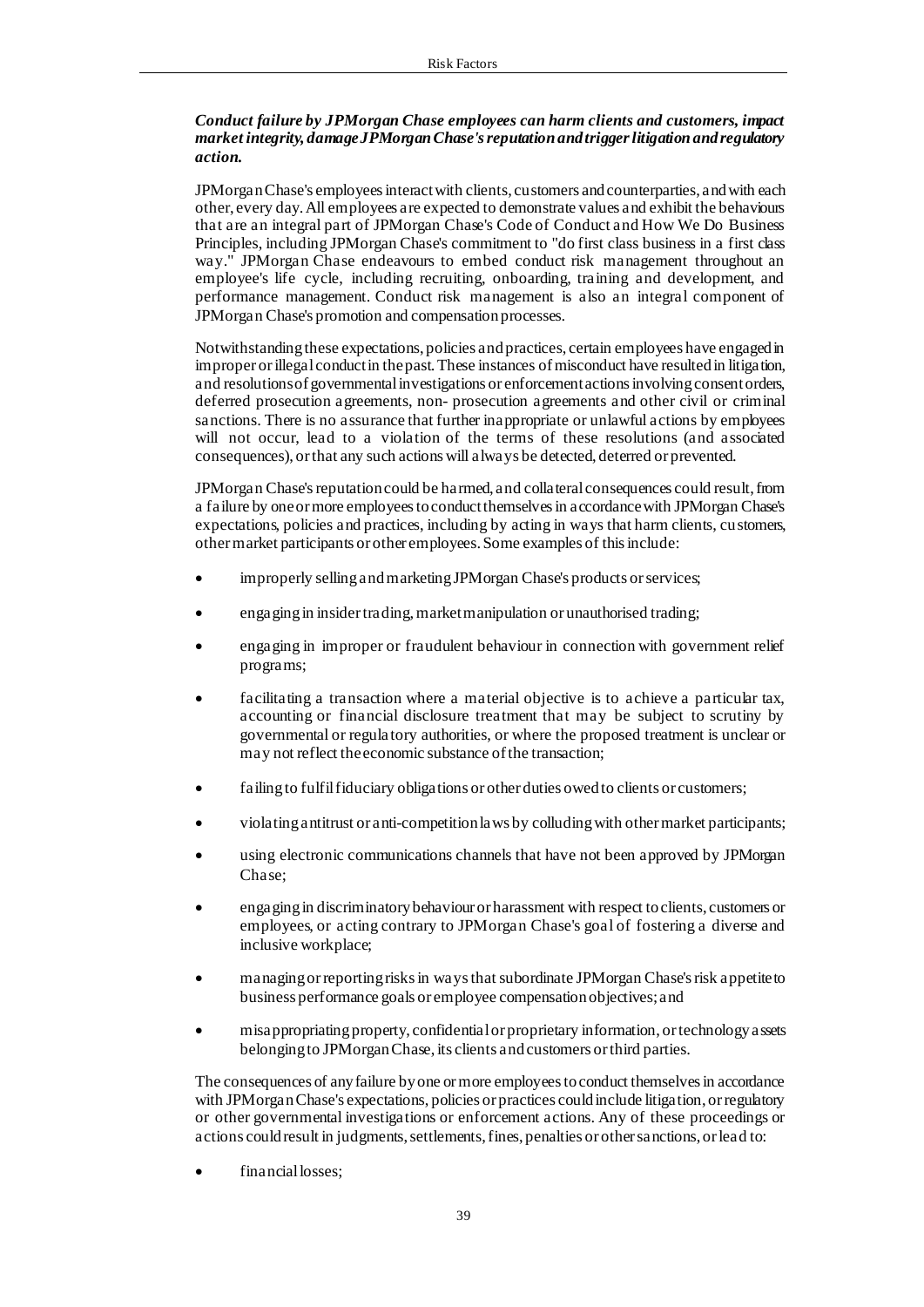- increased operational and compliance costs;
- greater scrutiny by regulators and other parties;
- regulatory actions that require JPMorgan Chase to restructure, curtail or cease certain of its activities;
- the need for significant oversight by JPMorgan Chase's management;
- loss of clients or customers; and
- harm to JPMorgan Chase's reputation.

The foregoing risks could be heightened with respect to newly- acquired businesses if JPMorgan Chase fails to successfully integrate employees of those businesses or any of those employees do not conduct themselves in accordance with JPMorgan Chase's expectations, policies and practices.

### *JPMorgan Chase's ability to attract and retain qualified and diverse employees is critical to its success.*

JPMorgan Chase's employees are its most important resource, and in many areas of the financial services industry, competition for qualified personnel is intense. JPMorgan Chase endeavours to attract talented and diverse new employees and retain, develop and motivate its existing employees. JPMorgan Chase's efforts to retain talented and diverse employees can be particularly challenging when members of its workforce are targeted for recruitment by competitors. If JPMorgan Chase were unable to continue to attract or retain qualified and diverse employees, including successors to the Chief Executive Officer, members of the Operating Committee and other senior leaders, JPMorgan Chase's performance, including its competitive position, could be materially and adversely affected.

#### *Unfavourable changes in immigration or travel policies could adversely affect JPMorgan Chase's businesses and operations.*

JPMorgan Chase relies on the skills, knowledge and expertise of employees located throughout the world. Changes in immigration or travel policies in the U.S. and other countries that unduly restrict or otherwise make it more difficult for employees or their family members to work in, or travel to or transfer between, jurisdictions in which JPMorgan Chase has operations or conducts its business could inhibit JPMorgan Chase's ability to attract and retain qualified employees, and thereby dilute the quality of its workforce, or could prompt JPMorgan Chase to make structural changes to its worldwide or regional operating models that cause its operations to be less efficient or more costly.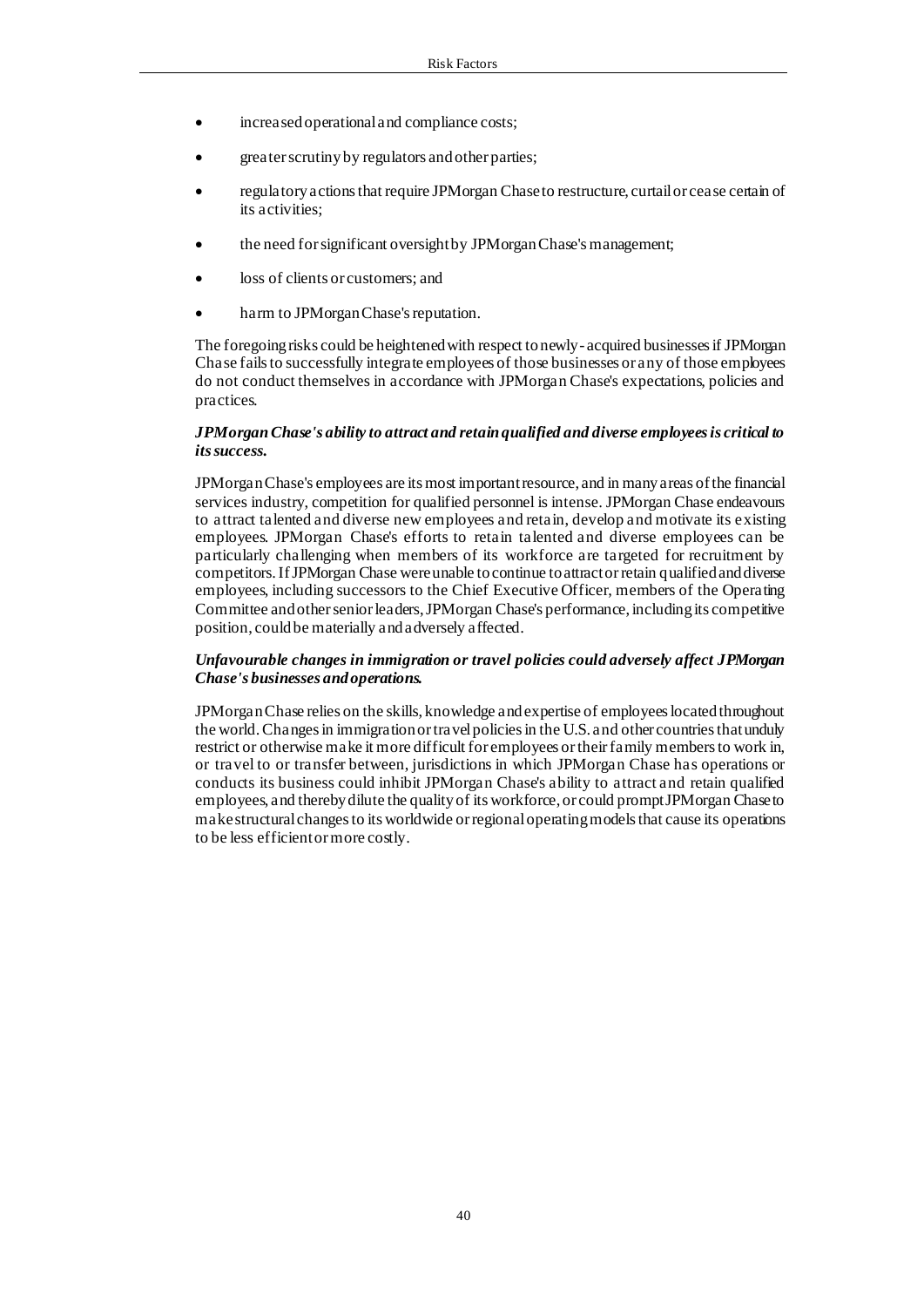## **DOCUMENTS INCORPORATED BY REFERENCE**

This document should be read and construed in conjunction with each supplement to this Registration Document and the documents incorporated by reference into this Registration Document. The information contained in the following documents, each filed by JPMSP with the CSSF, is hereby incorporated by reference into this Registration Document and deemed to be part of this Registration Document:

- (i) the JPMSP Annual Report for the year ended 31 December 2021 (the "**JPMSP 2021 Annual Report**") (available at: <http://dl.bourse.lu/dlp/108160a0021a234ec9afcac34ecf191a9f>); and
- (ii) the JPMSP Annual Report for the year ended 31 December 2020 (the "**JPMSP 2020 Annual Report**") (available at[: http://dl.bourse.lu/dlp/10c139cc0982fe49be93042e36aaa1742a](http://dl.bourse.lu/dlp/10c139cc0982fe49be93042e36aaa1742a)).

Any non-incorporated parts (information which is not listed in the cross-reference list below) of a document referred to herein are either deemed not relevant for an investor or are covered elsewhere in the Registration Document.

The table below sets out the relevant page references for the information incorporated into this Registration Document by reference.

| Information incorporated by reference                         | Page reference |
|---------------------------------------------------------------|----------------|
| From the JPMSP 2021 Annual Report*                            |                |
| Directors' Report                                             | Pages 3 to 8   |
| Financial Statements:                                         |                |
| <b>Balance</b> sheet                                          | Page 9         |
| Income statement                                              | Page 10        |
| Statement of changes in equity                                | Page 11        |
| Statement of cash flows                                       | Page 12        |
| Notes to the financial statements                             | Pages 13 to 35 |
| Other Information:                                            |                |
| Profit appropriation according to the Articles of Association | Page 36        |
| Independent auditor's report                                  | Page 37 to 47  |
| From the JPMSP 2020 Annual Report*                            |                |
| Directors' Report                                             | Pages 3 to 8   |
| Financial Statements:                                         |                |
| <b>Balance</b> sheet                                          | Page 9         |
| Income statement                                              | Page 10        |
| Statement of changes in equity                                | Page 11        |
| Statement of cash flows                                       | Page 12        |
| Notes to the financial statements                             | Pages 13 to 32 |
| Other Information:                                            |                |
| Profit appropriation according to the Articles of Association | Page 33        |
| Independent auditor's report                                  | Page 34 to 40  |

\*The page numbers referenced above in relation to JPMSP 2021 Annual Report and the JPMSP 2020 Annual Report relate to the PDF version of such document.

Investors who have not previously reviewed the information contained in the above documents should do so in connection with their evaluation of any Securities. Any statement contained in a document, all or the relevant portion of which is incorporated by reference into this Registration Document, shall be deemed to be modified or superseded for the purpose of this Registration Document to the extent that a statement contained in this Registration Document or in any supplement to this Registration Document, including any documents incorporated therein by reference, modifies or supersedes such earlier statement (whether expressly, by implication or otherwise). The documents incorporated by reference will be available on the Luxembourg Stock Exchange's website (www.bourse.lu).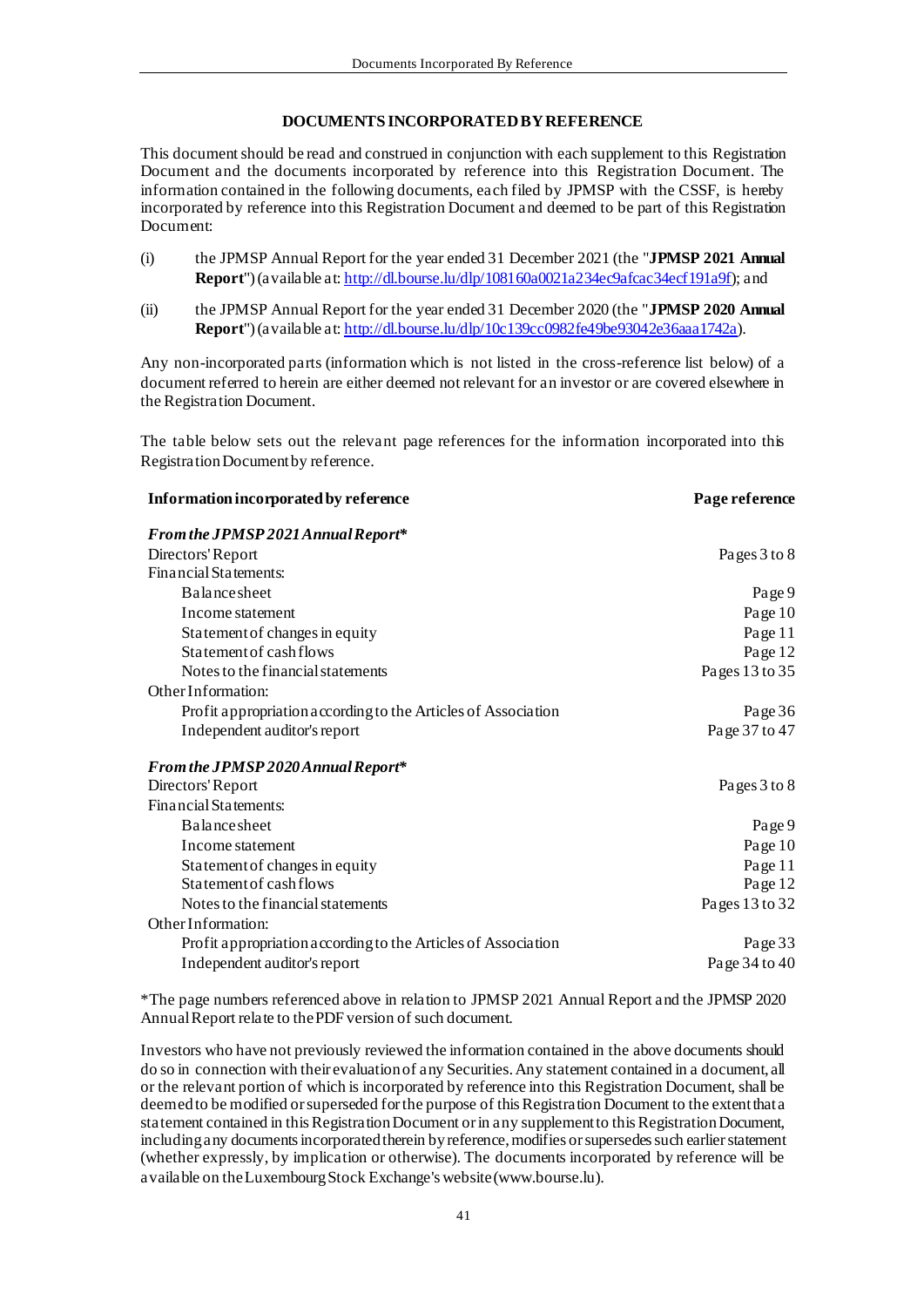## **J.P. MORGAN STRUCTURED PRODUCTS B.V.**

## **History, Development and Organisational Structure**

JPMSP was incorporated as a private limited liability company (besloten vennootschap met beperkte aansprakelijkheid) in Amsterdam, The Netherlands, on 6 November 2006 to exist for an unlimited duration. JPMSP mainly operates under the Dutch Civil Code (Burgerlijk Wetboek) and the Dutch Financial Supervision Act (Wet op het financieel toezicht). JPMSP was and remains registered at the Chamber of Commerce of Amsterdam under registered number 34259454 and has its registered offices at Luna ArenA, Herikerbergweg 238, 1101 CM Amsterdam, The Netherlands (telephone number +31 20 575 5600). The Legal Entity Identifier of JPMSP is XZYUUT6IYN31D9K77X08. The website of JPMSP is www.jpmorgan.com and the information on such website does not form part of this Registration Document unless that information is incorporated by reference into this Registration Document.

JPMSP is an indirect, wholly-owned subsidiary of JPMorgan Chase Bank, N.A. JPMorgan Chase Bank, N.A. is one of the principal bank subsidiaries of JPMorgan Chase & Co., a company incorporated in the State of Delaware in the United States of America.

## **Investment Policy**

JPMSP may undertake independent investments in its sole discretion with the proceeds (net of third party costs) of an issuance of notes, warrants or certificates, subject to compliance with certain legal, tax and regulatory restrictions.

## **Principal Activities**

JPMSP's business principally consists of the issuance of securitised derivatives comprising notes, warrants and certificates, including equity-linked, reverse convertible and market participation notes (together, and for the purposes of this section only, the "**Securities**") and the subsequent hedging of those risk positions. All issuances which have been closed to date are subject to hedging arrangements. The proceeds of the sale of the Securities are used for general corporate purposes, including the entry into hedging arrangements with other J.P. Morgan affiliates. JPMSP anticipates that the hedging arrangements will be sufficient to hedge itself against the market risk of its securities issuance activities. JPMSP also has receipts from and makes payments to other J.P. Morgan affiliates.

It is anticipated that JPMSP will, for each issuance, enter into hedging arrangements with other J.P. Morgan affiliates, and that such arrangements will be sufficient to hedge its market risk for each such issuance. Accordingly, the ability of JPMSP to perform its obligations under the Securities may be affected by any inability or failure to perform, pursuant to its hedging arrangements, by such other J.P. Morgan affiliate.

#### **Expected financing of activities**

The proceeds from the sale of Securities are used to fund the activities of JPMSP and other J.P. Morgan affiliates through certain economic hedging arrangements.

## **Principal Markets**

During the financial year ended 31 December 2021, JPMSP issued Securities in the Asia Pacific region, Europe, the Middle East, Africa, Latin America and the United States of America.

## **Trend Information**

JPMSP's primary objective in 2022 will be the continued development of securitised products to be offered and sold to retail, 'high net worth' and institutional investors principally outside of the United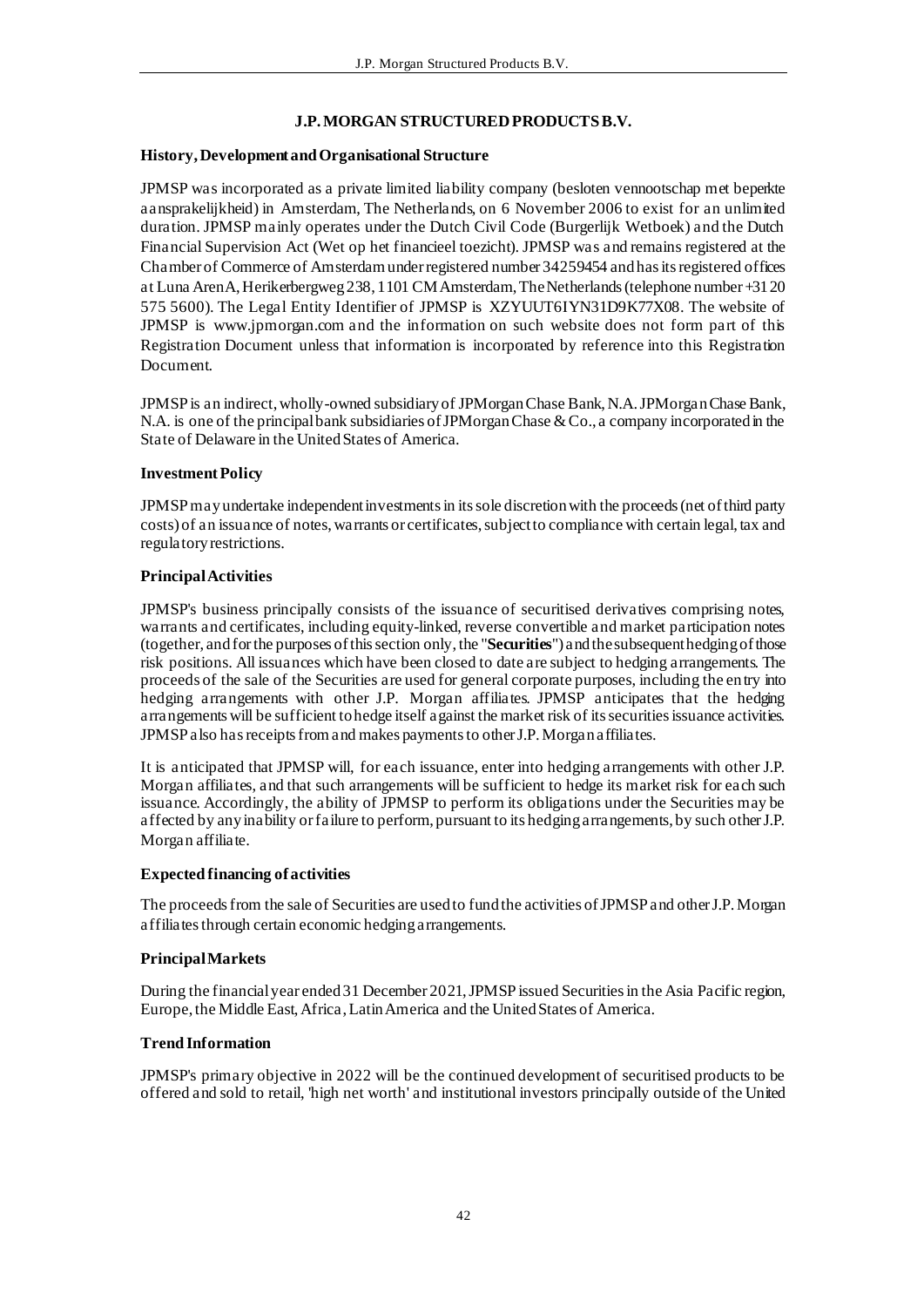States of America, linked to a range of underlying reference assets including equity, credit, interest rates, commodities and so called "alternatives" such as funds and hedge funds.

## **Directors and Officers**

The administrative, management and supervisory bodies of JPMSP comprise its Board of Directors. Set forth below are the names and positions of JPMSP's Directors:

| <b>Name</b>                                | <b>Function</b>   | <b>Business address</b>                                                     |
|--------------------------------------------|-------------------|-----------------------------------------------------------------------------|
| Steffen Engelbertus Johannes<br>Ruigrok    | Managing Director | Luna ArenA.<br>Herikerbergweg 238,<br>1101 CM Amsterdam,<br>The Netherlands |
| Maria<br>Djonie<br>Angela<br>Spreeuwers    | Managing Director | Luna ArenA.<br>Herikerbergweg 238,<br>1101 CM Amsterdam,<br>The Netherlands |
| Jozef Cornelis<br>Petrus<br>van<br>Uffelen | Managing Director | Luna ArenA.<br>Herikerbergweg 238,<br>1101 CM Amsterdam,<br>The Netherlands |
| Sim Ee Cheah                               | Managing Director | 25/F Chater House,<br>8 Connaught Road,<br>Central, Hong Kong               |

The principal outside activities of Mr. Ruigrok, Mrs. Spreeuwers and Mr. van Uffelen are as employees of TMF Netherlands B.V., a trust company which was established in The Netherlands in 1970. Ms. Cheah is a Managing Director at the Investment Bank division at JPMorgan Chase and there are no principal outside activities performed by Ms. Cheah which are significant to JPMSP as Issuer. All Directors hold office until removed.

Subject in the case of Mr. Ruigrok, Mrs. Spreeuwers and Mr. van Uffelen to their duties to TMF Netherlands B.V., there are no material potential conflicts of interest between any duties owed to JPMSP by the Directors of JPMSP identified above and their private interests and/or outside duties.

#### **Corporate Governance**

JPMSP complies with established and accepted principles of corporate governance in The Netherlands. The Board of Directors of JPMSP conducts itself in accordance with general principles of Dutch corporate law.

The Board of Directors has appointed a committee to authorise and transact issuances of Securities. No other committees made up for specific purposes or to perform specific functions have been appointed.

## **Financial information**

#### *Historical financial information*

JPMSP was incorporated on 6 November 2006. The JPMSP 2021 Annual Report is prepared and filed in accordance with the laws of The Netherlands.

JPMSP's audited financial statements as at and for the financial year ended 31 December 2021, which form part of JPMSP's 2021 Annual Report, are incorporated by reference into this Registration Document. PricewaterhouseCoopers Accountants N.V., who are members of the Royal Netherlands Institute of Chartered Accountants (*Koninklijke Nederlandse Beroepsorganisatie van Accountants*), have audited without qualification JPMSP's audited financial statements as at and for the financial year ended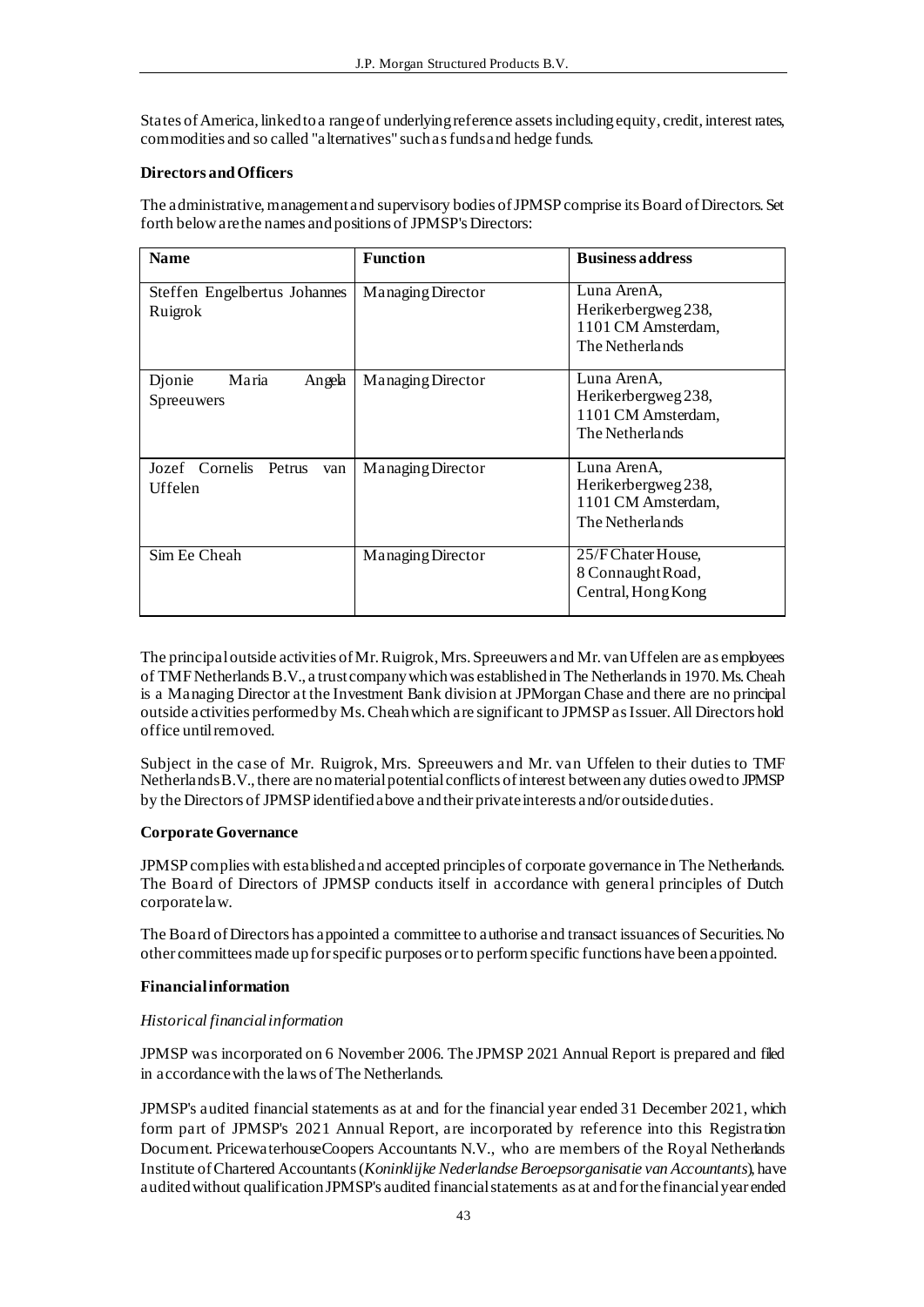31 December 2021. A copy of the auditor's report appears at page 35 (pages 37to 47 of the PDF) of the JPMSP 2021 Annual Report and is incorporated by reference into this Registration Document. PricewaterhouseCoopers Accountants N.V. has no material interest in JPMSP.

The address of PricewaterhouseCoopers Accountants N.V. is Thomas R. Malthusstraat 5, 1066 JR Amsterdam, the Netherlands.

JPMSP's audited financial statements as at and for the financial year ended 31 December 2020, which form part of JPMSP's 2020 Annual Report, are incorporated by reference into this Registration Document. Mazars Accountants N.V., who are members of the Royal Netherlands Institute of Chartered Accountants (*Koninklijke Nederlandse Beroepsorganisatie van Accountants*), have audited without qualification JPMSP's audited financial statements as at and for the financial year ended 31 December 2020. A copy of the auditor's report appears at page 32 (pages 34to 40 of the PDF) of the JPMSP 2020 Annual Report and is incorporated by reference into this Registration Document. Mazars Accountants N.V. has no material interest in JPMSP.

The address of Mazars Accountants N.V. is Mazars Tower, Delflandlaan 1, 1062 EA, Amsterdam, the Netherlands.

JPMSP produces unaudited interim financial statements in respect of the period ended 30 June in each year.

## **Capital Structure**

The authorised share capital of JPMSP is euro 90,000, divided into 90,000 ordinary shares of euro 1.00 each. At incorporation 18,000 ordinary shares were issued. By a notarial deed of share issuance dated 30 March 2007 an additional 2,000 ordinary shares were issued in consideration of U.S.\$500,000,000. The total issued and fully paid up share capital therefore amounts to 20,000 ordinary shares. JPMSP does not hold any of its own shares.

## **Memorandum and Articles of Association**

JPMSP's objects as set out in Article 3 of its Articles of Association are:

- (a) to incorporate, to participate in any way whatsoever, to manage, to supervise, to operate and to promote enterprises, businesses and companies;
- (b) to finance businesses and companies;
- (c) to borrow, to lend and to raise funds, including the issue of bonds, promissory notes or other securities or evidence of indebtedness as well as to enter into agreements in connection with the aforementioned;
- (d) to enter into swaps and any other derivative transactions whatsoever to hedge the company's exposure under any agreements, securities or other instruments whatsoever to which it is a party;
- (e) to supply advice and to render services to enterprises and companies with which the company forms a group and to third parties;
- (f) to render guarantees, to bind the company and to pledge its assets for obligations of the companies and enterprises with which it forms a group and on behalf of third parties;
- (g) to obtain, alienate, manage and exploit registered property and items of property in general;
- (h) to trade in currencies, securities and items of property in general;
- (i) to develop and trade in patent, trademarks, licences, knowhow and other intellectual and industrial property-rights; and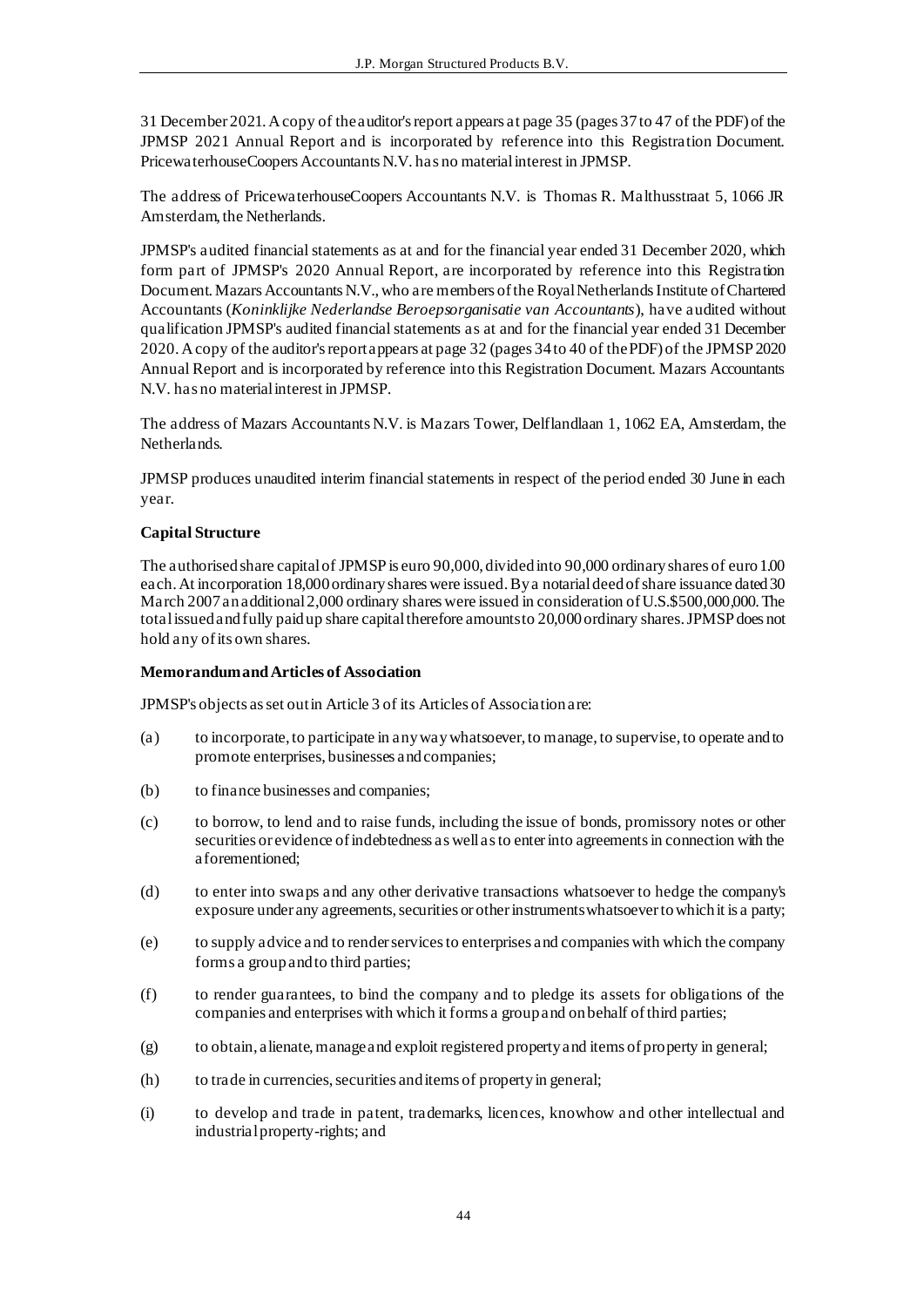(j) to perform any and all activity of industrial, financial or commercial nature, as well as everything pertaining to the foregoing, relating thereto or conducive thereto, all in the widest sense of the word.

## **Operating Profit and Loss**

The operating profit of JPMSP for the year ended 31 December 2021 was U.S.\$ 48,000.

The operating loss of JPMSP for the year ended 31 December 2020 was U.S.\$ 539,000.

## **Principal Establishments and Real Estate owned**

JPMSP does not own any principal establishments, which account for more than 10 per cent. (ten per cent.) of its revenues, nor does JPMSP own any real estate directly.

## **Dividends**

JPMSP has not paid any dividends since its incorporation on 6 November 2006.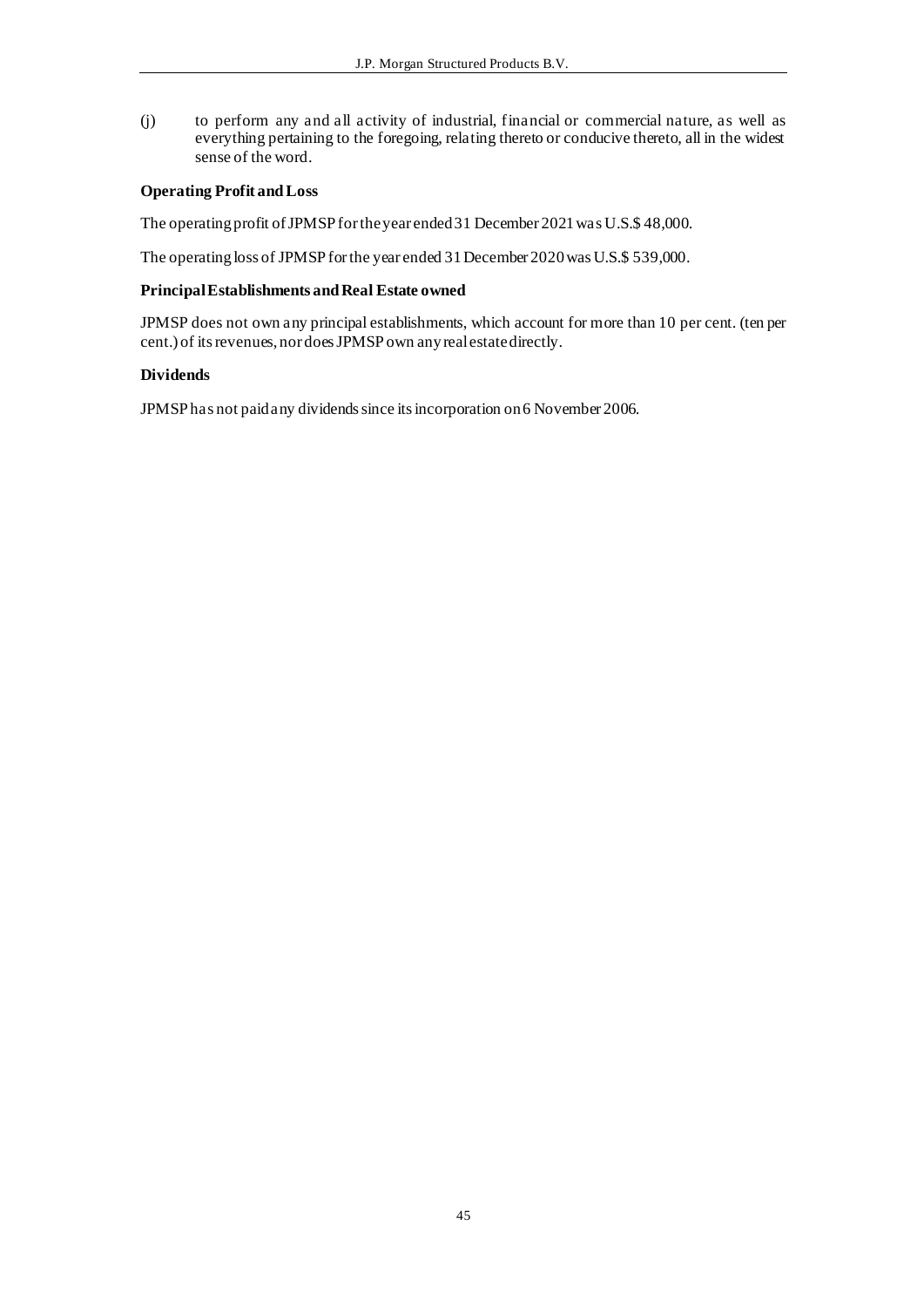#### **GENERAL INFORMATION**

#### 1. **No material adverse change in prospects or significant change in financial or trading position or financial performance**

There has been no material adverse change in the prospectsof JPMSP since 31 December 2021.

There has been no significant change in the financial or trading position or financial performance of JPMSP since 31 December 2021.

#### 2. **Legal and arbitration proceedings**

JPMSP is not and has not been involved in any governmental, legal or arbitration proceedings that are material during the 12-month period ending on the date of this Registration Document which may have, or have had in the recent past, significant effects on the financial position or profitability of JPMSP nor, so far as JPMSP is aware, are any such governmental, legal or arbitration proceedings pending or threatened.

#### 3. **Documents available**

The following documents, or copies thereof, will be available for the term of this Registration Document, during normal business hours on any weekday (Saturdays, Sundays and public holidays excepted), for inspection at the office of the JPMSP and J.P. Morgan Securities plc and may also be viewed electronically at the following websites:

- (i) JPMSP 2021 Annual Report and the JPMSP 2020 Annual Report, each available at the websites as set out in "*Documents Incorporated by Reference*" above; and
- (ii) the Articles of Association of the JPMSP, available at <http://dl.bourse.lu/dlp/10a594734a289644dca210ecb1e48f0037>. The information on such website does not form part of this Registration Document and has not been scrutinised or approved by the CSSF.